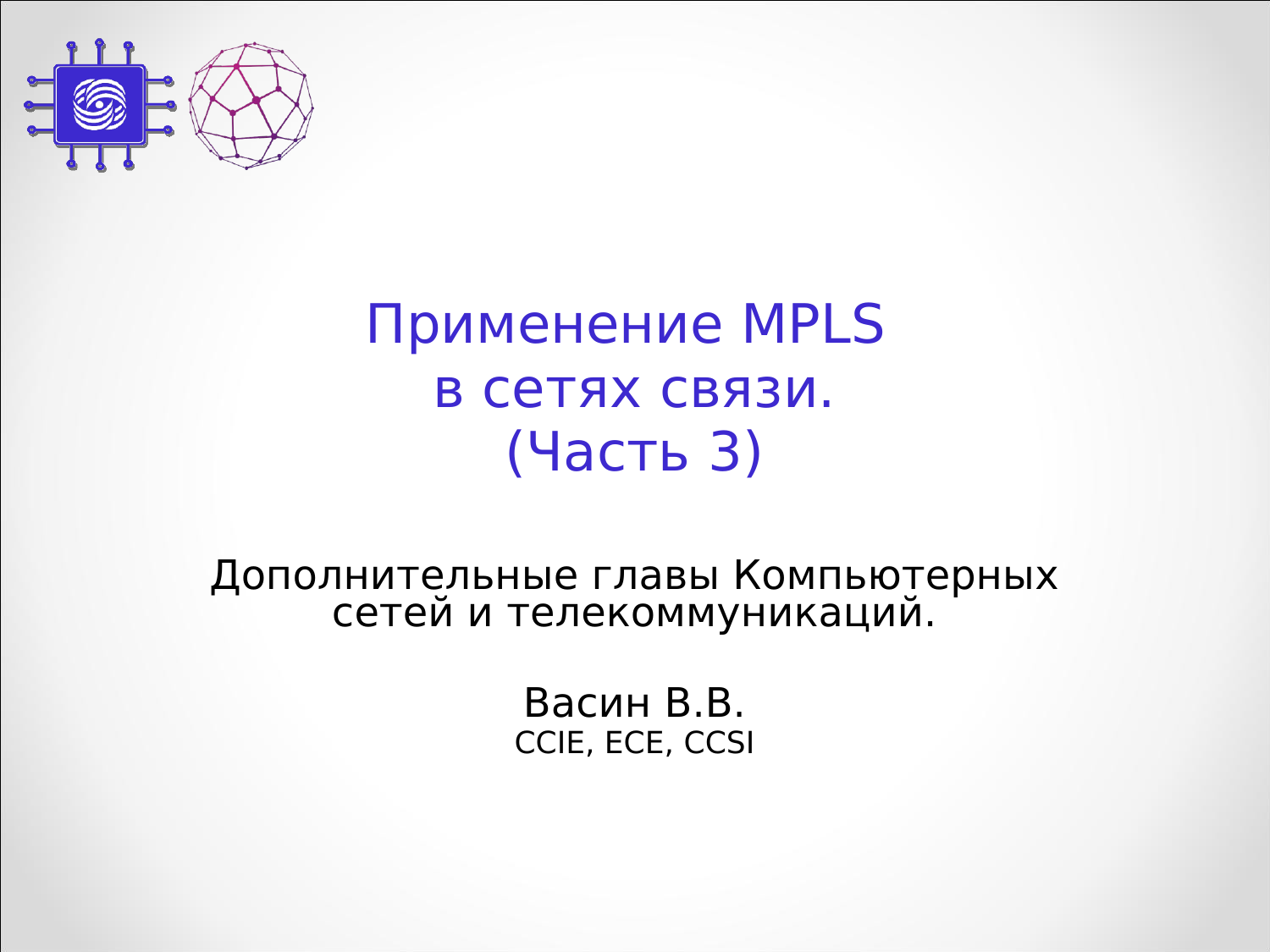

# MPLS VPN Technology

#### Traffic Engineering Concepts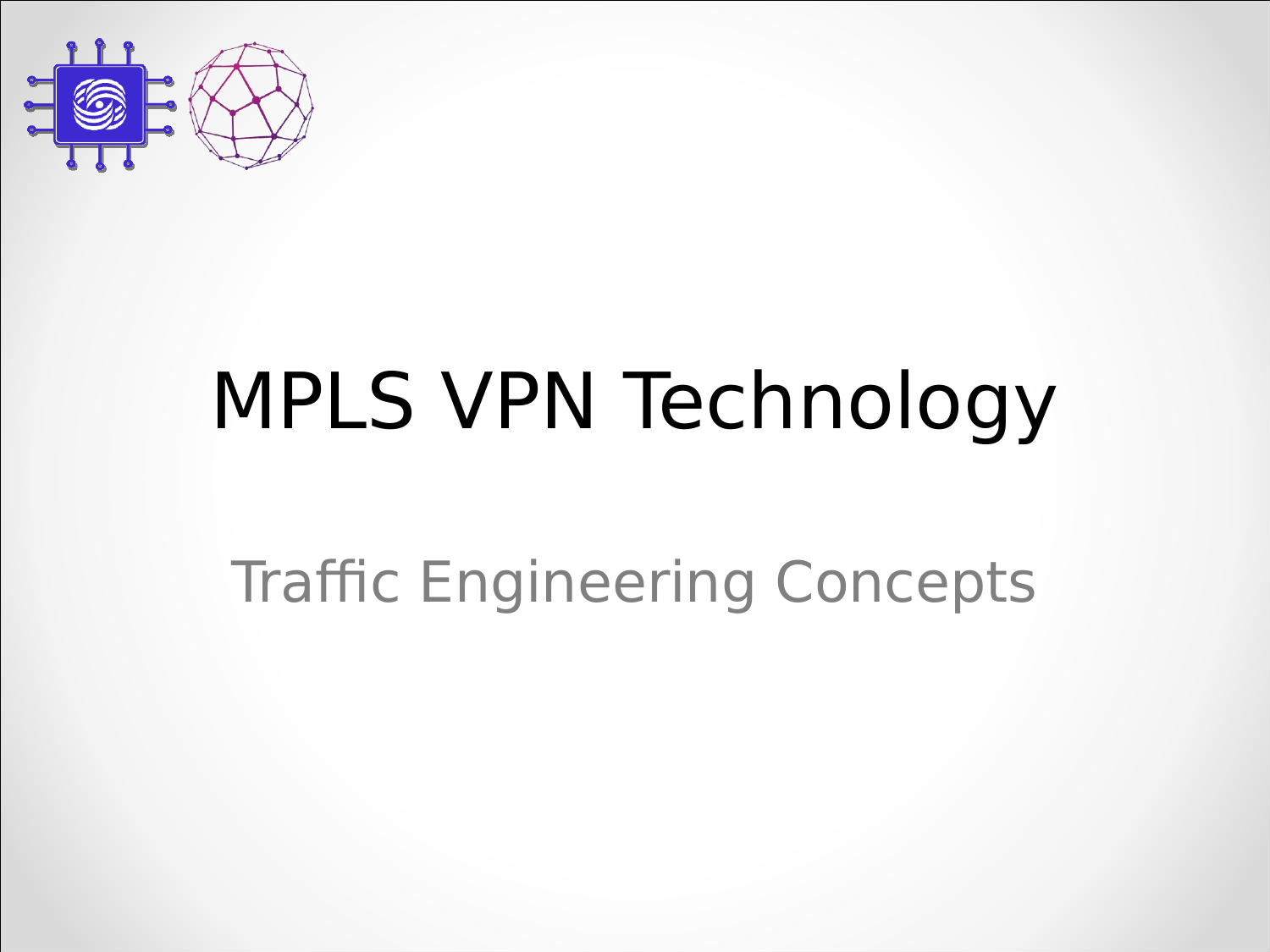

# What Is Traffic Engineering?

- Term in common use in telephone voice network world
- Measures, models, and controls traffic to achieve various goals
- $-$  Provides an integrated approach to engineering traffic at Layer 3 (ISO/OSI)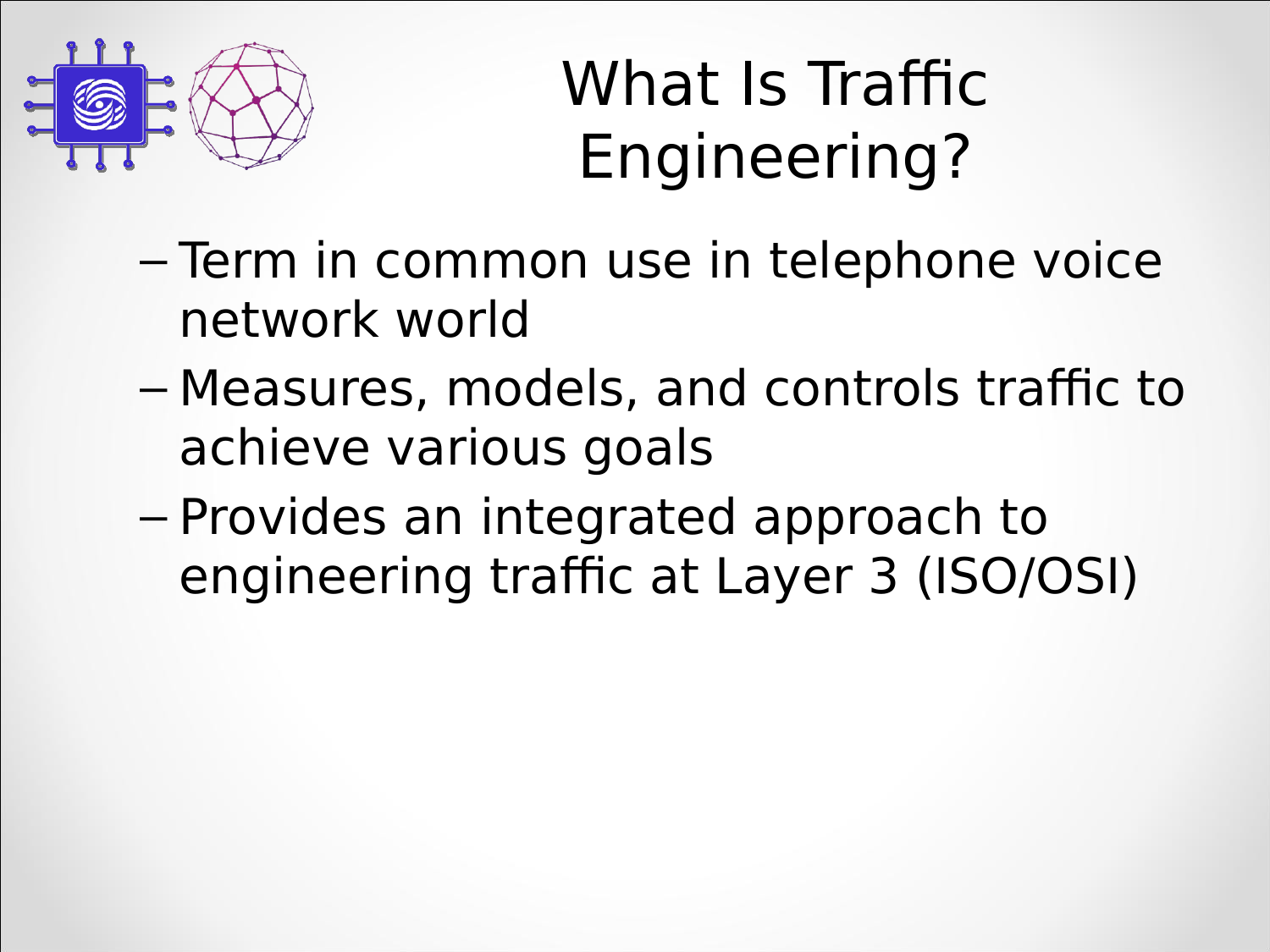

What Is Traffic Engineering? Traffic Engineering Motivations

- Reduce the overall cost of operations by more efficient use of bandwidth resources
- Prevent a situation where some parts of a service provider network are overutilized (congested), while other parts remain underutilized
- Implement traffic protection against failures
- Enhance SLA in combination with QoS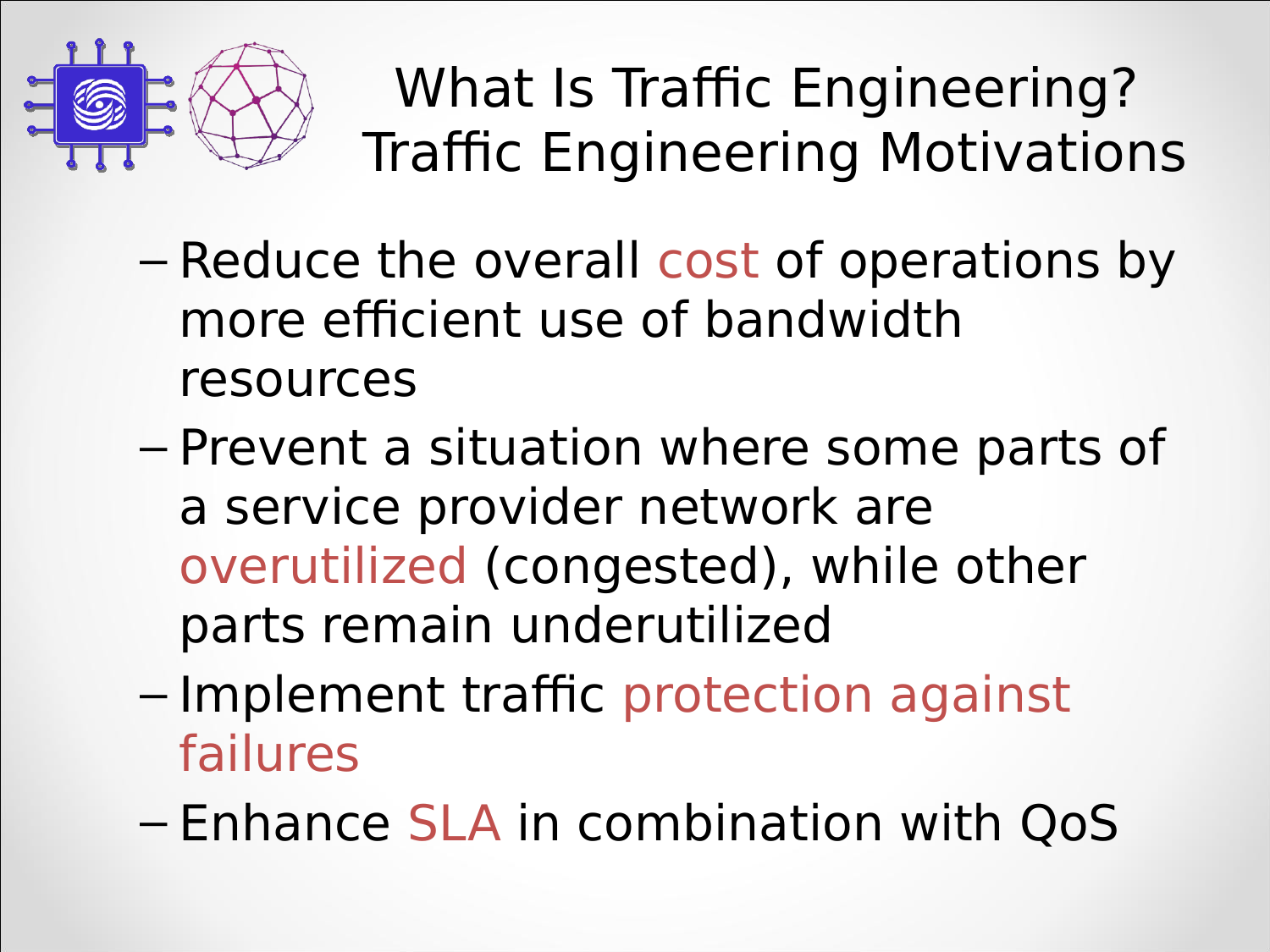

# Business Drivers for Traffic Engineering

- $-$  Routers always forward traffic along the least-cost route as discovered by IGP.
- Network bandwidth may not be efficiently utilized:
	- The least-cost route may not be the only possible route.
	- The least-cost route may not have enough resources to carry all the traffic.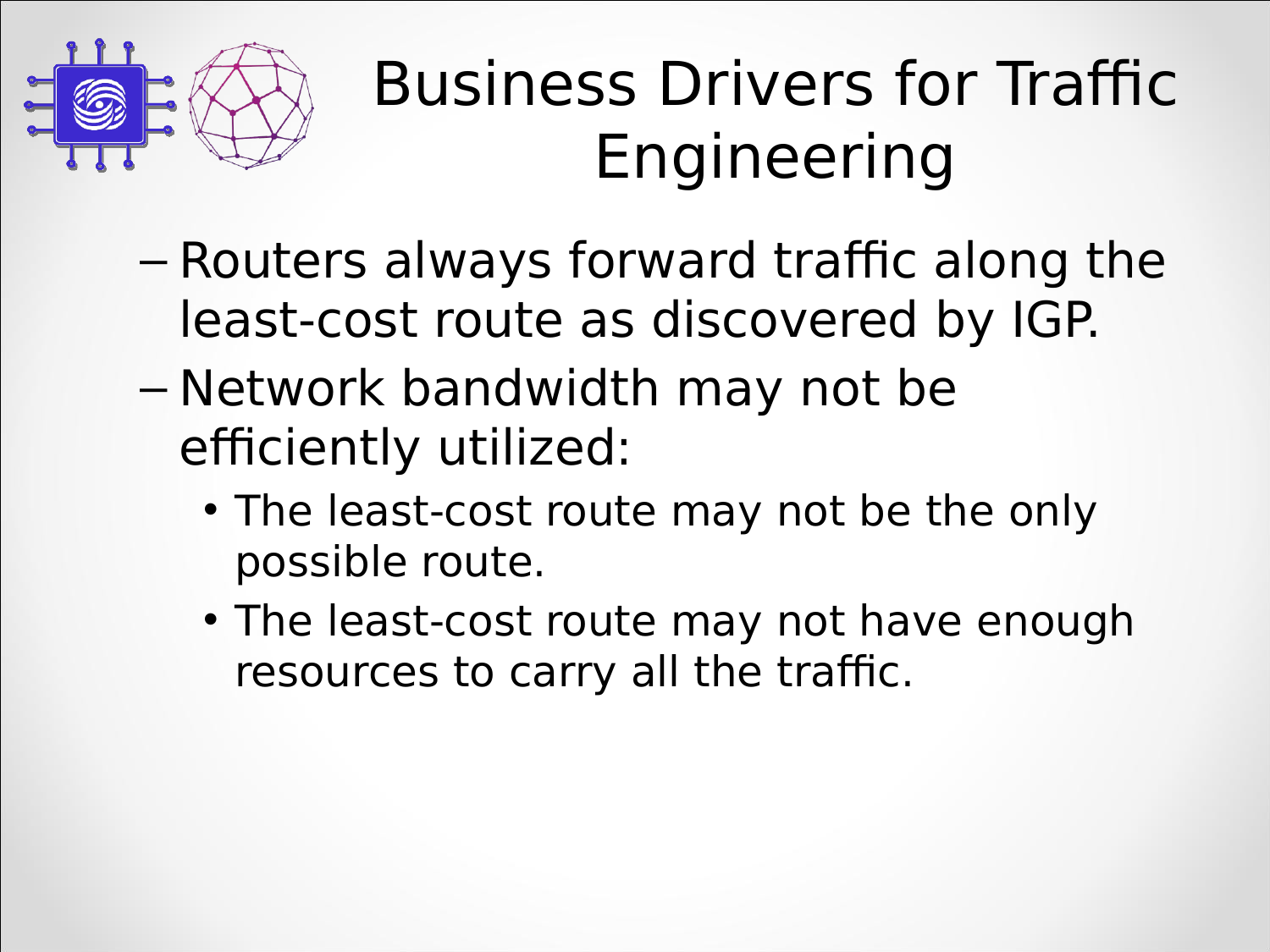

Business Drivers for Traffic Engineering (Cont.)

- Lack of resources results in congestion in two ways:
	- When network resources themselves are insufficient to accommodate offered load
	- When traffic streams are inefficiently mapped onto available resources
- Some resources are overutilized while others remain underutilized.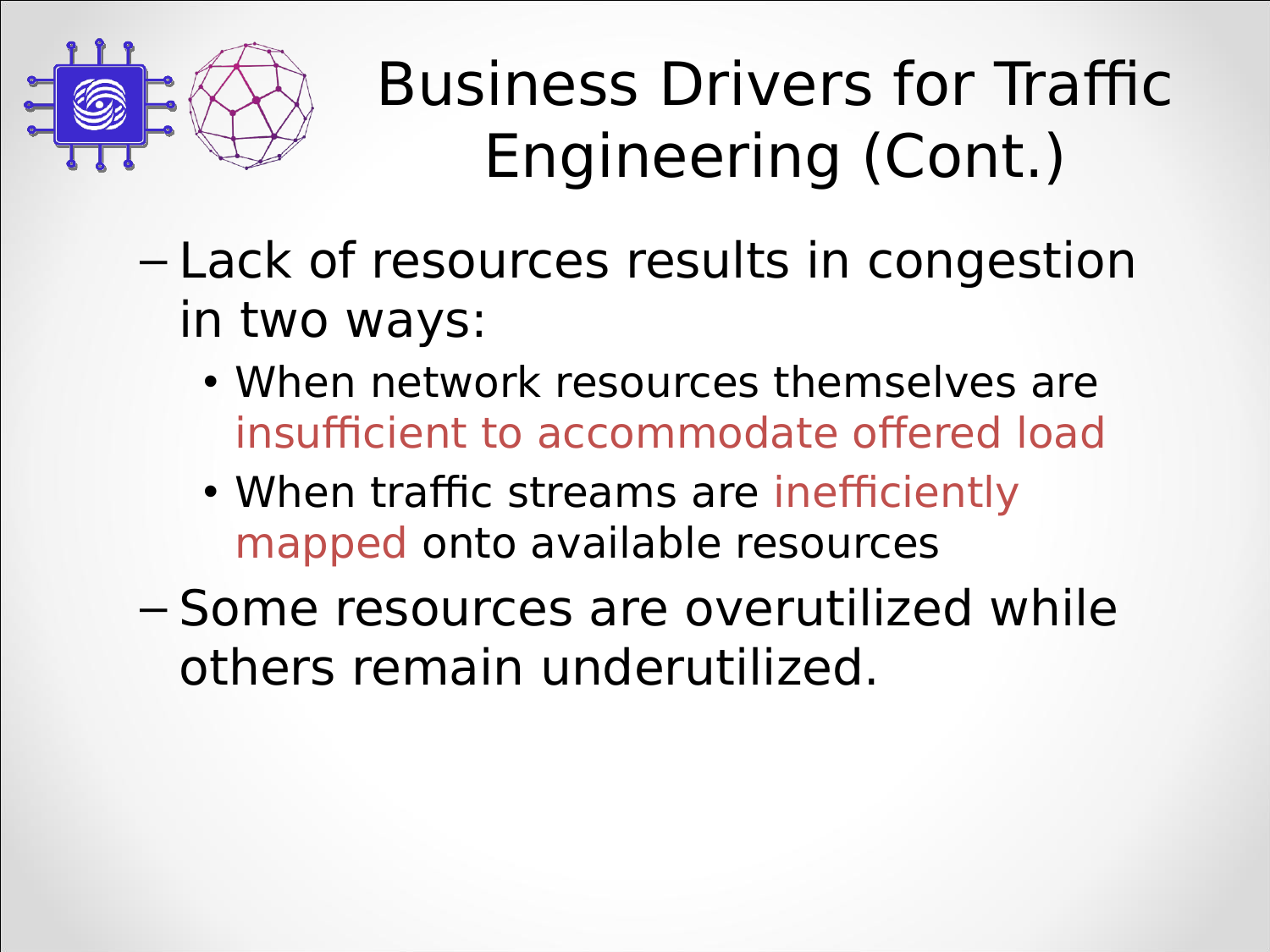

## Congestion Avoidance and Traffic Engineering

- Network congestion can be addressed by either:
	- Expansion of capacity or classical congestion control techniques (queuing, rate limiting, etc.)
- Traffic Engineering (TE), if the problems result from inefficient resource allocation The focus of TE is on congestion problems that are prolonged, not on short-term bursts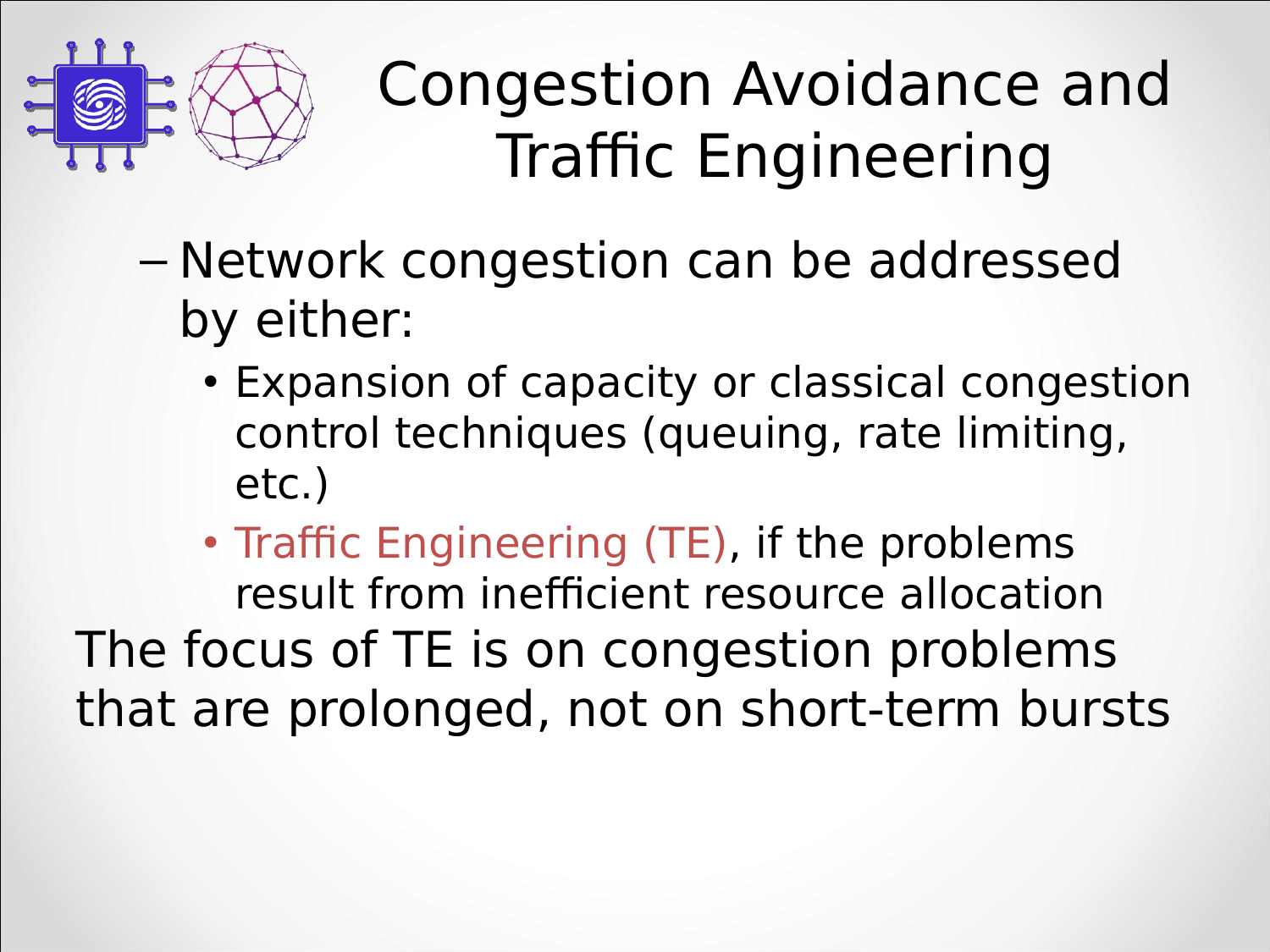

#### Congestion Avoidance and Traffic Engineering

Without the use of TE, all traffic can be redirected to the route, where there is not enough bandwidth - drops will begin.

The convergence rate of OSPF or ISIS even when using BFD Bidirectional Forwarding Detection) is in the tens of «ms».

After that, the transport LSP must also be rebuilt.

It will not go unnoticed by subscribers.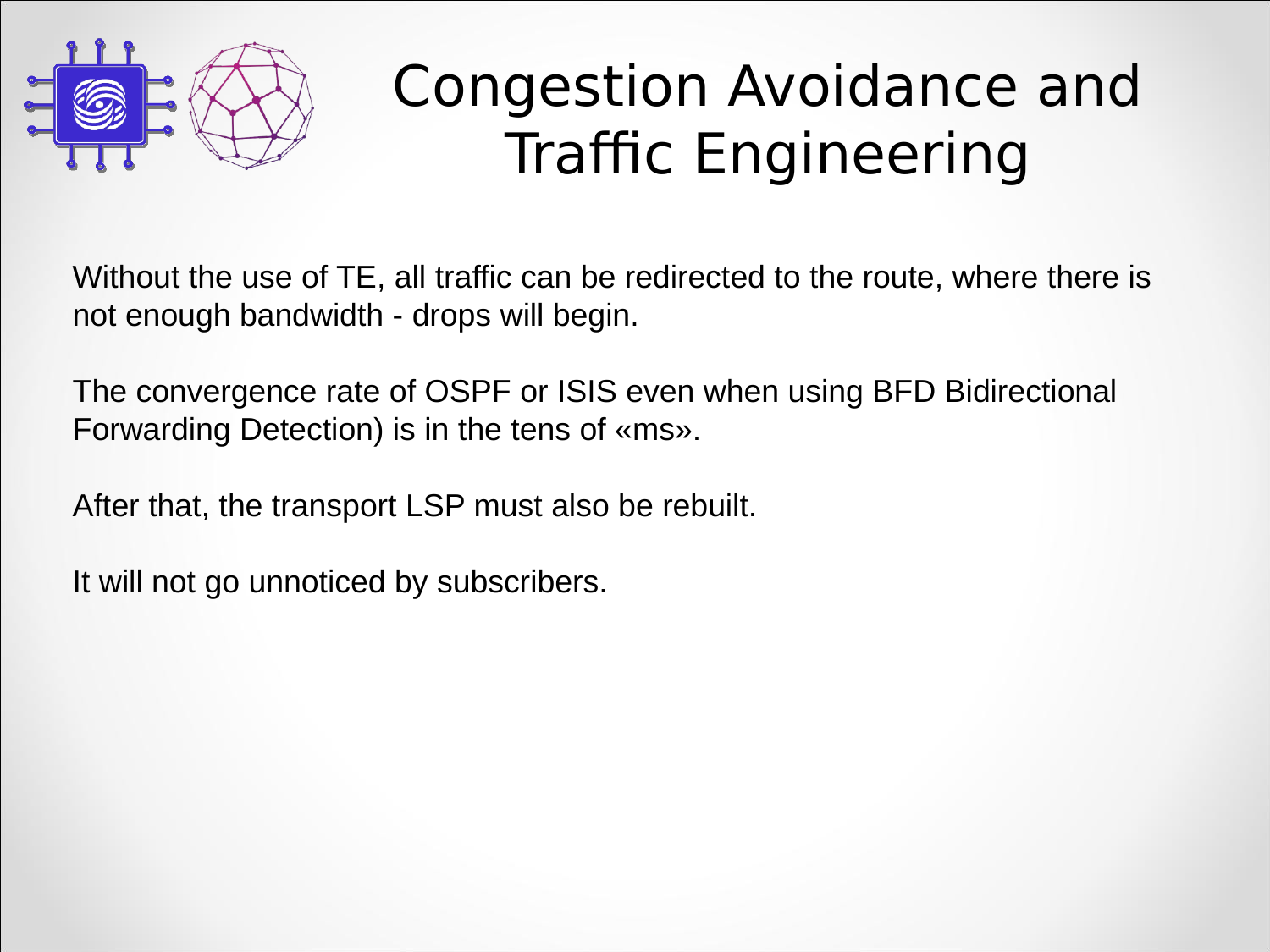

#### Traffic Engineering with a Layer 2 Overlay Model



- The use of the explicit Layer 2 transit layer allows very exact control of how traffic uses the available bandwidth.
- $-$  Layer 3 at the edge sees a complete mesh.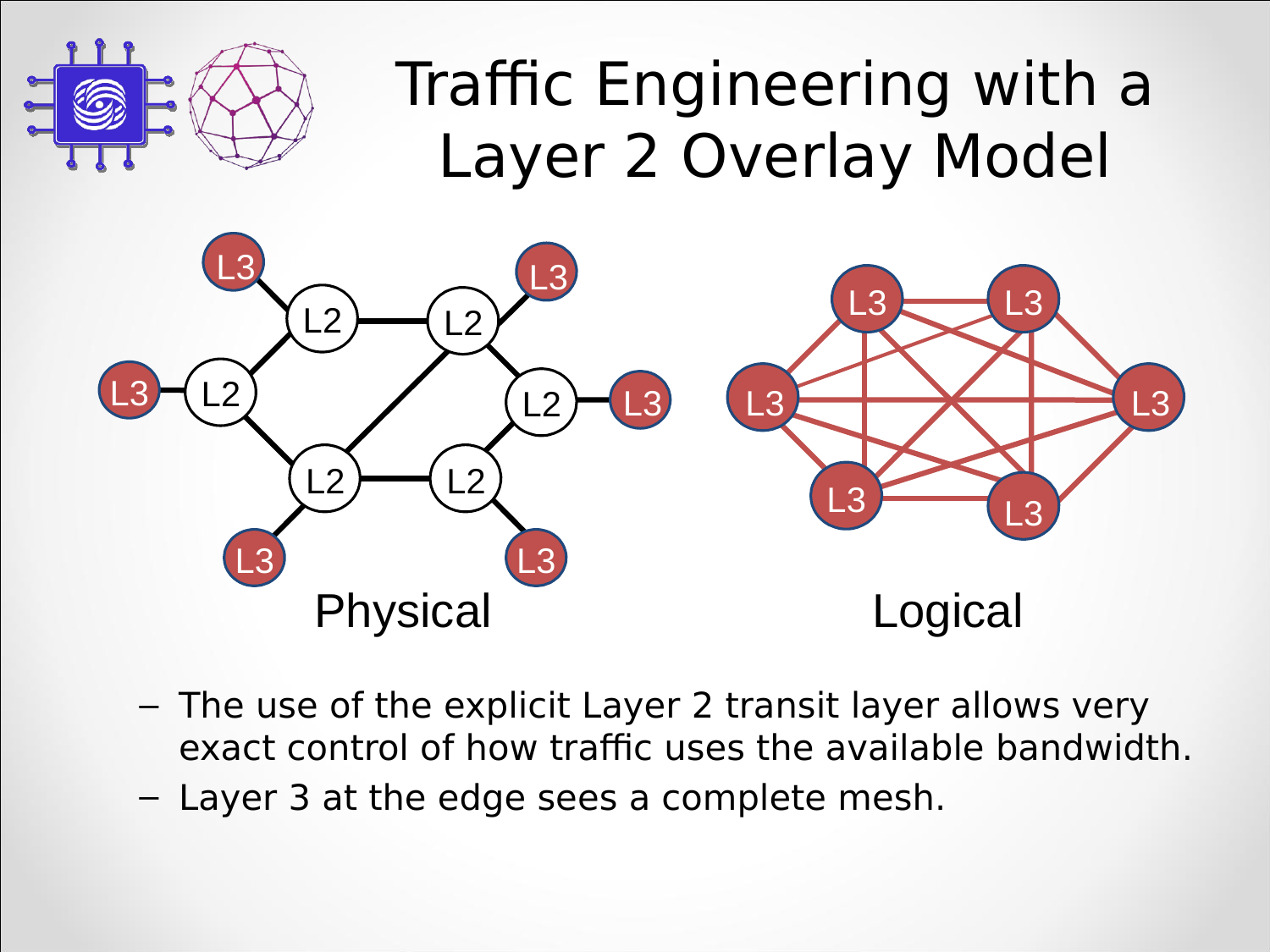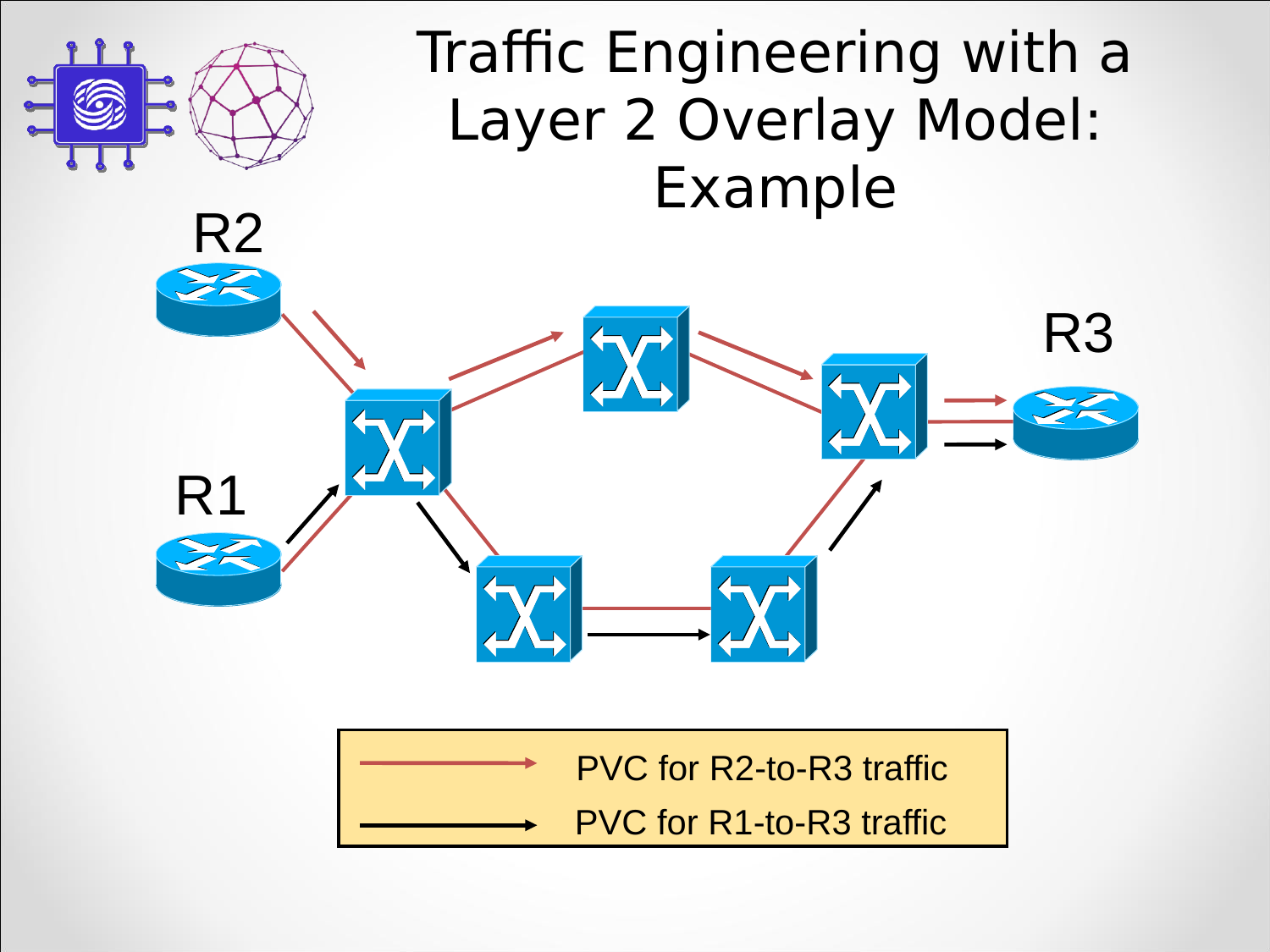

Traffic Engineering with a Layer 2 Overlay Model (Cont.)

- Drawbacks of the Overlay Solution
	- Extra network devices
	- More complex network management:
		- Two-level network without integrated network management
		- Additional training, technical support, field engineering
	- IGP routing scalability issue for meshes
	- Additional bandwidth overhead ("cell tax")
	- No differential service (class of service)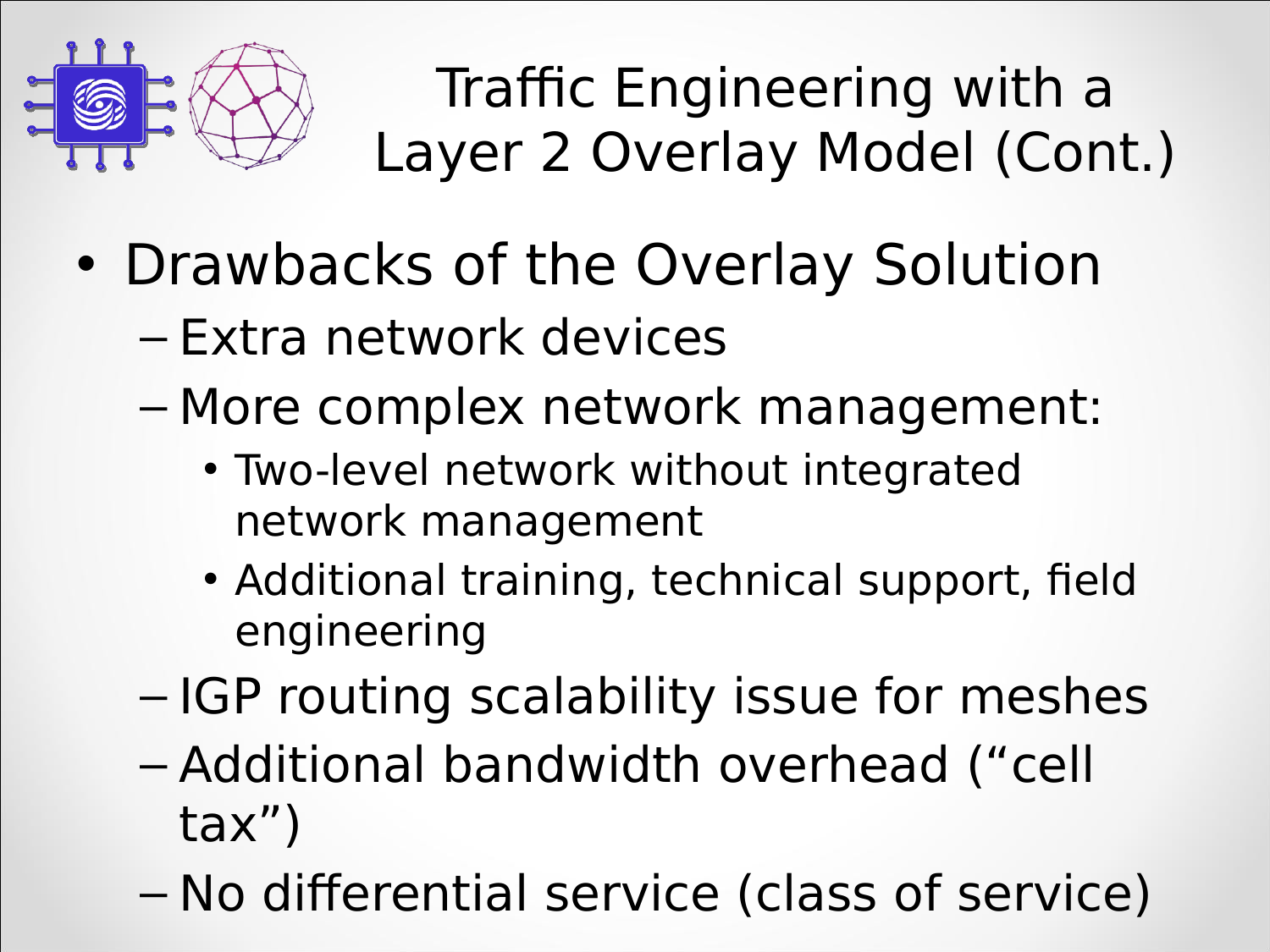## IP (mostly) uses destination-based least-cost routing. Flows from R8 and R1 merge at R2. From R2, traffic to Traffic Engineering with a Layer 3 Model R8 R5 R1 R6 R7 R3 R2 R4

The dashed arrow denotes an underutilized alternative path.

R3, R4, and R5 uses the upper route.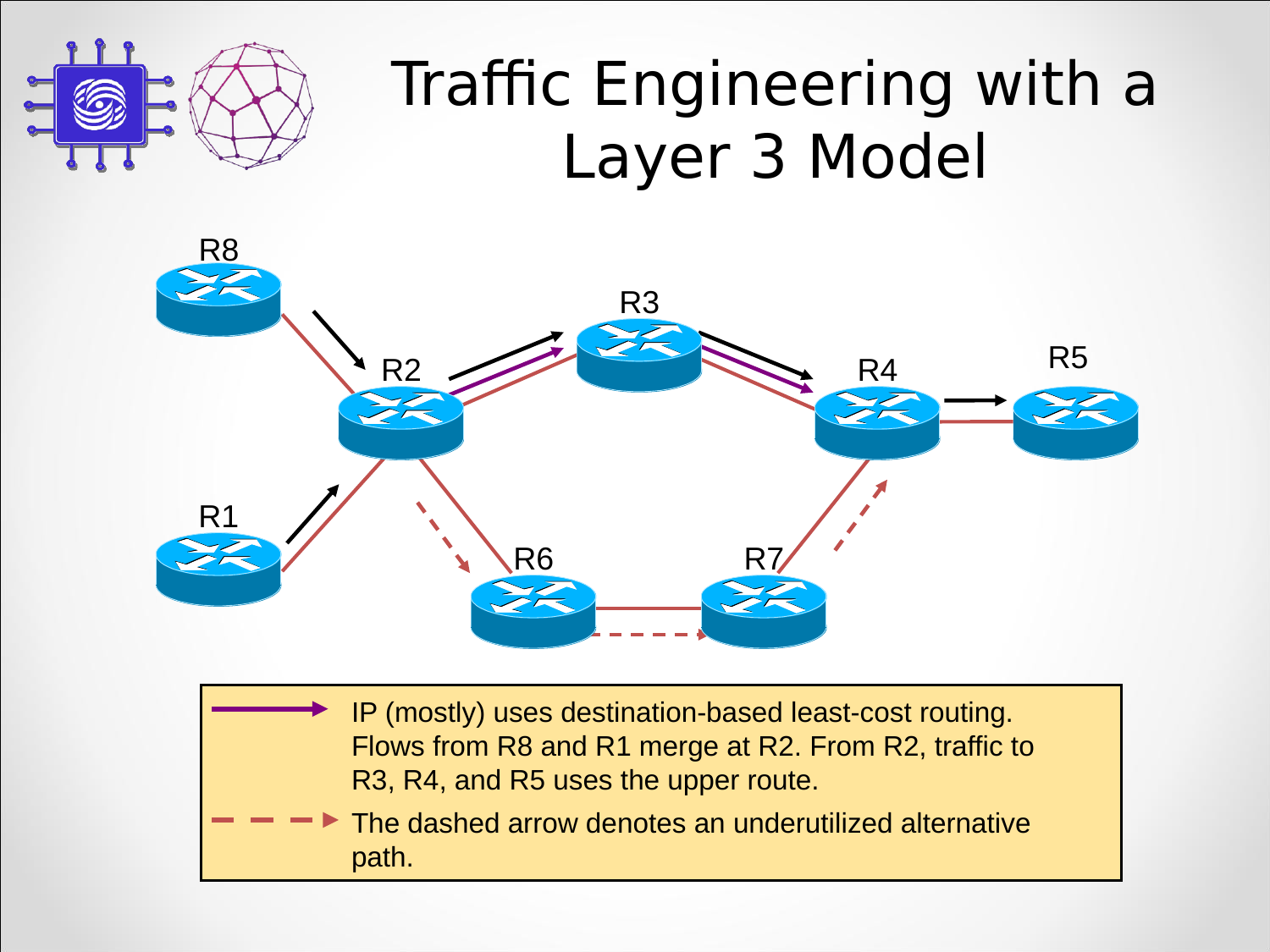

Traffic Engineering with a Layer 3 Model (Cont.)

- The current forwarding paradigm, centered around "destination-based," is clearly inadequate:
	- Path computation based just on IGP metric is not enough.
	- Support for "explicit" routing (source routing) is not available.
	- Supported workarounds: static routes, policy routing.
	- Provide controlled backup and recovery.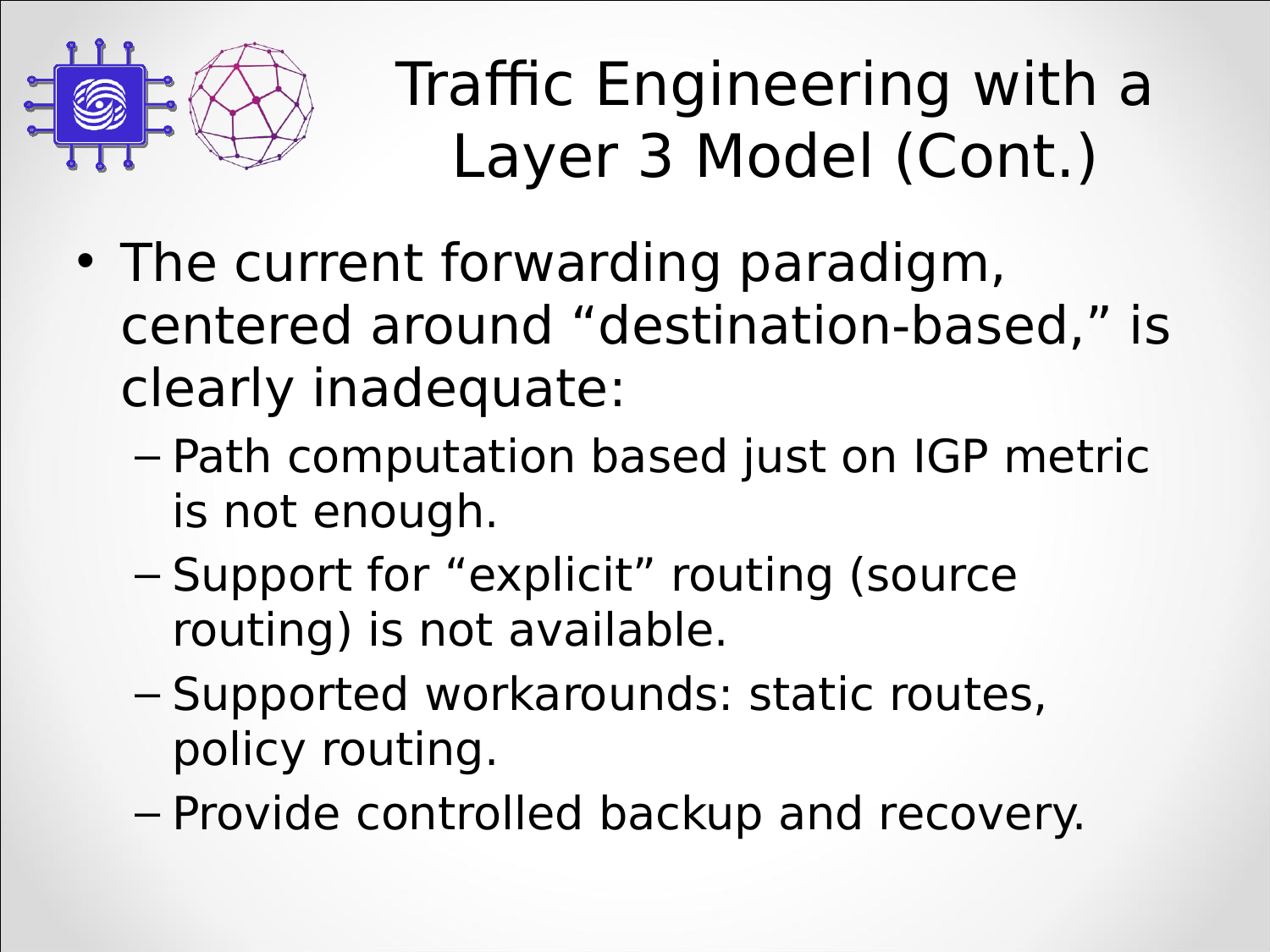### Traffic Engineering with the **MPLS-TE Model**



- Tunnel is assigned labels that represent the path (LSP) through the system.
- Forwarding within the MPLS network is based on labels (no Layer 3 lookup).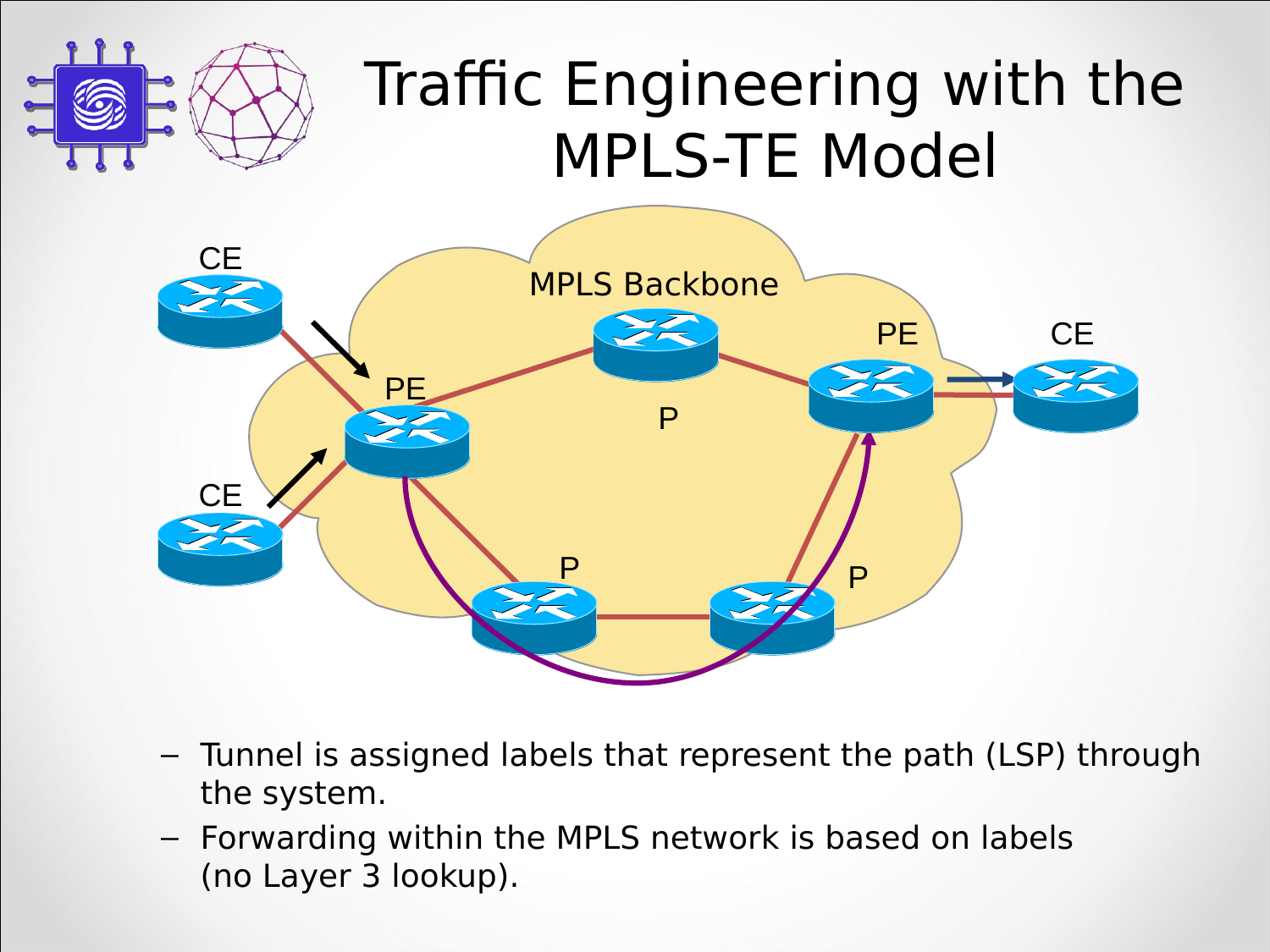

Traffic Engineering with the MPLS-TE Model (Cont.)

- The MPLS-TE LSPs are created by RSVP.
- $-$  The actual path can be specified:
	- Explicitly defined by the system administrator
	- Dynamically defined using the underlying IGP protocol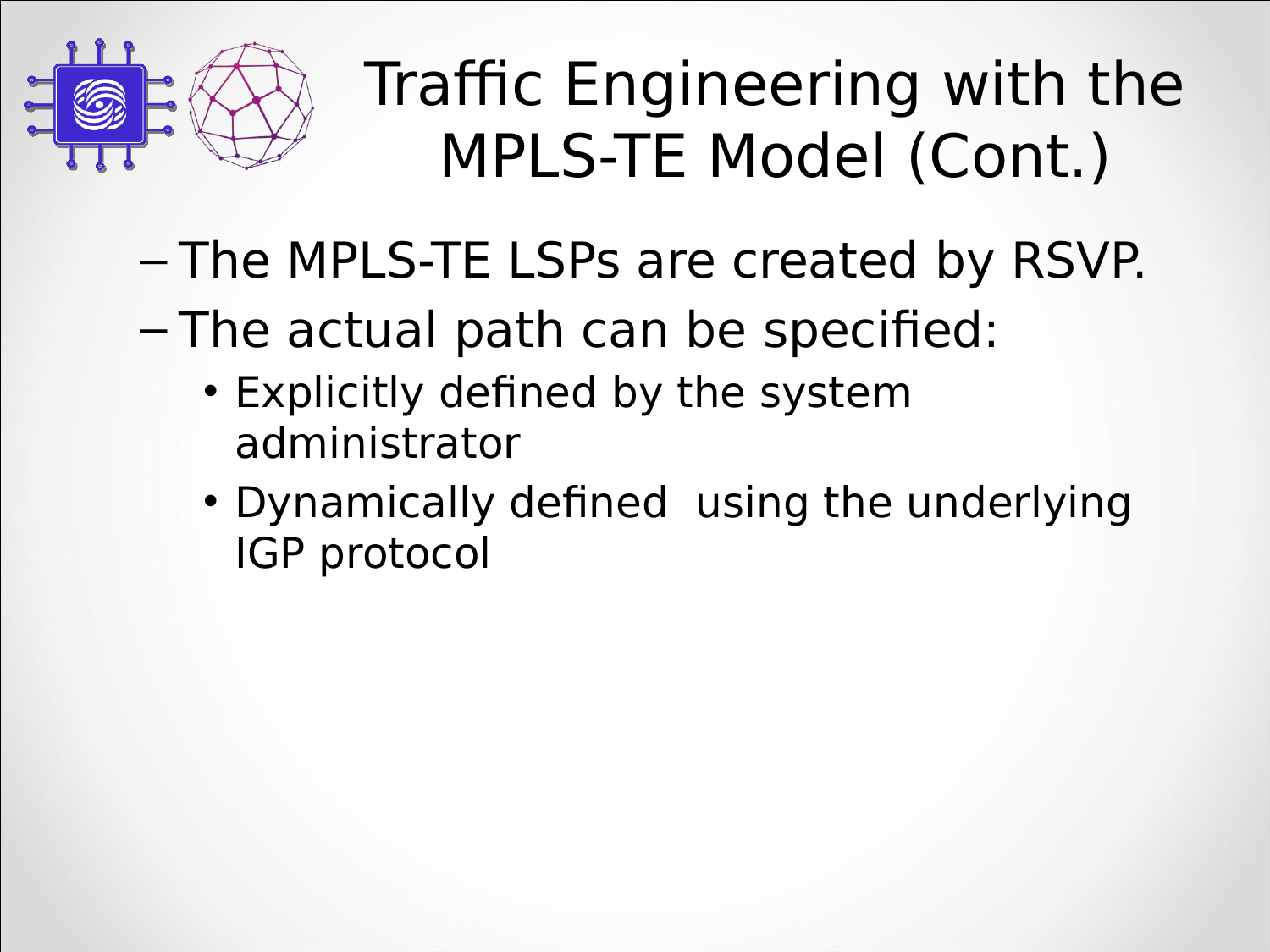

#### Traffic Engineering with the MPLS-TE Model

RSVP-Resource ReSerVation Protocol (RFC 2205) - 1993

The source node sends a special message in the RSVP Protocol format over the network before transmitting data that requires a certain non-standard quality of service (for example, constant bandwidth for video transmission). This message contains:

- type of information being transmitted
- bandwidth required.

It is transmitted between routers from the sending node to the destination address, and the sequence of routers in which you want to reserve a certain bandwidth is determined.

- When the router receives this message, it checks its resources.
- If the required bandwidth is achievable, the router configures the packet processing algorithm so that the specified bandwidth is always provided, and then sends the message to the next router along the path.
- In the absence, of the bandwidth the router rejects the request.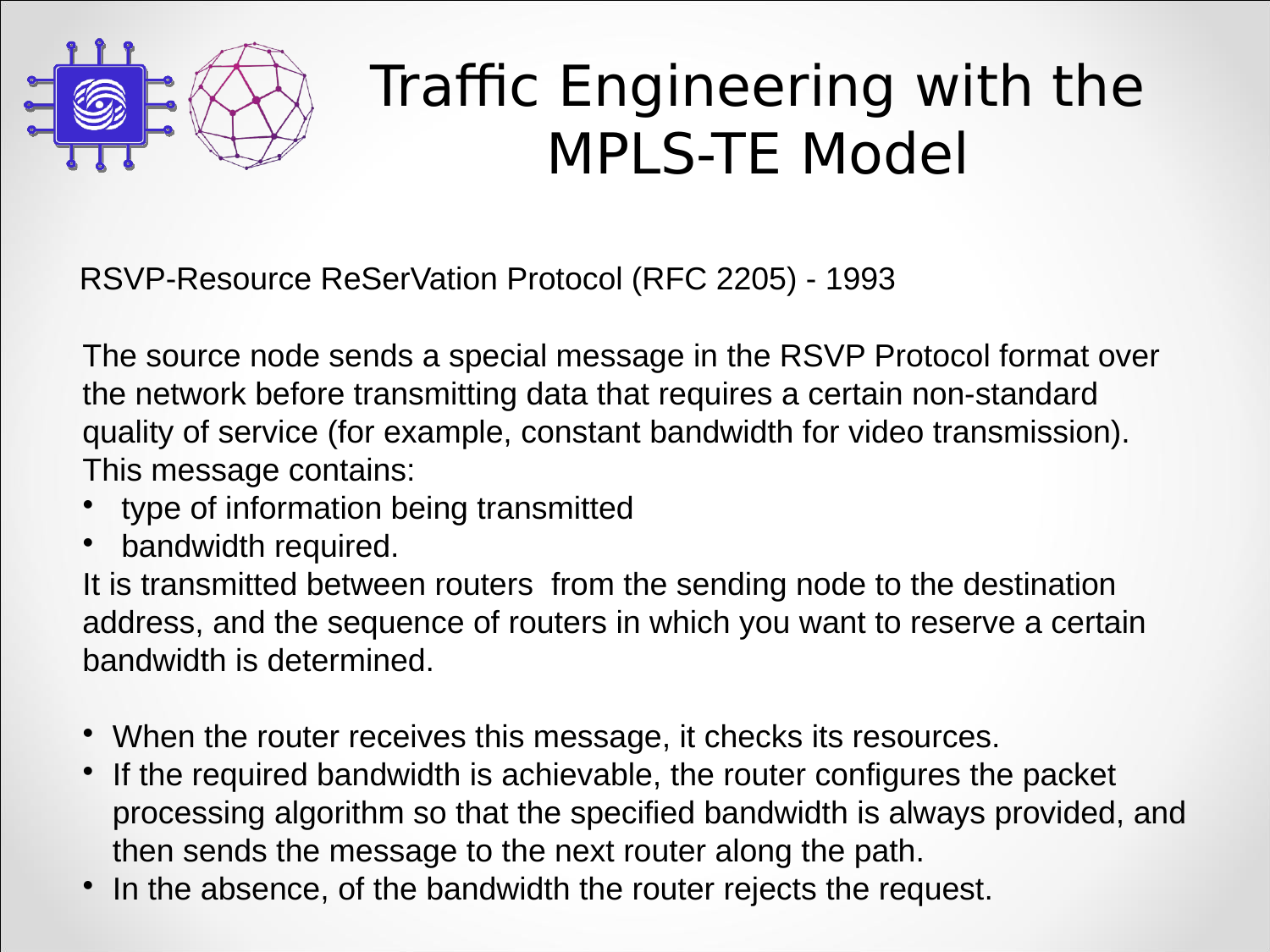

#### Traffic Engineering with the MPLS-TE Model

- The Path Packet reaches the recipient of the stream, who sends back a Resv message, confirming the allocation of resources throughout the path.
- The Original sender, having received Resv, understands that everything is ready for him, and he can send data.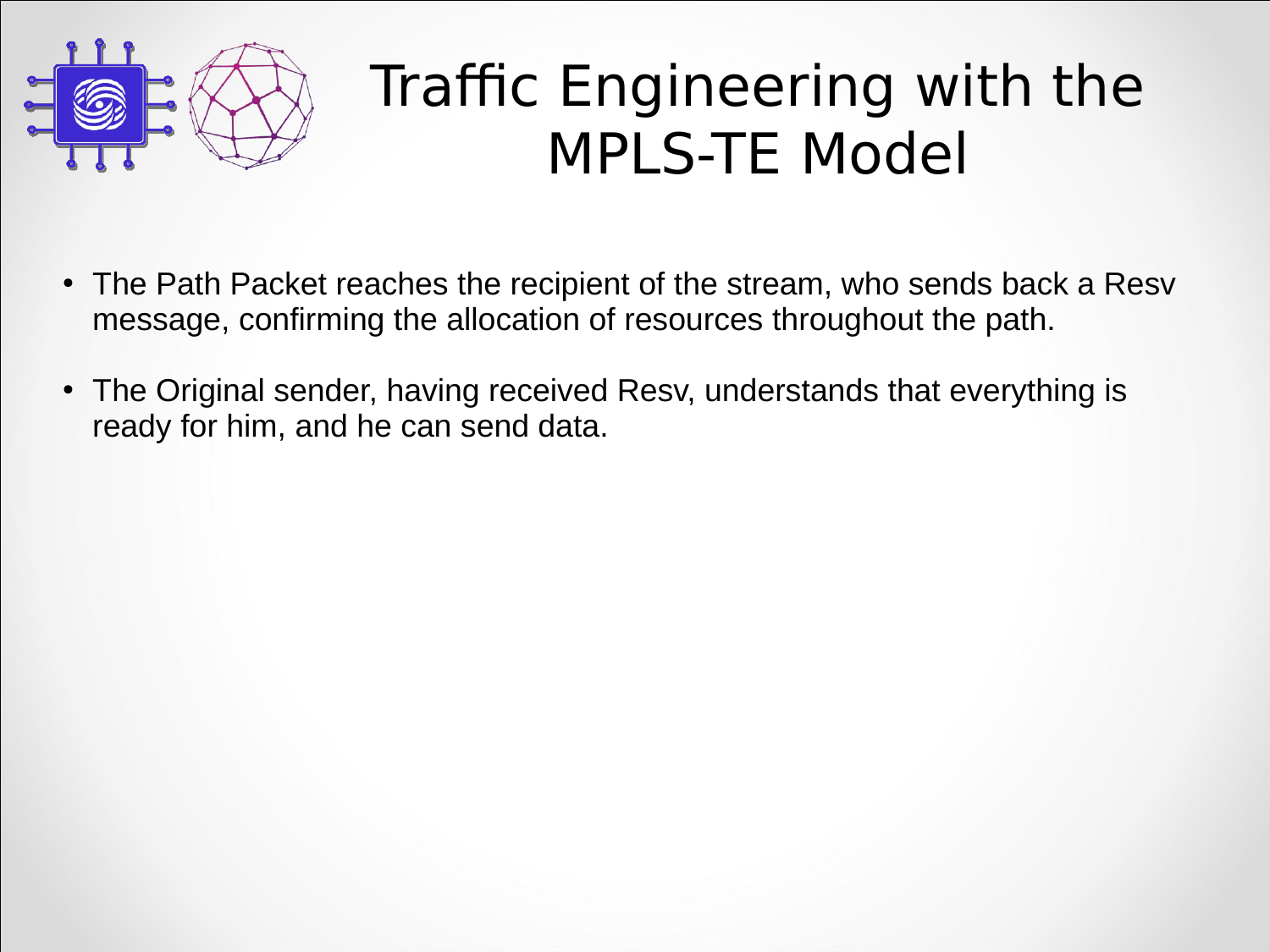

# MPLS TE Components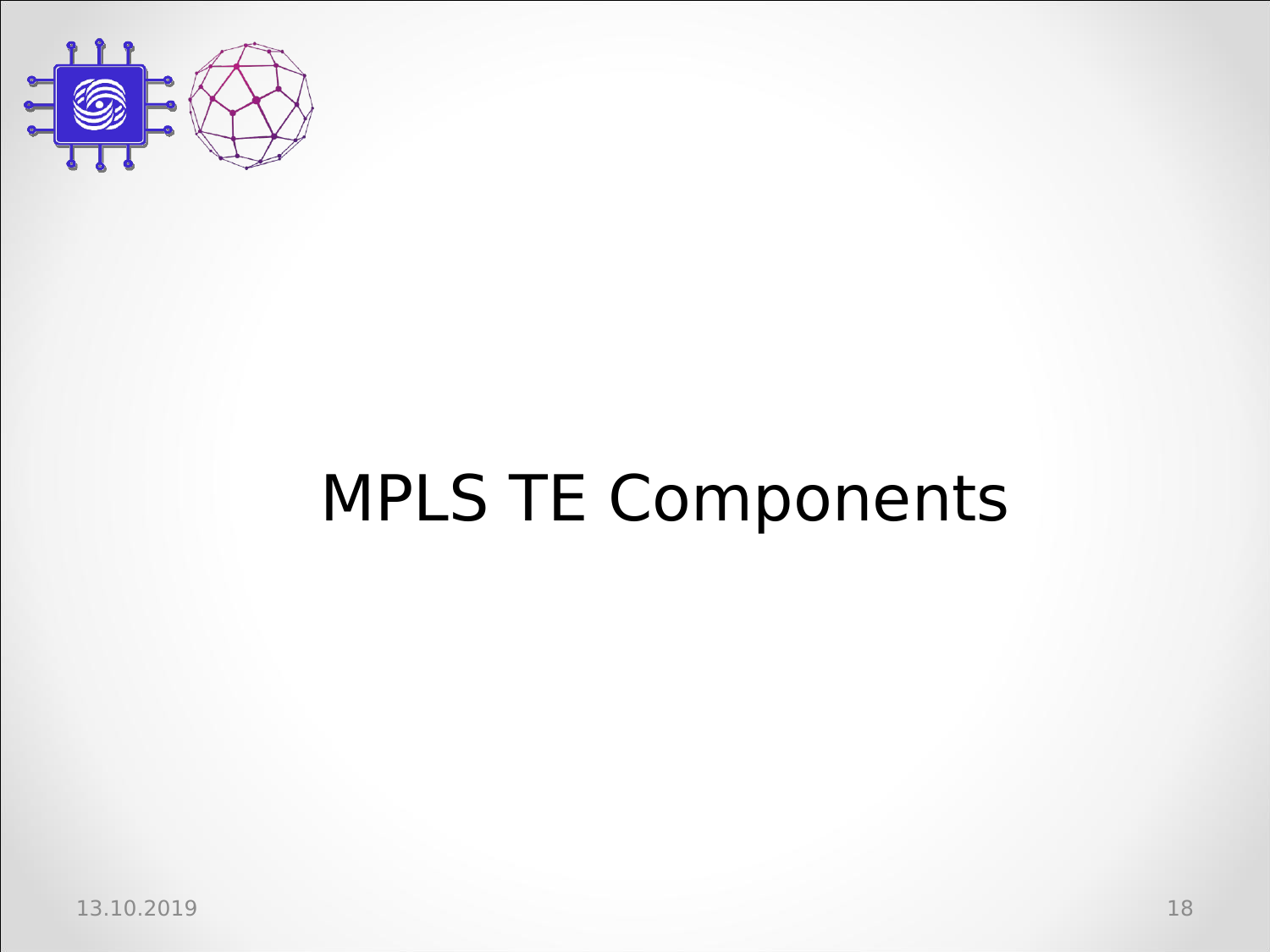

# Traffic Tunnels: Concepts

- The concept of traffic tunnels (MPLS-TE tunnels) was introduced to overcome the limitations of hop-by-hop IP routing:
	- $-$  A tunnel is an aggregation of traffic flows that are placed inside a common MPLS label switched path.
	- $-$  Flows are then forwarded along a common path within a service provider network.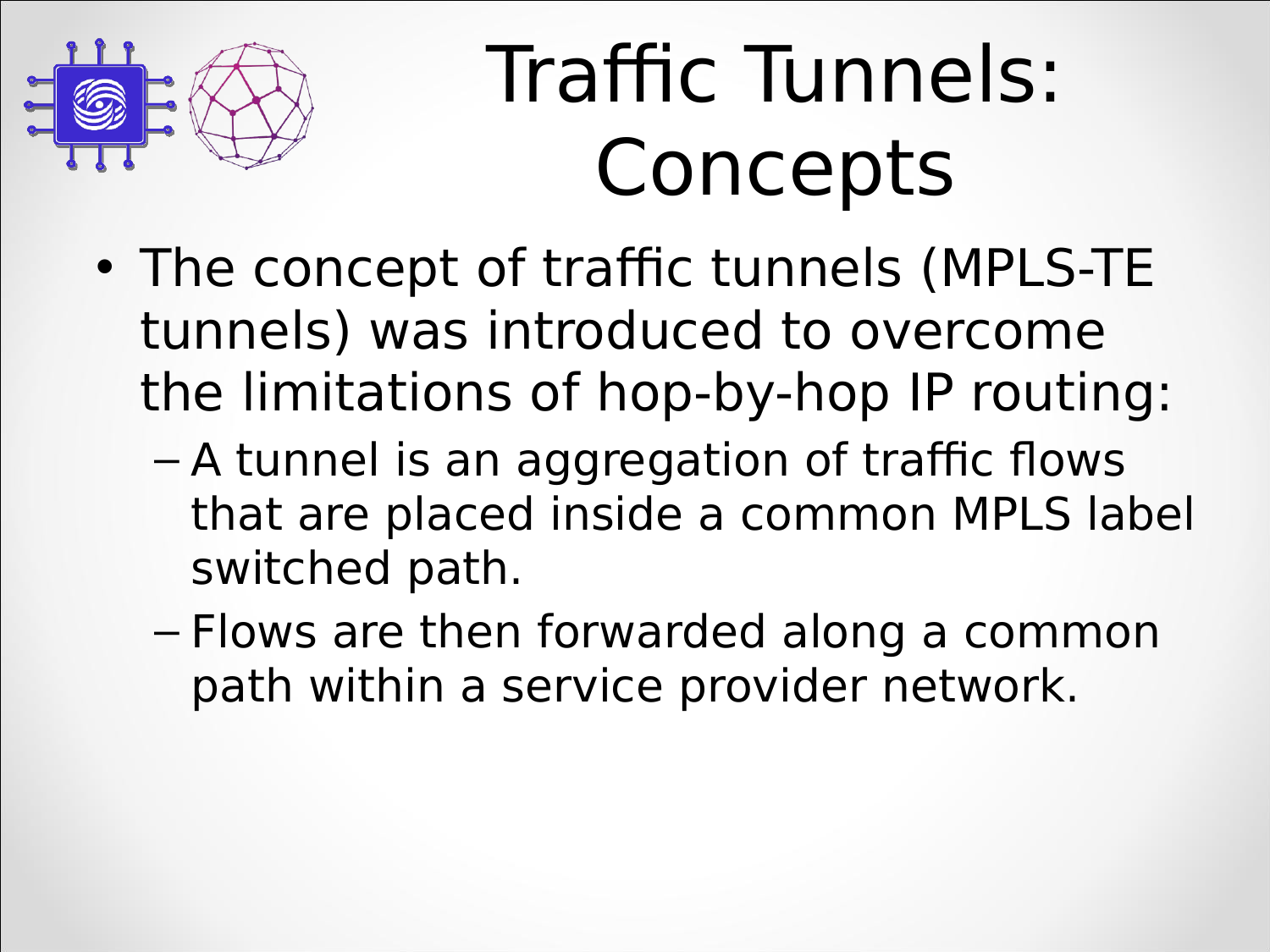

#### Traffic Tunnels: Concepts (Cont.)



- Unidirectional single class of service model encapsulates all of the traffic between an ingress and an egress router.
- **Different classes of service model assigns traffic into separate tunnels with different characteristics.**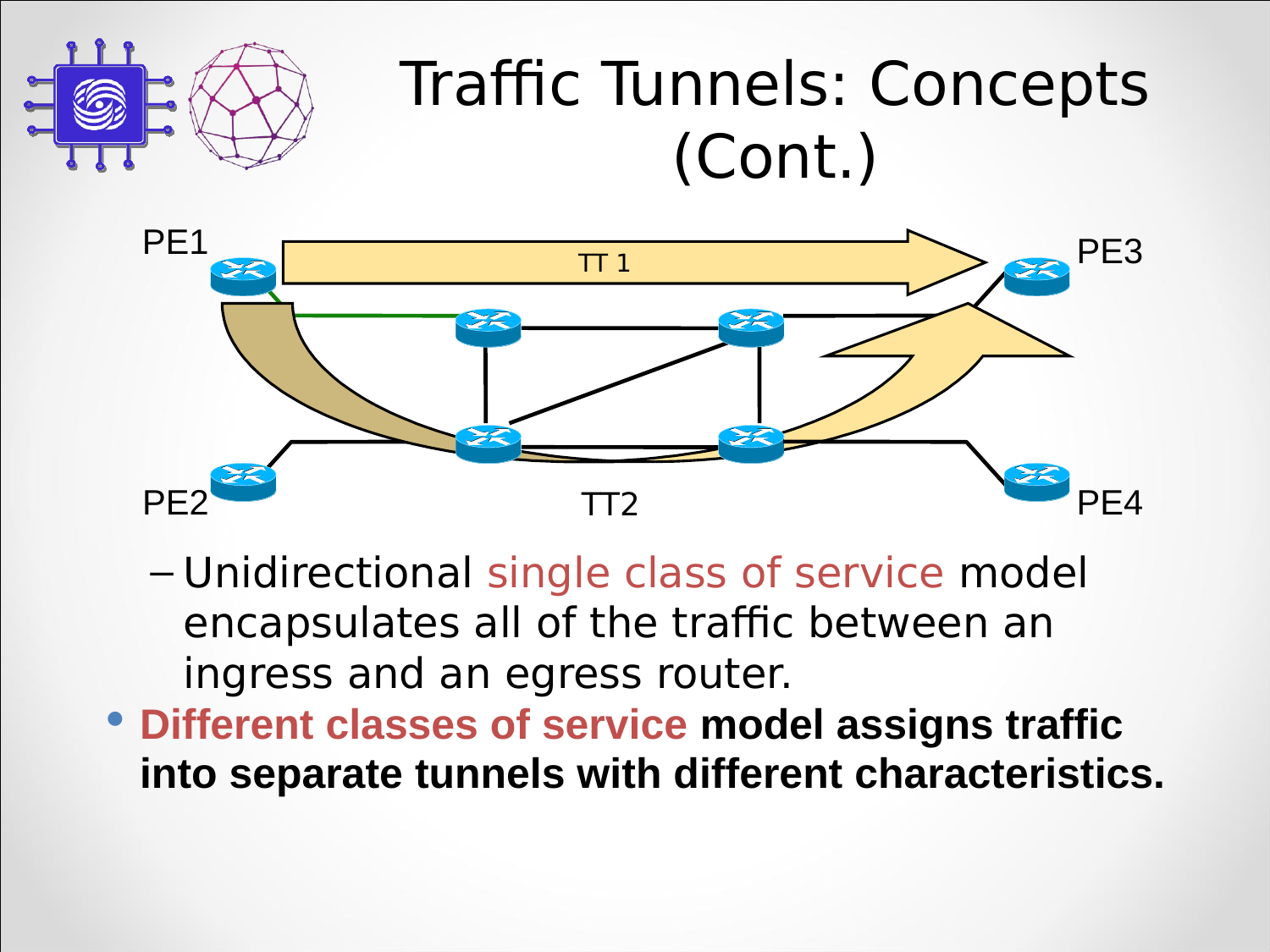

Traffic Tunnels – Characteristics

- Traffic tunnels are routable objects (similar to ATM VCs).
- $-$  A traffic tunnel is distinct from the MPLS LSP through which it traverses:
	- In operational contexts, a traffic tunnel can be moved from one path onto another
- $-$  A traffic tunnel is assigned attributes influencing its characteristics.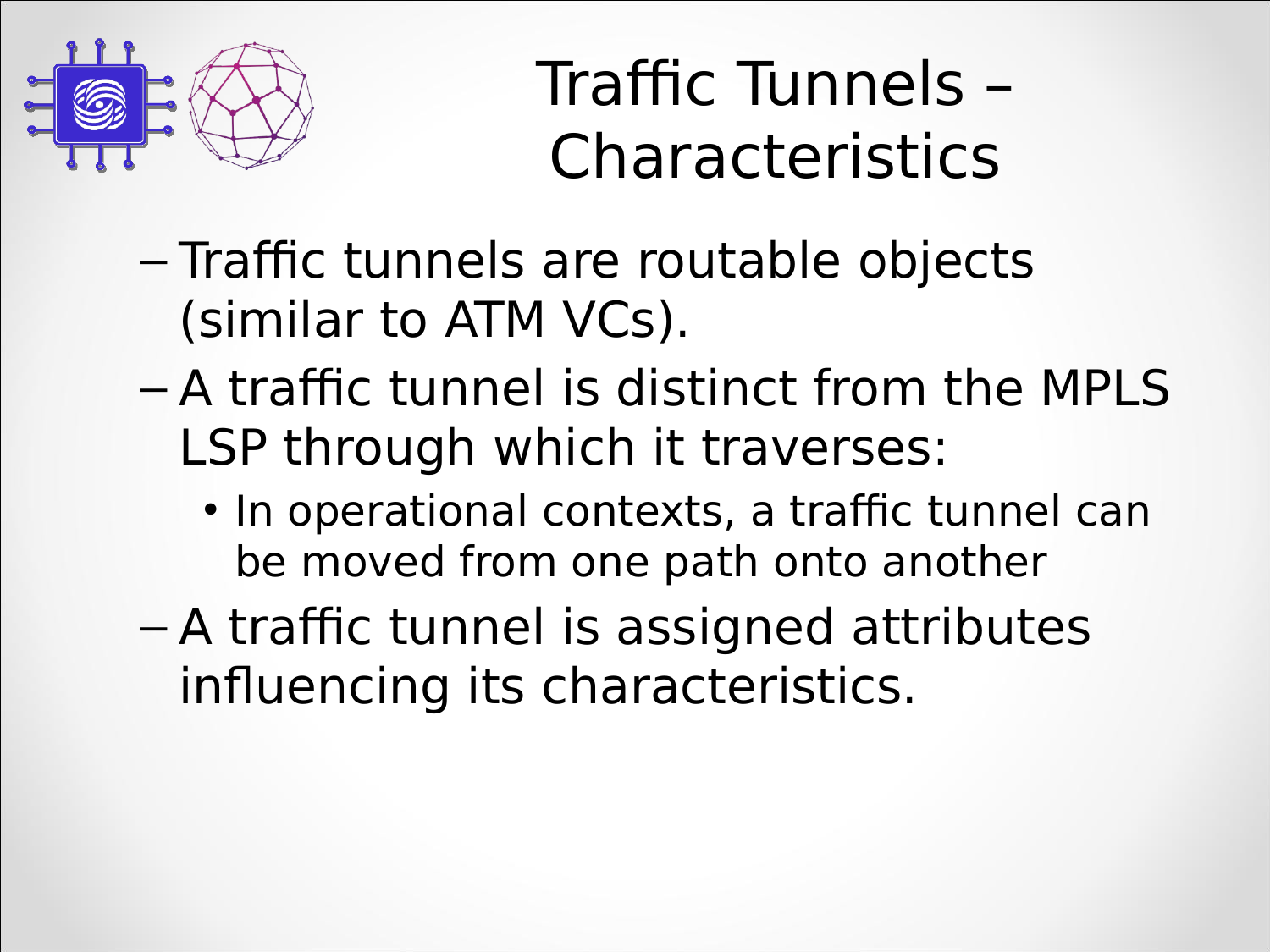

# Traffic Tunnels – Attributes



- Attributes are explicitly assigned to traffic tunnels through administrative action.
- $-$  A traffic tunnel is characterized by:
	- Its ingress and egress label switch routers
	- The forwarding equivalence class that is mapped onto it
	- A set of attributes that determine its characteristics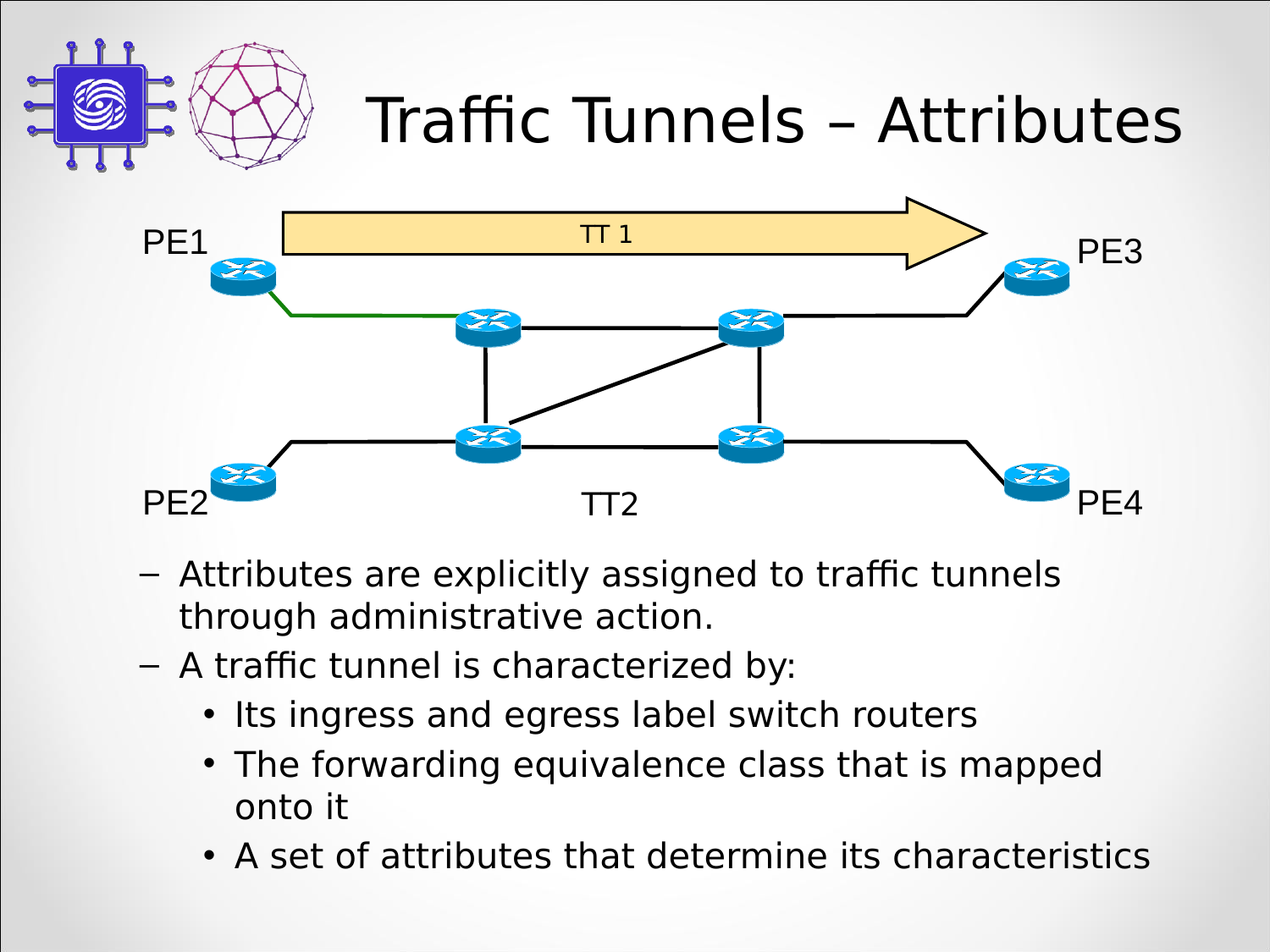

## Traffic Tunnels – Attributes (Cont.)

- The administrator enters the relevant information (attributes) at the headend of the traffic tunnel:
	- $-$  Traffic parameter—resources required for tunnel (e.g., required bandwidth)
	- Generic path selection and management—path can be administratively specified or computed by the IGP
	- Resource class affinity—include or exclude certain links for certain traffic tunnels
	- Adaptability—should the traffic tunnel be reoptimized?
	- Priority and pre-emption—importance of a traffic tunnel and possibility for a pre-emption of another tunnel
	- $-$  Resilience—desired behavior under fault conditions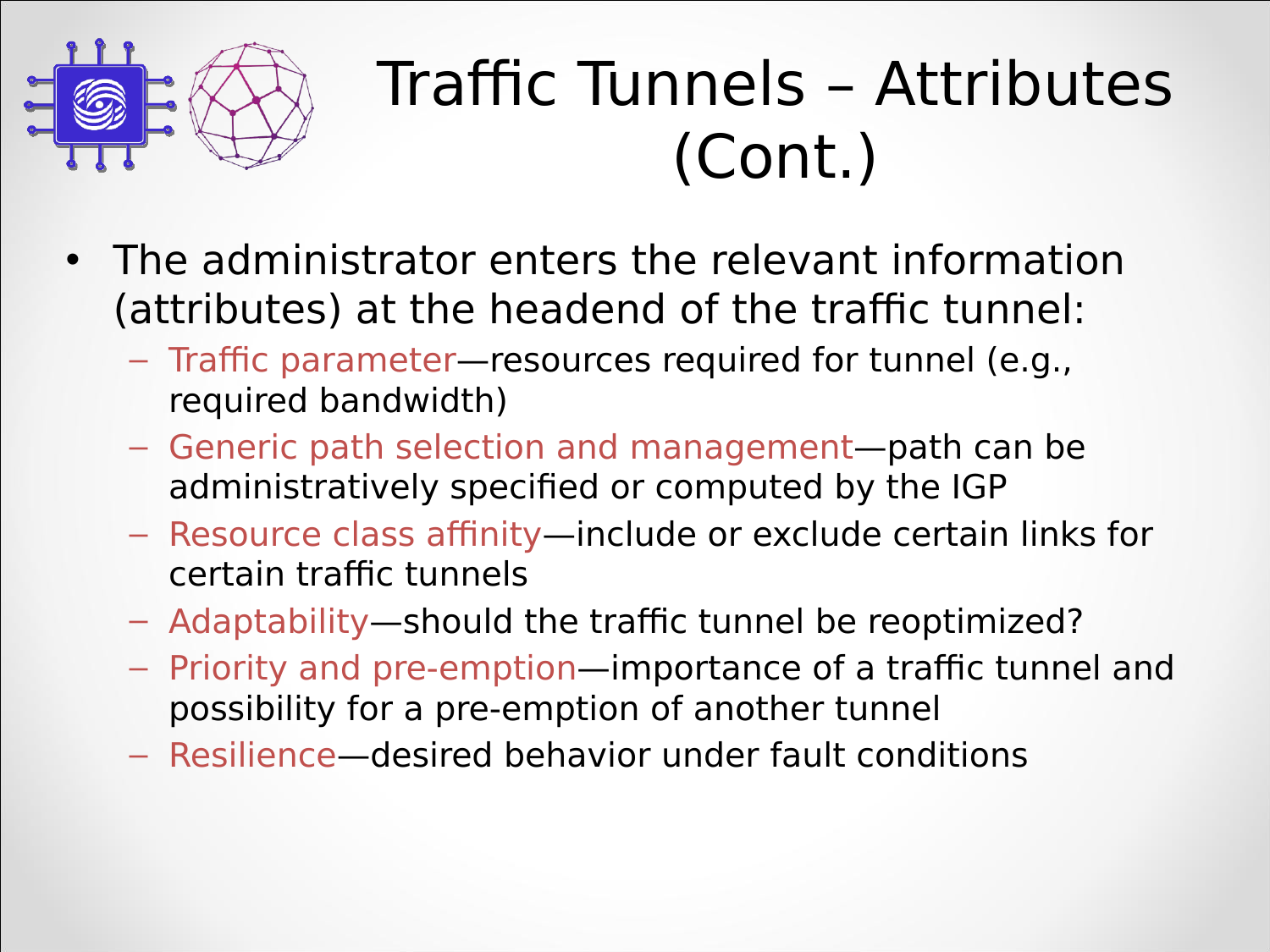

- Resource attributes (link availability) are configured locally on the router interfaces:
	- $-$  Maximum bandwidth
		- The amount of bandwidth available
	- $-$  Link affinity string
		- To allow the operator to administratively include or exclude links in path calculations
	- Constraint-based specific metric
		- Traffic engineering default metric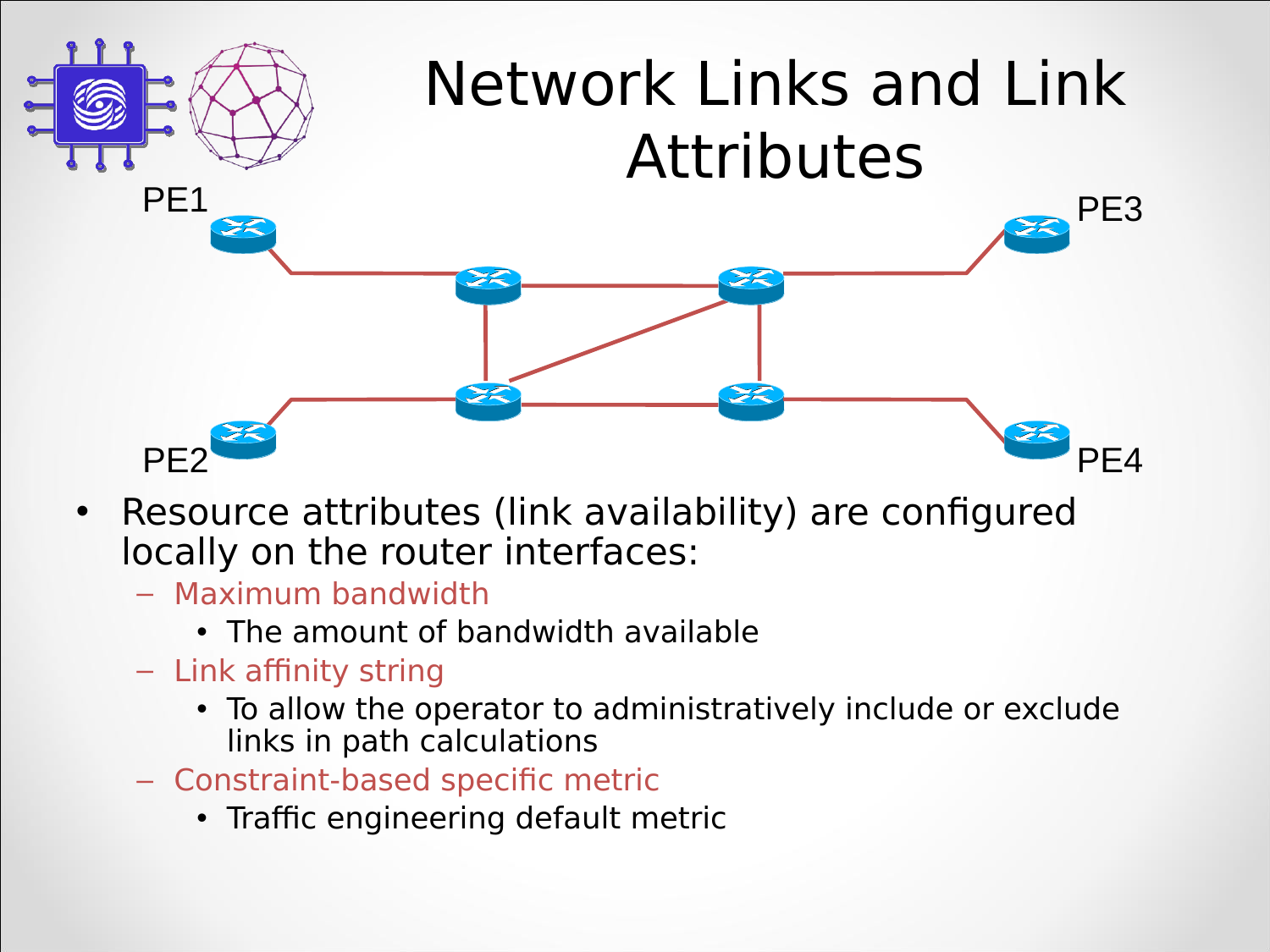

# Constraint-Based Path Computation

- Constraint-based routing is demand-driven.
- Resource-reservation-aware routing paradigm:
	- Based on criteria including, but not limited to, network topology
	- Calculated at the edge of a network:
		- Modified Dijkstra's algorithm at tunnel headend (CSPF [constrained SPF] or PCALC [Path Calculation]).
		- Output is a sequence of IP interface addresses (nexthop routers) between tunnel endpoints.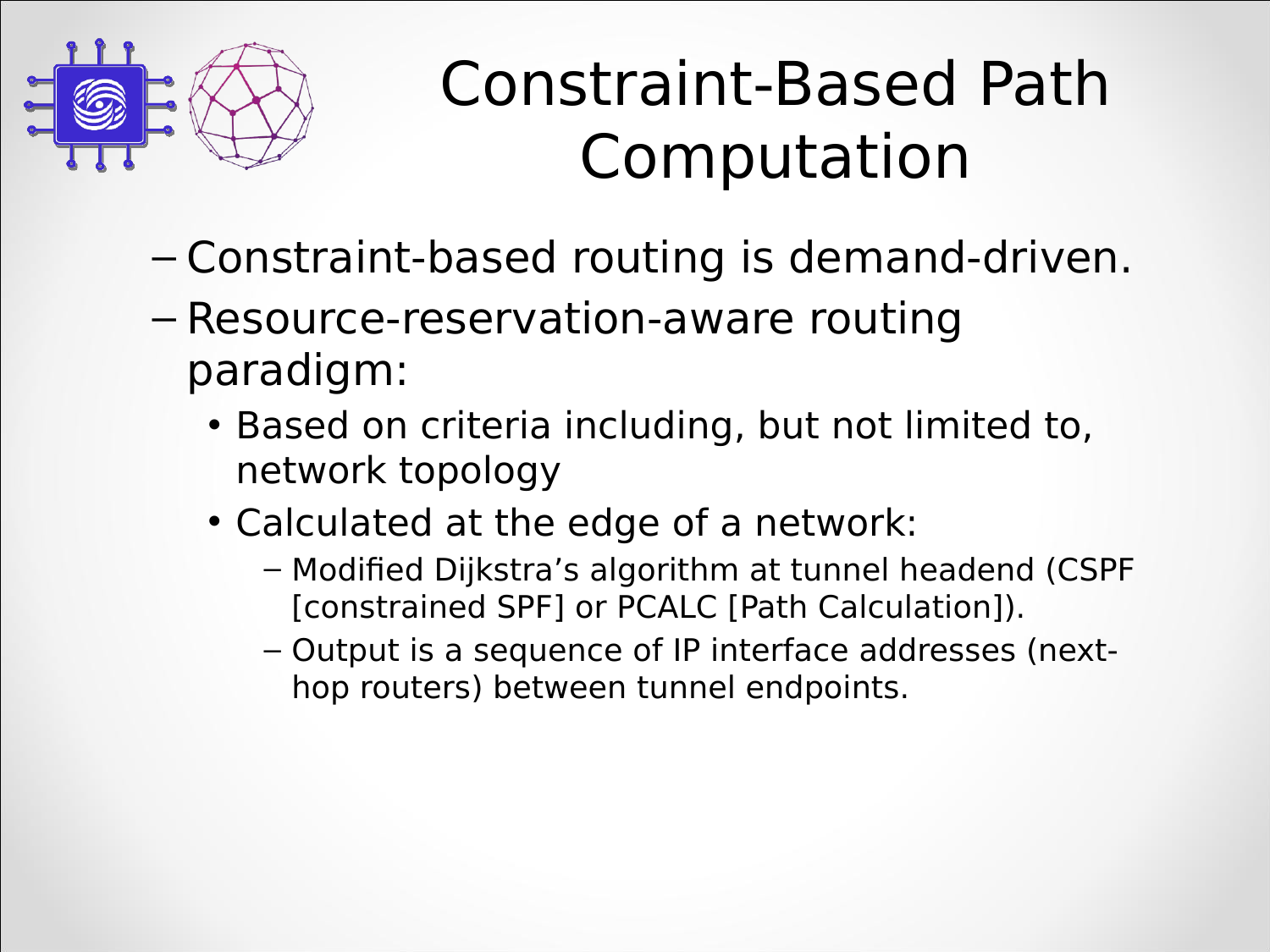

Constraint-Based Path Computation (Cont.)

– Constraint-based routing takes into account:

- Policy constraints associated with the tunnel and physical links
- Physical resource availability
- Network topology state
- $-$  Two types of tunnels can be established across those links with matching attributes:
	- Dynamic—using the least-cost path computed by OSPF/IS-IS
	- Explicit—definition of a path by using OS configuration commands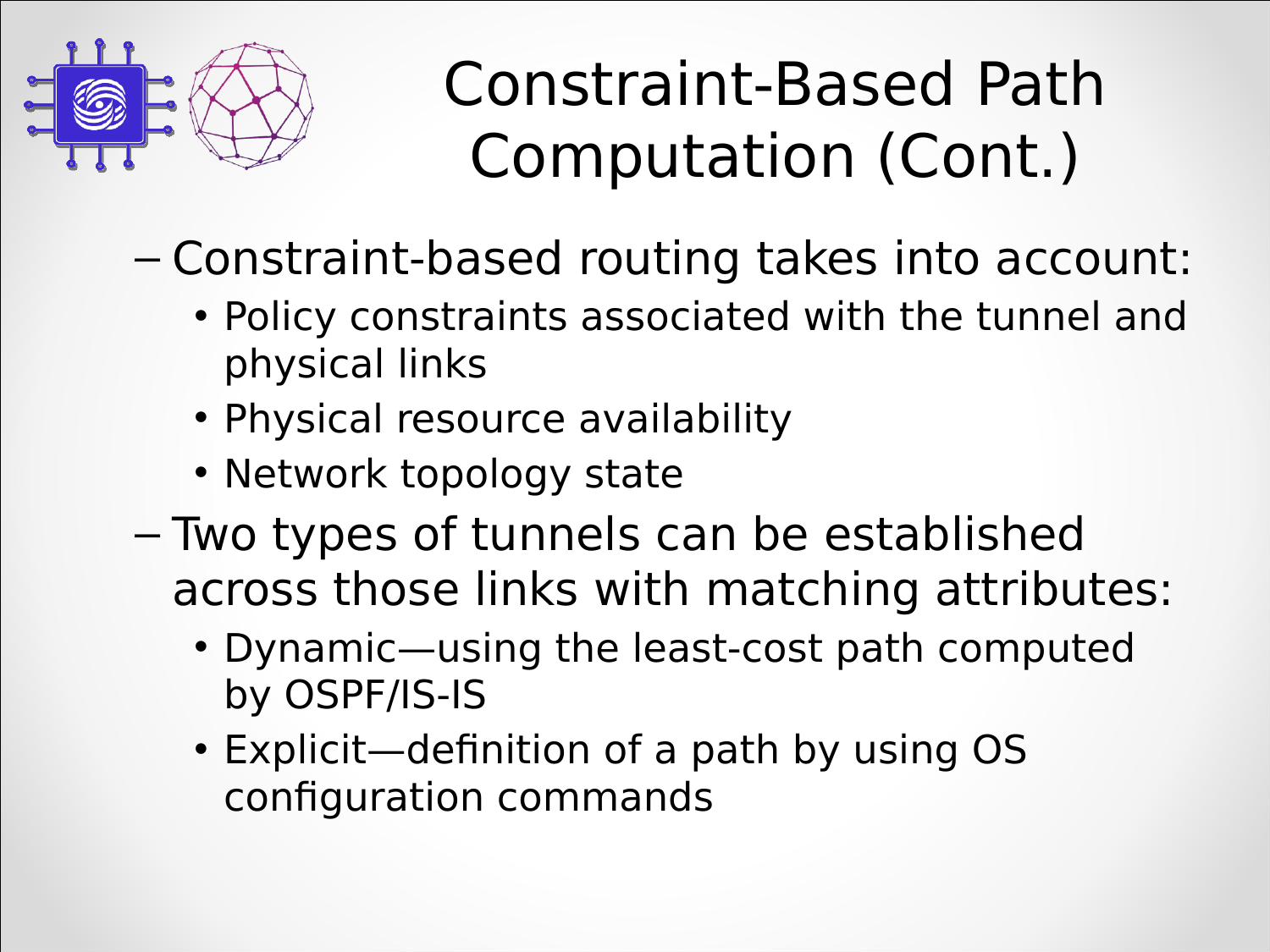

Constraint-Based Path Computation (Cont.)

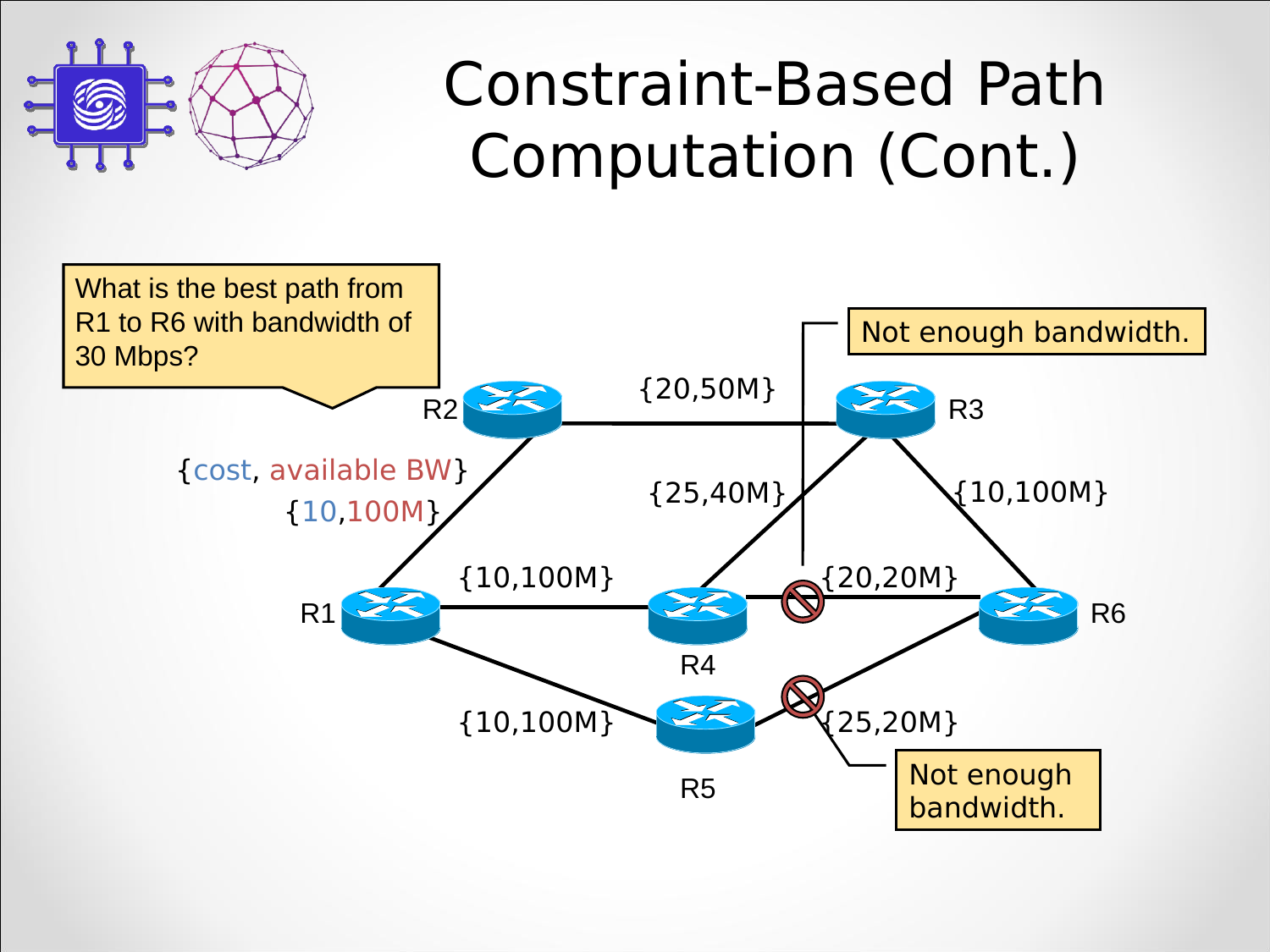

#### Constraint-Based Path Computation (Cont.)

Computed path for a dynamic constraint-based tunnel over the least-cost path. R3 {20,50M} X R2 {25,40M} {10,100M}  ${10,100M}$ R4 {10,100M} R6 R1 Path has cost Administratively defined explicit of 45, not the lowest cost. path Tunnel is still possible over any eligible path.

Explicit and Dynamic Traffic Engineering Tunnels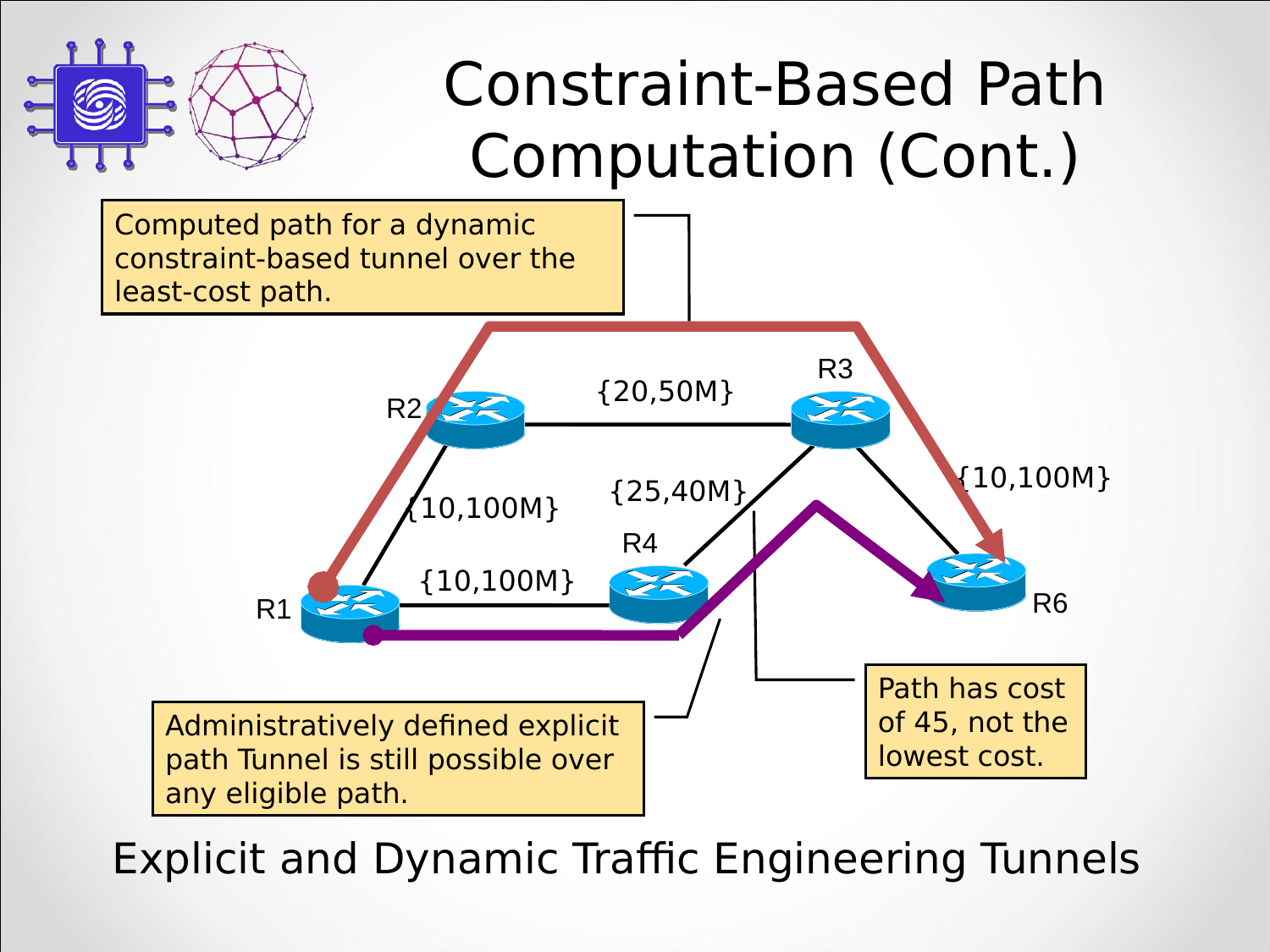

- $-$  Once the path has been determined, a signaling protocol is needed:
	- To establish and maintain label switched paths (LSPs) for traffic tunnels
	- For creating and maintaining resource reservation states across a network (bandwidth allocation)
- The Resource Reservation Protocol (RSVP) was adopted by the MPLS workgroup of the IETF.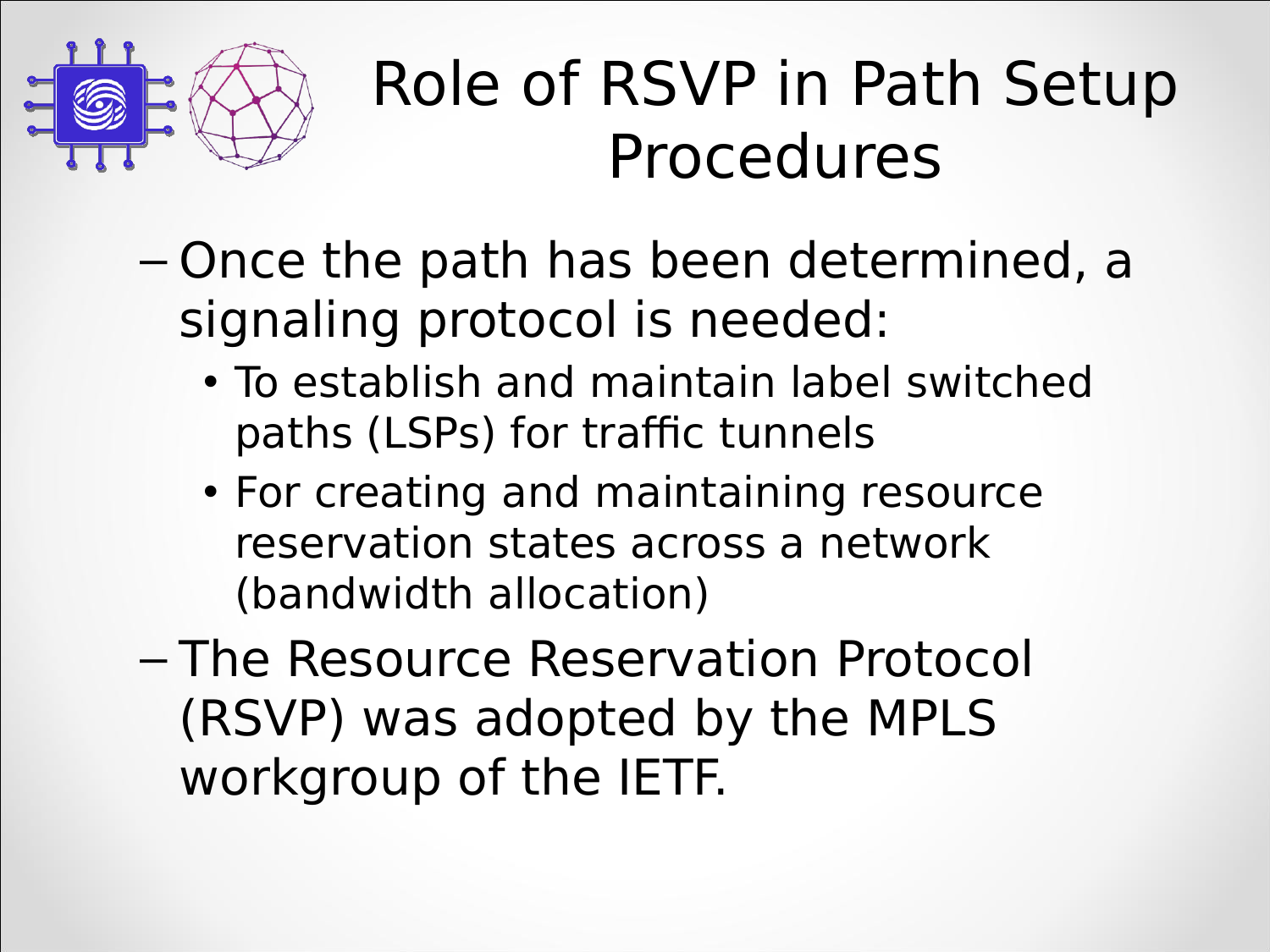

The goal of RSVP-TE is the same as that of LDP - to distribute the labels between the LSR and compile the resulting LSP from the recipient to the sender.

RSVP TE allows you:

- to build a primary and backup LSP,
- reserve resources on all nodes,
- detect network accidents,
- build pre-workarounds,
- do fast traffic redirection,
- avoid channels that physically pass through the same path.

LSP - unidirectional, resources will be reserved only in one direction.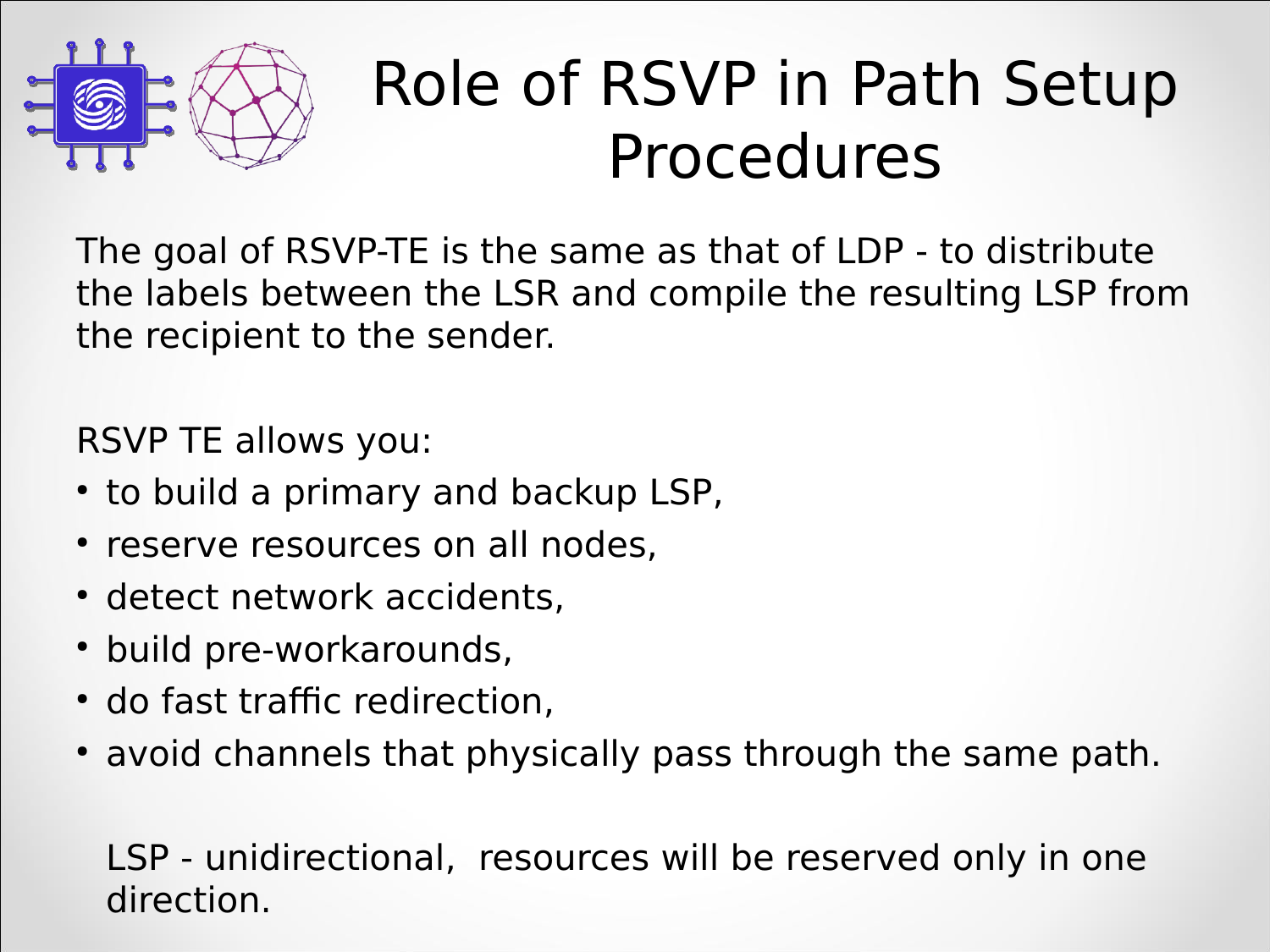

The task is to create an LSP, that is to distribute the labels among the LSR.

In the simplest case:

- R1 needs LSP up to FEC 5.5.5.5/32. We will use the Tunnel interface on R1, which has a destination address of 5.5.5.5 and a Traffic Engineering type.
- It sends an RSVP path message in the direction of 5.5.5.5. A new object, Label Request, appears in this message. The Path message prompts the node to allocate a label for a given FEC.
- the Next node generates a new Path message and also sends it towards  $5.5.5.5$ . Etc.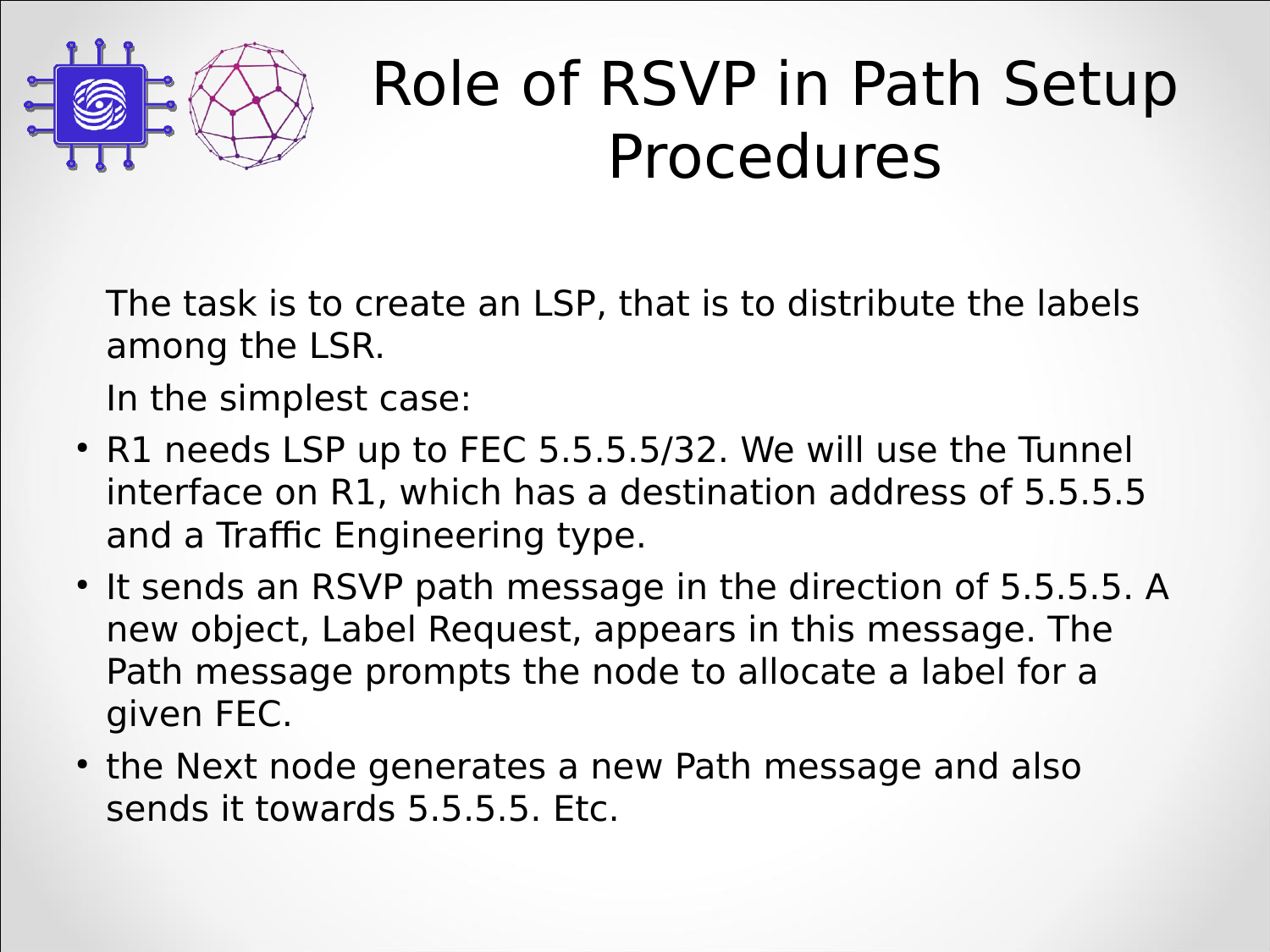

- the Path reaches the Egress LSR. It find that the packet is addressed to him, allocates a label and sends a Resv message to the source. The new object int the message is  $-$ Label. In it, Egress LSR passes its label for this FEC to the penultimate, .......
- Resv reaches the source. Thus, an LSP is created and the source is notified that everything is ready.

Labels are requested downstream (path message from sender to receiver) and transmitted upstream (Resv message from receiver to sender).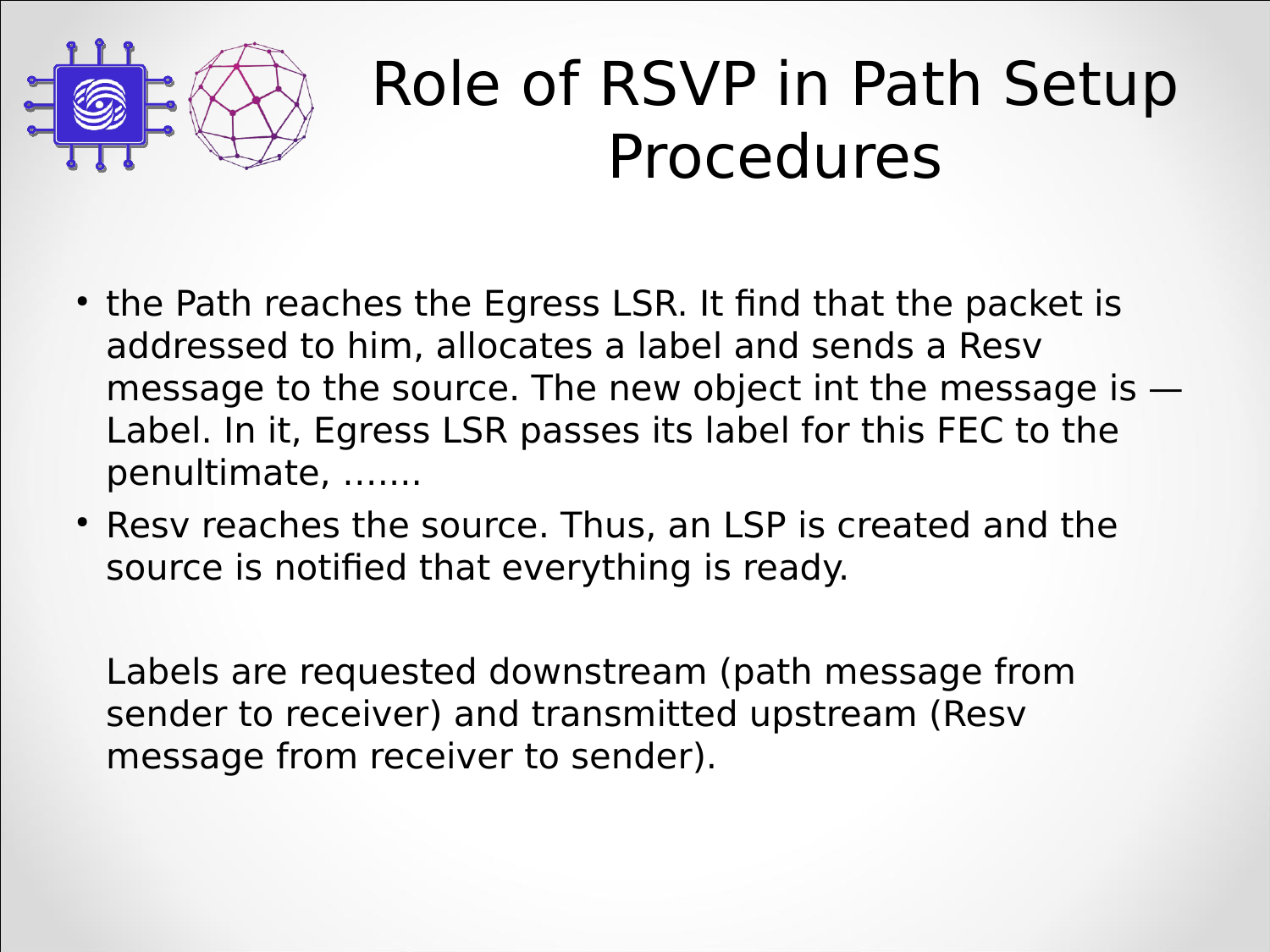

RSVP TE is very closely related to dynamic routing protocols

- We can use, only protocols based on link-state algorithms, i.e. OSPF and ISIS.
- OSPF and ISIS are expanding by introducing new elements. In OSPF - new type of LSA-Opaque LSA, in ISIS - new TLV IS Neighbor and IP Reachability.
- A special modification of the SPF CSPF (Constrained Shortest Path First) algorithm is used to calculate the path between Ingress LSR and Egress LSR.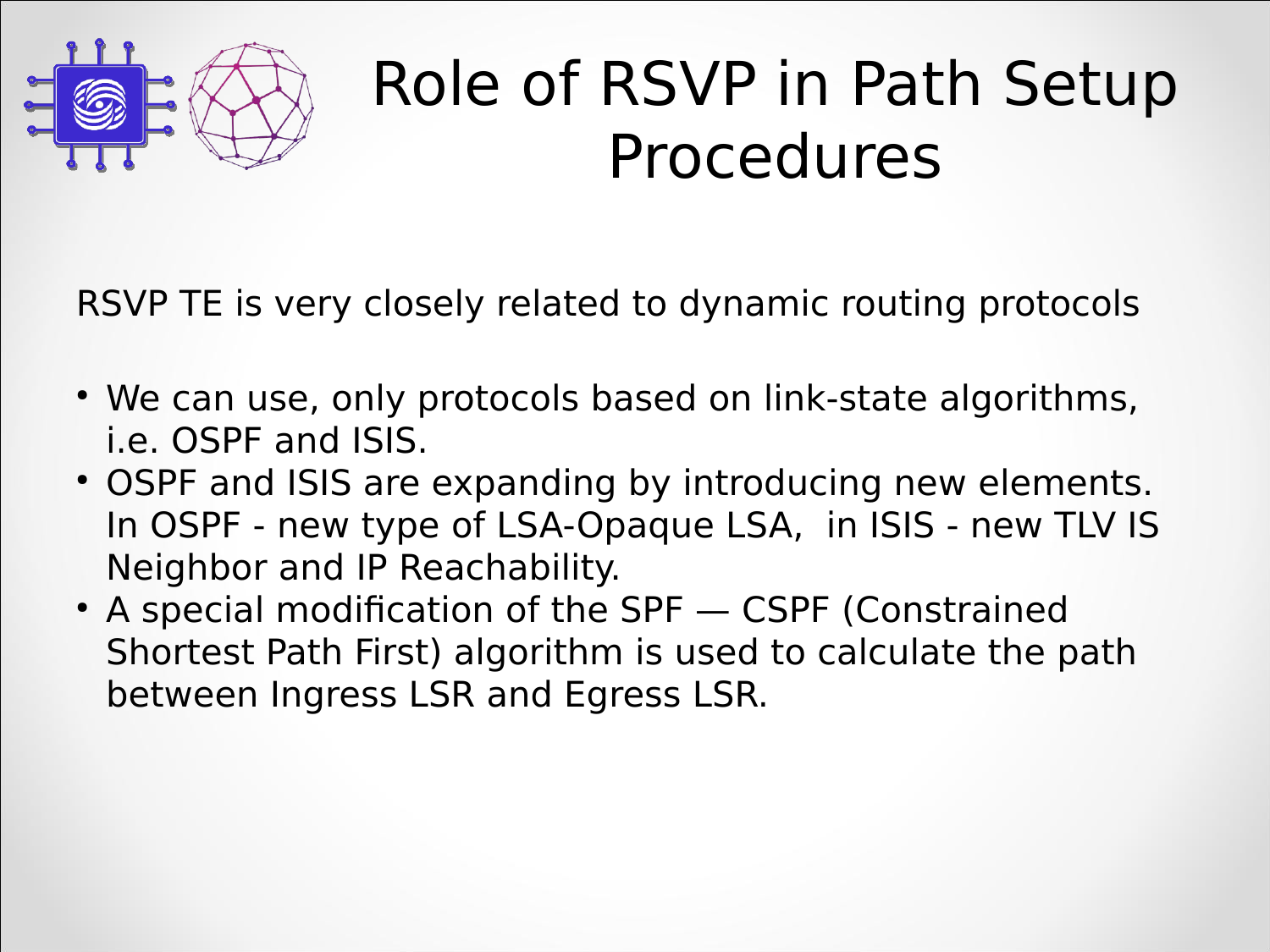

**RSVP** 

254 PATH Message.

The Path message is transmitted by unicast address. The sender's address is R1, and the recipient's is 5.5.5.5. It could reach the recipient with the help of routing table.

 $6.6.6.6$ 

2076 1493.743107(1.1.1.1

But in fact the Path is transmitted over the network along a route that is defined on Ingress LSR

To build this path, RSVP TE needs to know the network topology that OSPF or ISIS receives

The CSPF algorithm is used to calculate the best path, the second-priority path, and, etc.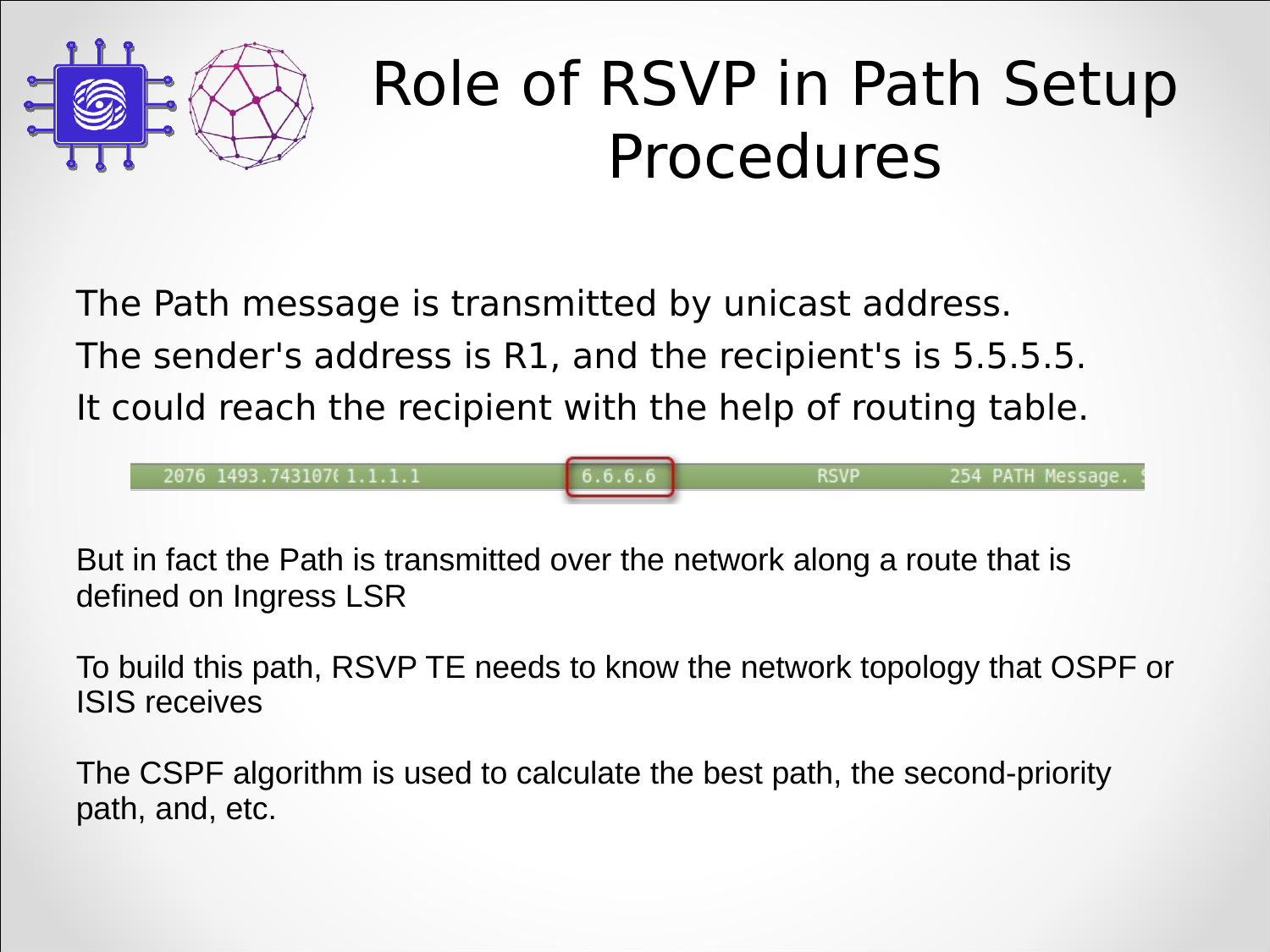

## Forwarding Table Modifications

- $-$  IP routing is separate from LSP routing and does not see internal details of the LSP.
- $-$  The traffic has to be mapped to the tunnel:
	- Static routing—the static route in the IP routing table points to an LSP tunnel interface.
	- Policy routing—the next-hop interface is an LSP tunnel
	- Forwarding adjacency—the tunnel is announced as a point-to-point link to all other routers within an area
	- Autoroute-SPF enhancement:
		- $-$  The headend sees the tunnel as a directly connected interface (for modified SPF only).
		- $-$  The default cost of a tunnel is equal to the shortest IGP metric regardless of the used path.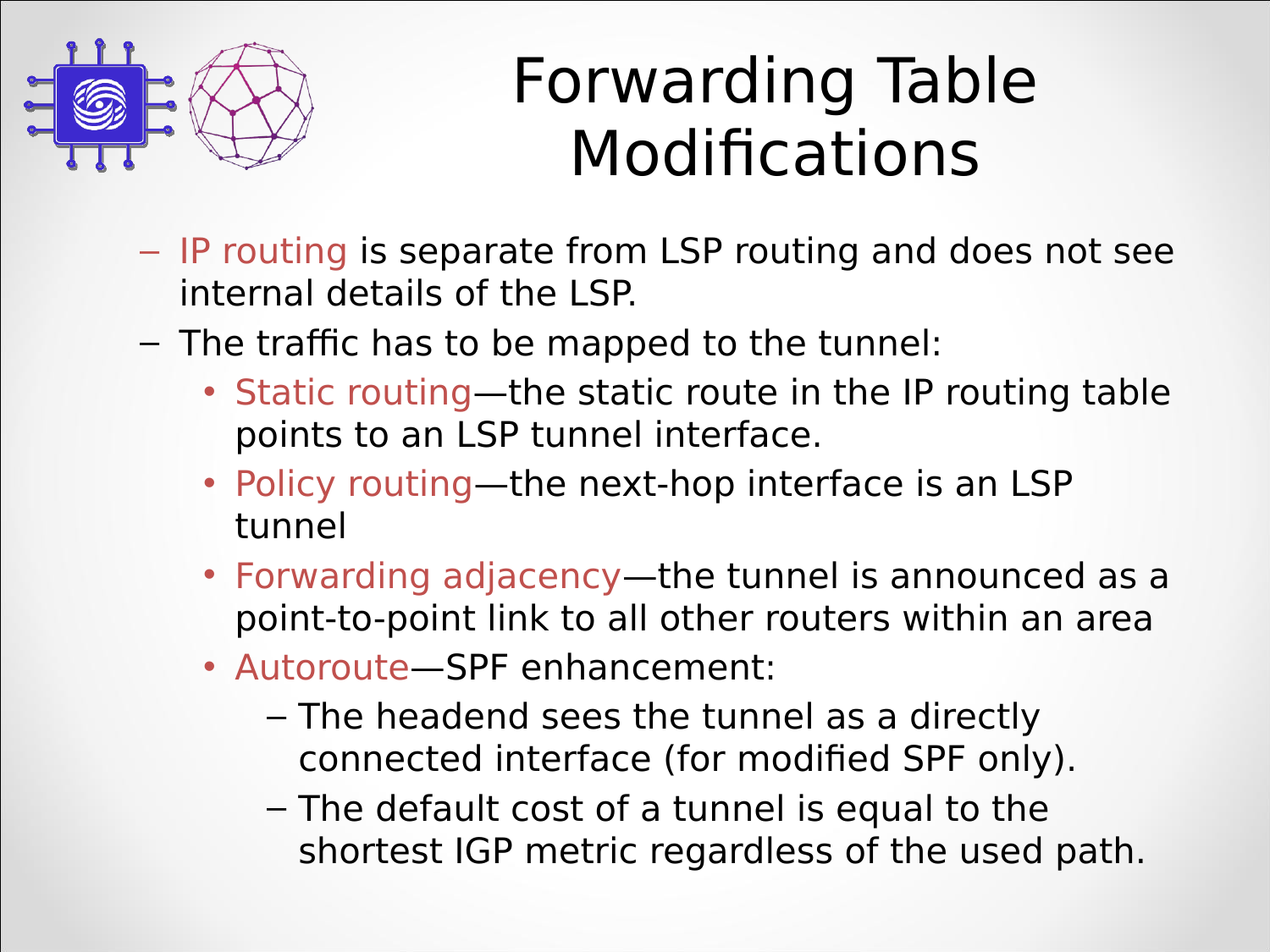

# Constraint-Based Path Computation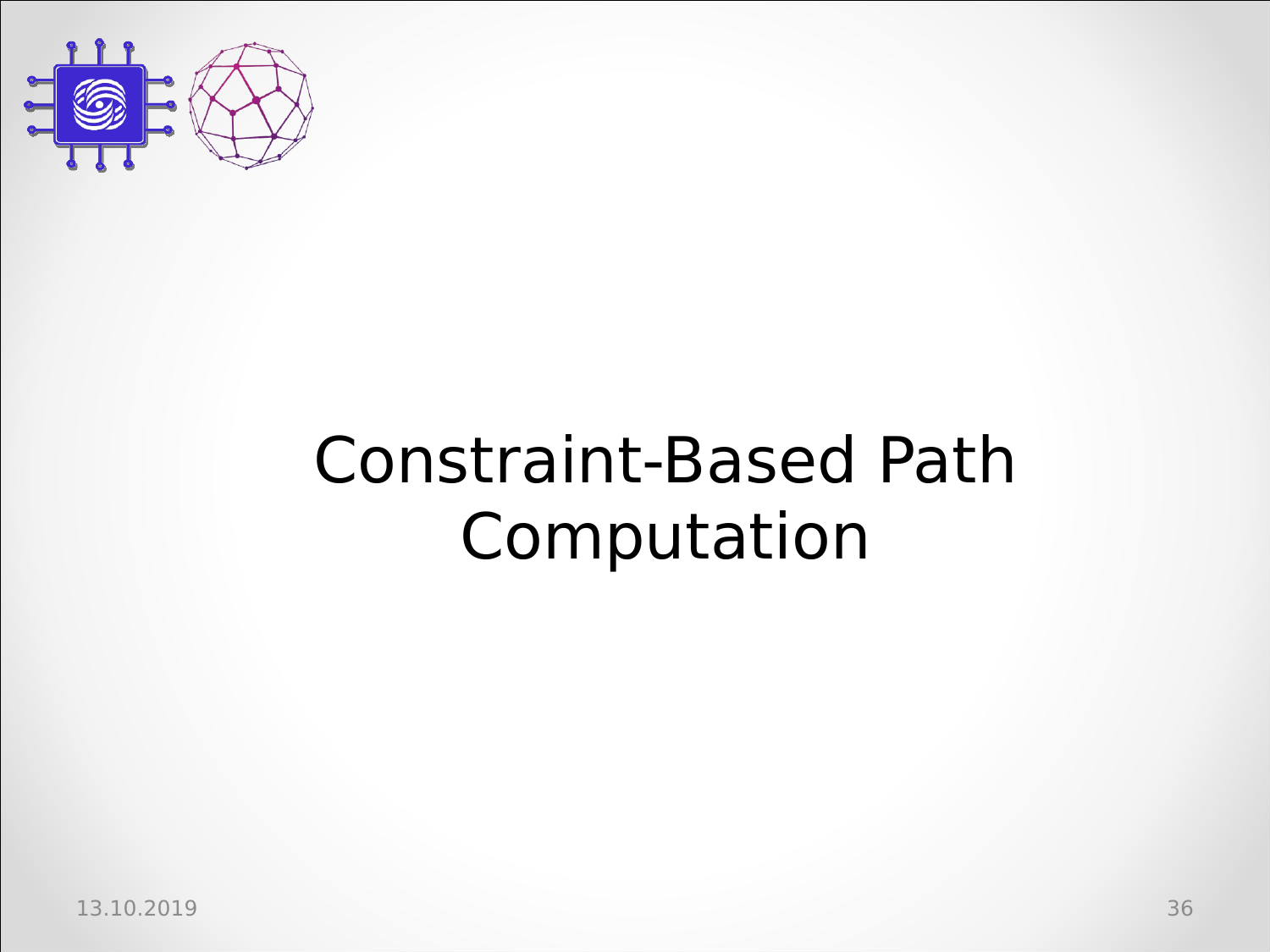

CSPF must be aware of constraints and of the available resources on the nodes of the entire network.

The input data - the restrictions specified in the tunnel and the network topology — (the topology contains information about available resources in addition to prefixes and metrics).

Routers communicate with each other through OSPF and ISIS messages not only basic information, but also characteristics of lines, interfaces, etc.

OSPF introduced 3 additional LSA types:

- Type 9 link-local scope
- Type 10 area-local scope
- Type 11 AS scope

**Opaque** (for OSPF) - special types of LSA, not taken into account in the OSPF. They can be used by any other protocols for their needs. TE uses them to build its topology (it is called TED-Traffic Engineering Database). ISIS works the same way. New messages: IS-IS TLV 22 (Extended IS Reach), 134

(Traffic Engineering router ID), 135 (Extended IP reach).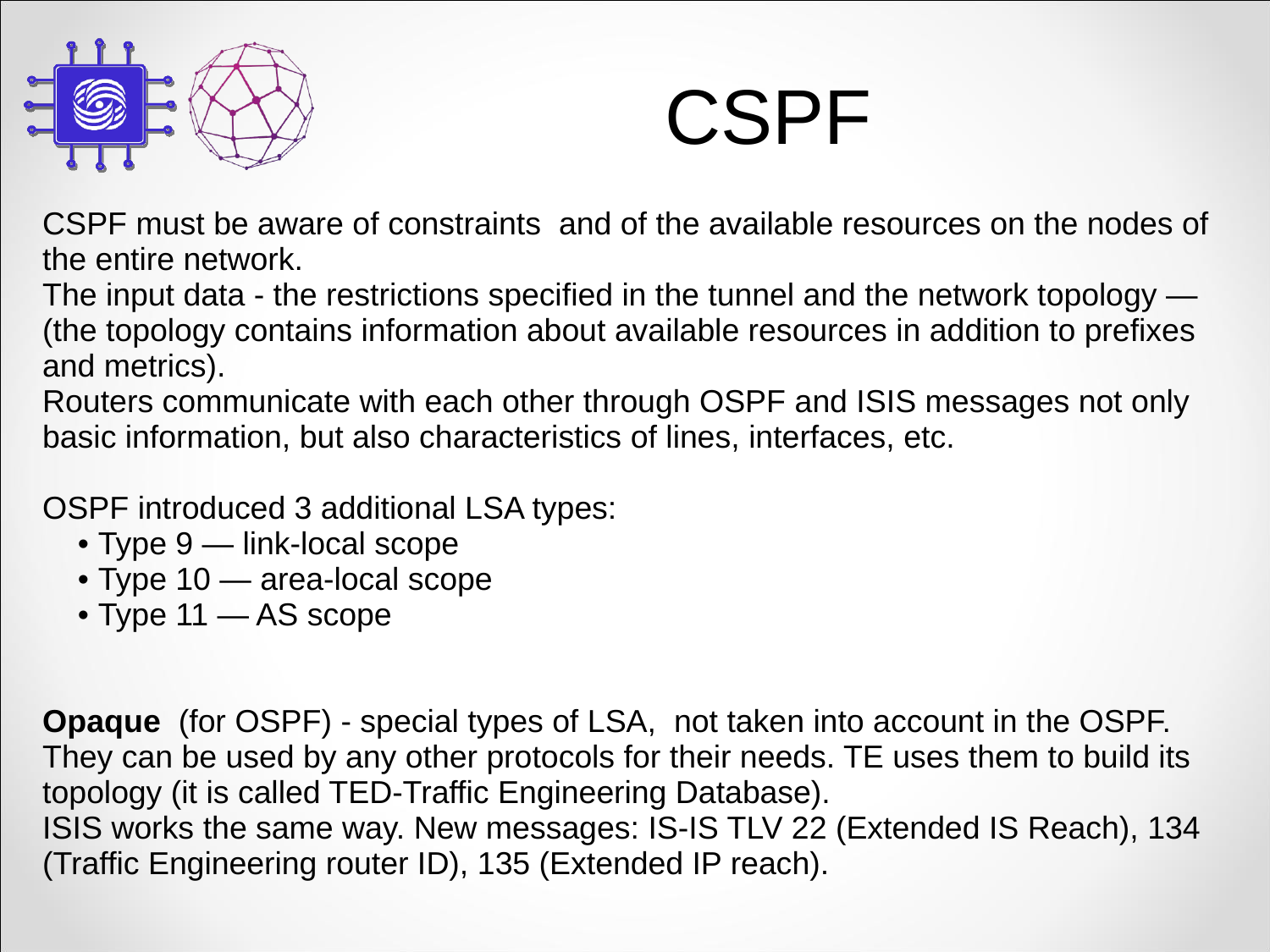





On R1, we enabled TE MPLS and configured OSPF to transmit data to support TE. The routers exchanged information about available resources. In this step, TED is formed. RSVP is silent.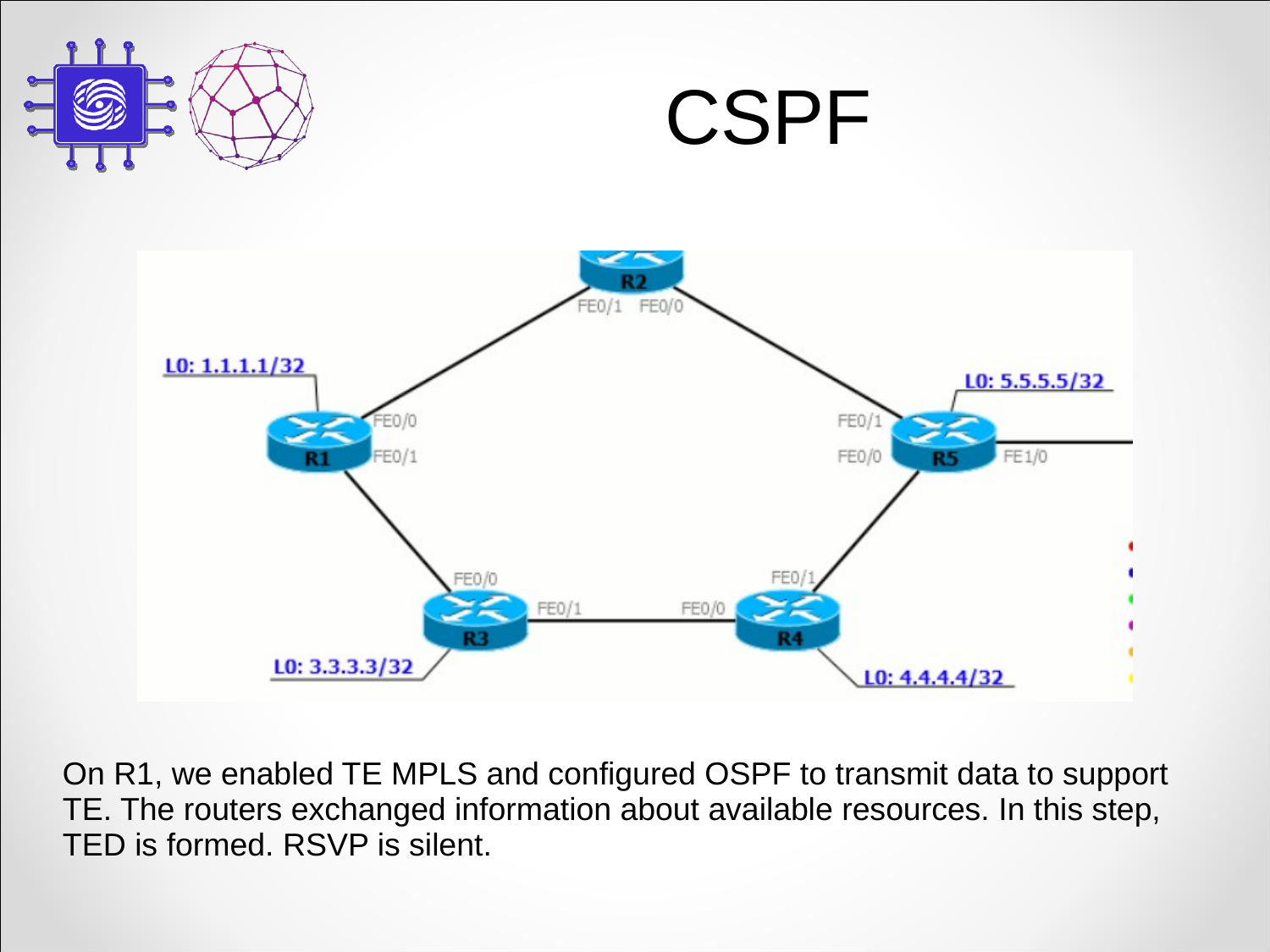

- We created a tunnel interface, specified its type (Traffic Engineering), destination address (5.5.5.5) and necessary resource requirements.
- LSR starts CSPF: it is necessary to calculate the shortest path from R1 to 5.5.5.5 taking into account the imposed conditions. In this step we get the optimal path - a list of nodes from source to destination (R2, R5, R6).
- the Result of the previous step is passed to RSVP and transformed into an ERO object. R1 compiles the RSPV Path, and adds ERO. The destination of the package is 5.5.5.5. In addition, there is also a Label Request object that tells you that when you receive a package, you need to allocate a label for this FEC (5.5.5.5 / 32).
- ERO Explicit Route Object the special object of RSVP Path message. It contains a list of nodes through which this message is destined to pass.
- the RSVP Path Message is transmitted in a special way- by the ERO list. In our case, the best IGP and ERO route are the same, so the packet is sent to R2.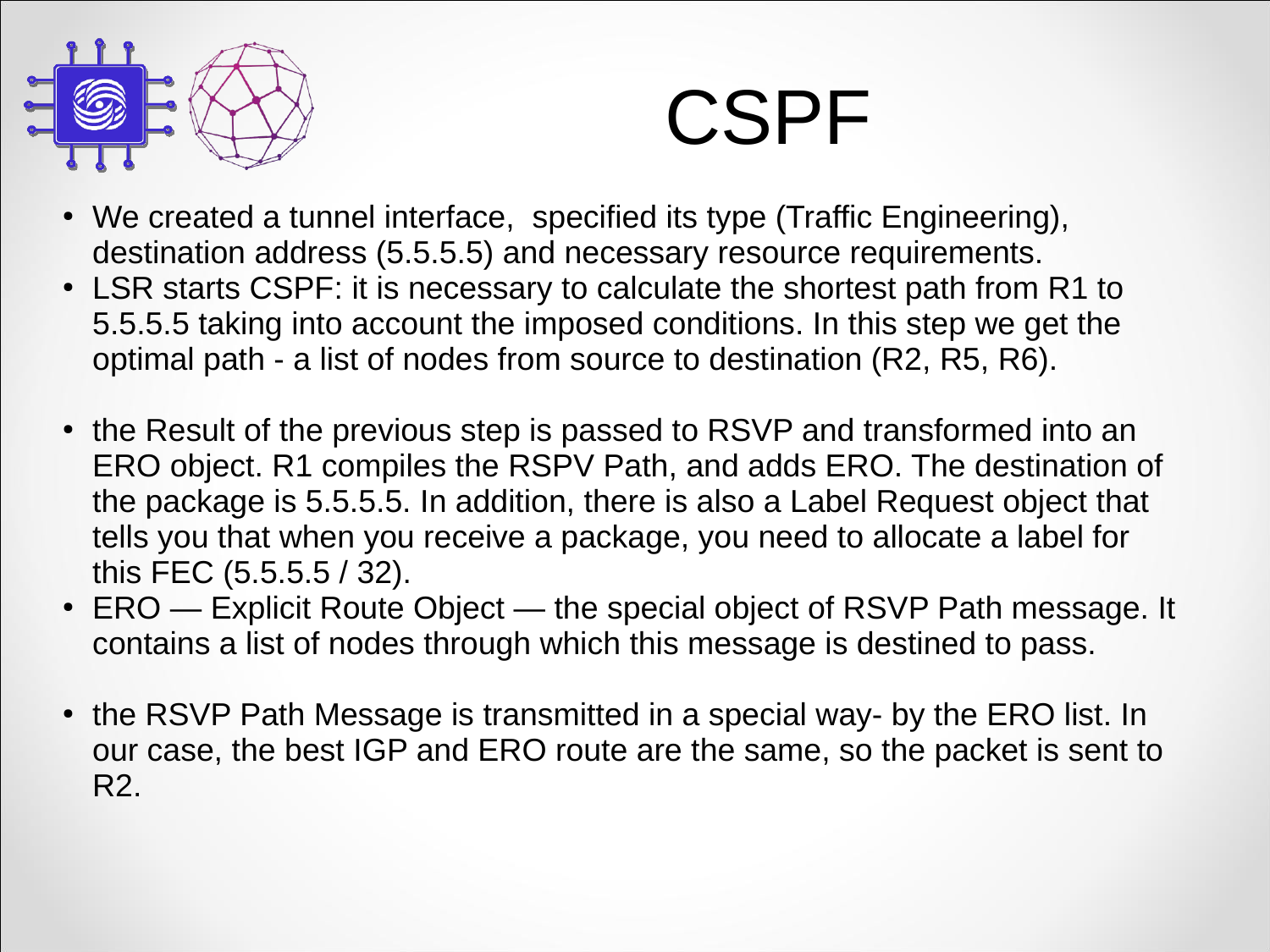

- R2, upon receiving the RSVP Path, checks for the required resources and, if any, allocates the MPLS label for FEC 5.5.5.5/32. The old Path package is destroyed and a new One is created, and the ERO object is changed — R2 itself is removed from it. This is done so that the next node does not attempt to return the packet to R2. That is, the new ERO is: (R5). R2 sends the updated Path to R5.
- R5, having received the package. It destroys the Path, allocates a label for FEC 5.5.5.5, and inserts it as a Label object in the Resv response message.
- Note that before this step, labels were only allocated, but not distributed, now they begin to be announced by the LSR that requested them.
- the RESV Message advances to R1 (Ingress LSR), forming the LSP. Resv should go through the same nodes as Path, but in reverse order.
- an LSP from R1 to 5.5.5.5 is formed. Data on it can be transferred only from R1 to R6. To allow data transfer in the opposite direction, you need to create a tunnel interface on R6 with the destination address 1.1.1.1 — all actions will be the same.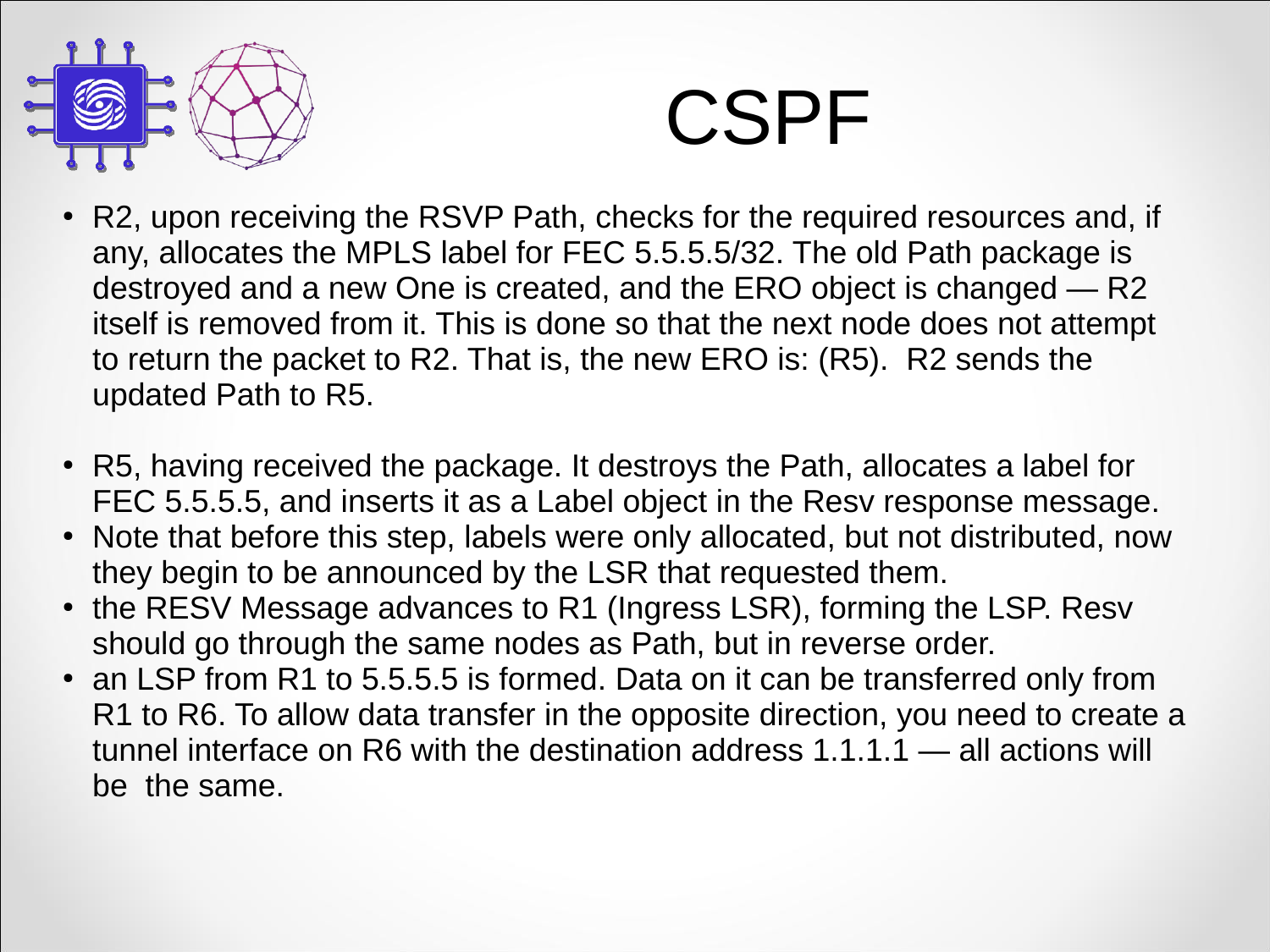

- The ERO object may not actually contain all nodes from Ingress LSR to Egress LSR — some may be omitted.
- Therefore, each LSR must know where the message is eventually sent.
- The problem is in IGP zones (OSPF, ISIS)
- if you have a network divided into zones, CSPF can not calculate the whole path, because in its topology, the destination from another zone is a cloud.
- Explicit Path (not object ERO). The administrator can independently and explicitly specify the nodes through which the LSP needs to be routed. Ingress LSR must follow these instructions exactly.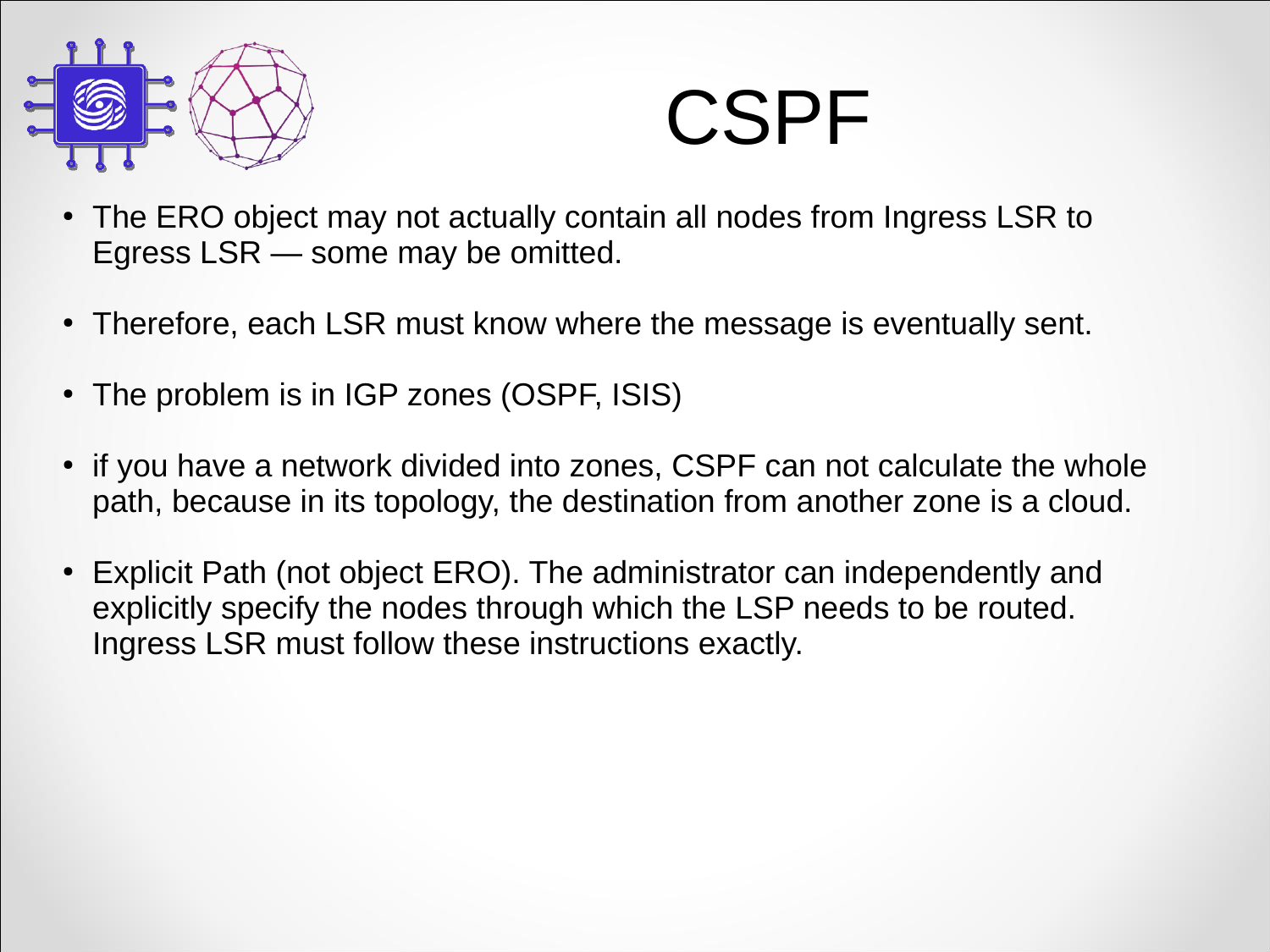

Constraint-Based Path Computation

- Constraint-based path computation provides several resource attributes to control LSP path determination.
	- Link resource attributes that provide information on the resources of each  $link.$
	- $-$  Traffic tunnel attributes characterize the traffic tunnel.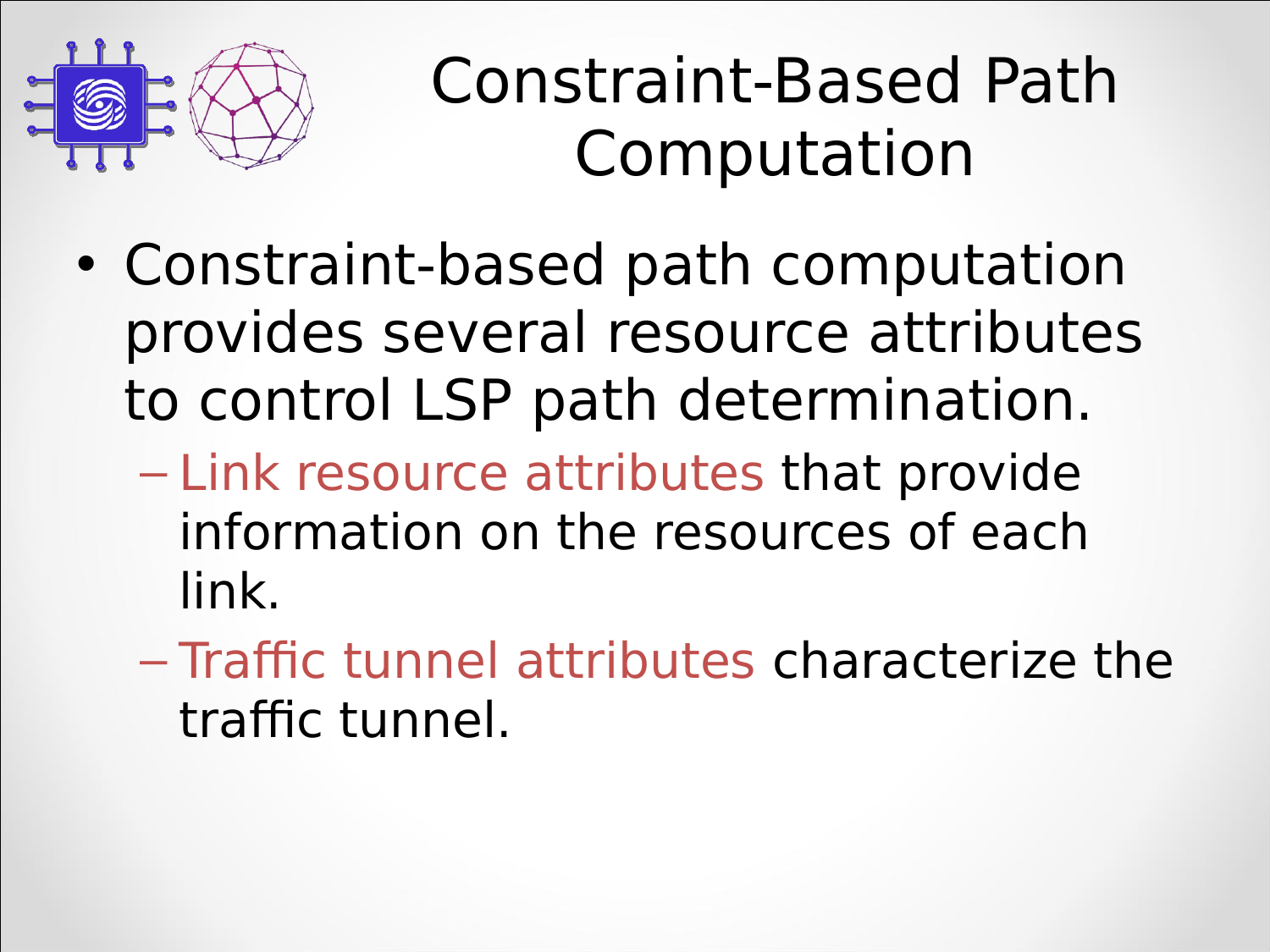

### MPLS-TE Link Resource **Attributes**

- $-$  Maximum bandwidth
- Maximum reservable bandwidth
- Link resource class
- Constraint-based specific link metric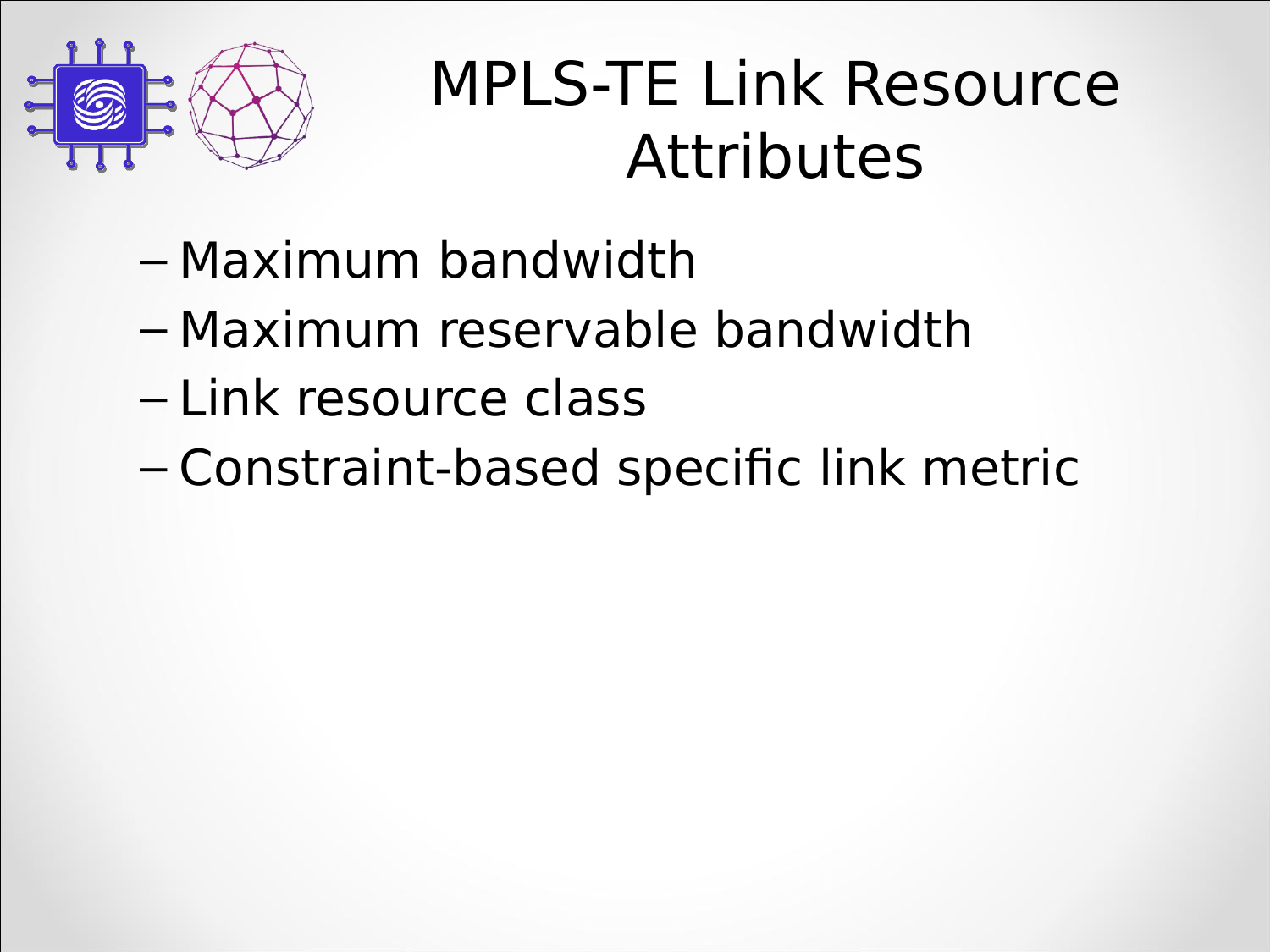

#### MPLS-TE Link Resource Attributes: Maximum Allocation Bandwidth



- $-$  Maximum bandwidth: the maximum bandwidth that can be used on this link in this direction (physical link)
- $-$  Maximum reservable bandwidth: The maximum amount of bandwidth that can be reserved in this direction on this link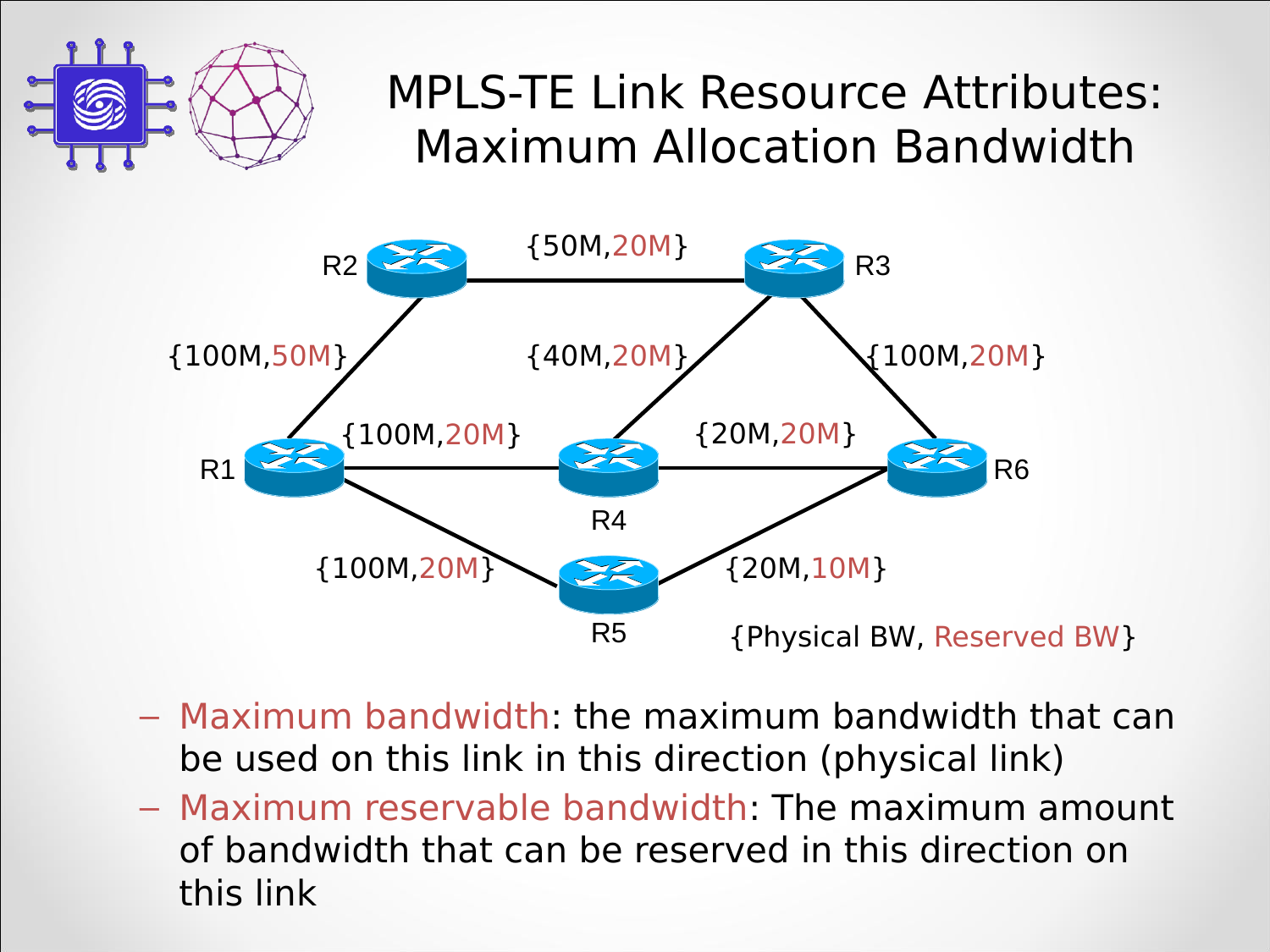

### **MPLS-TE Link Resource** Attributes: Link Resource Class



- Link is characterized by a 32-bit resource class attribute.
- Associated with a traffic tunnel in order to include or exclude certain links into or from the path of the traffic tunnel.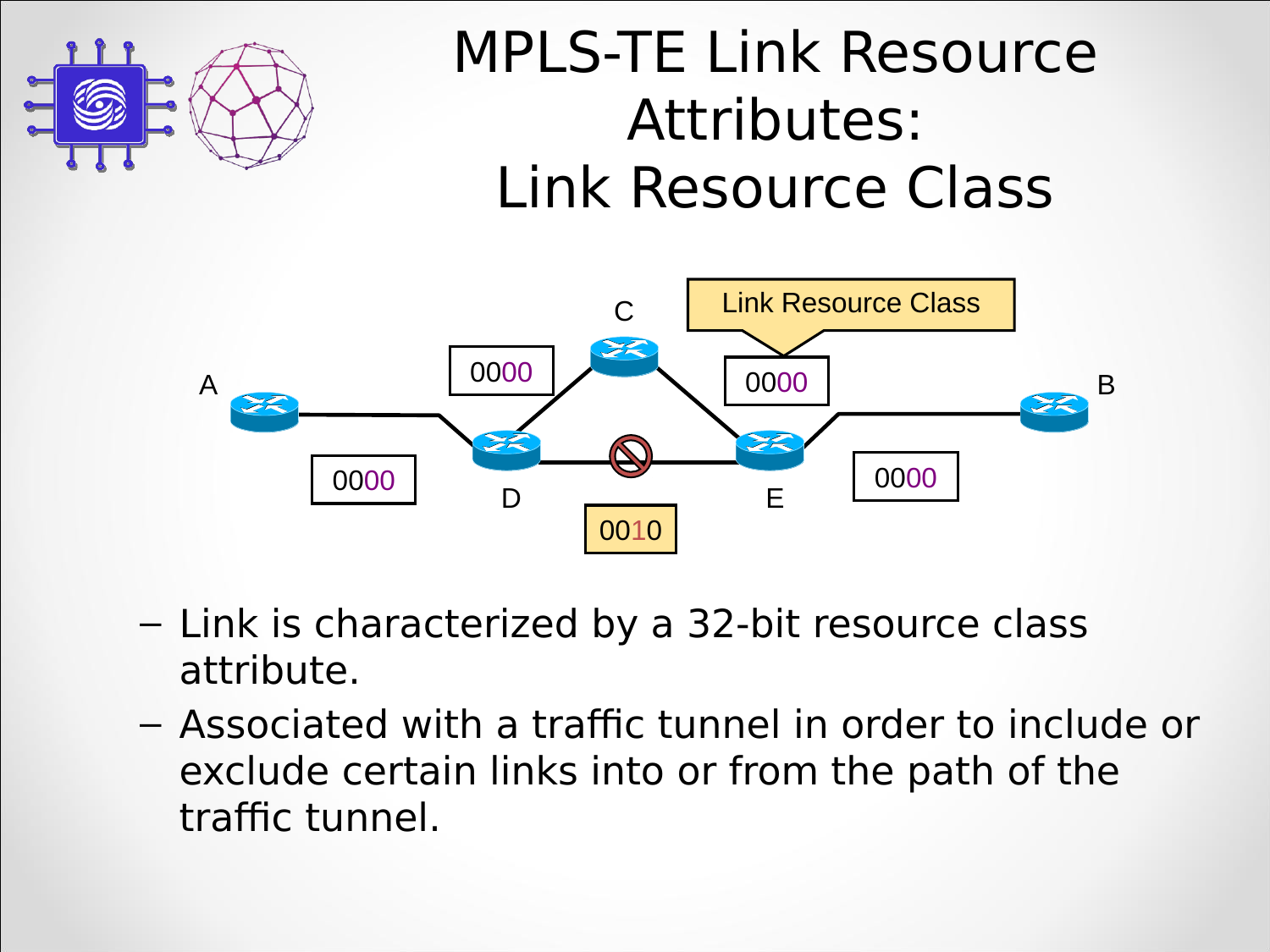

#### MPLS-TE Link Resource Attributes: Constraint-Based Specific Link Metric



• This metric is administratively assigned to present a differently weighted topology to traffic engineering SPF calculations:

» Administrative weight (TE metric)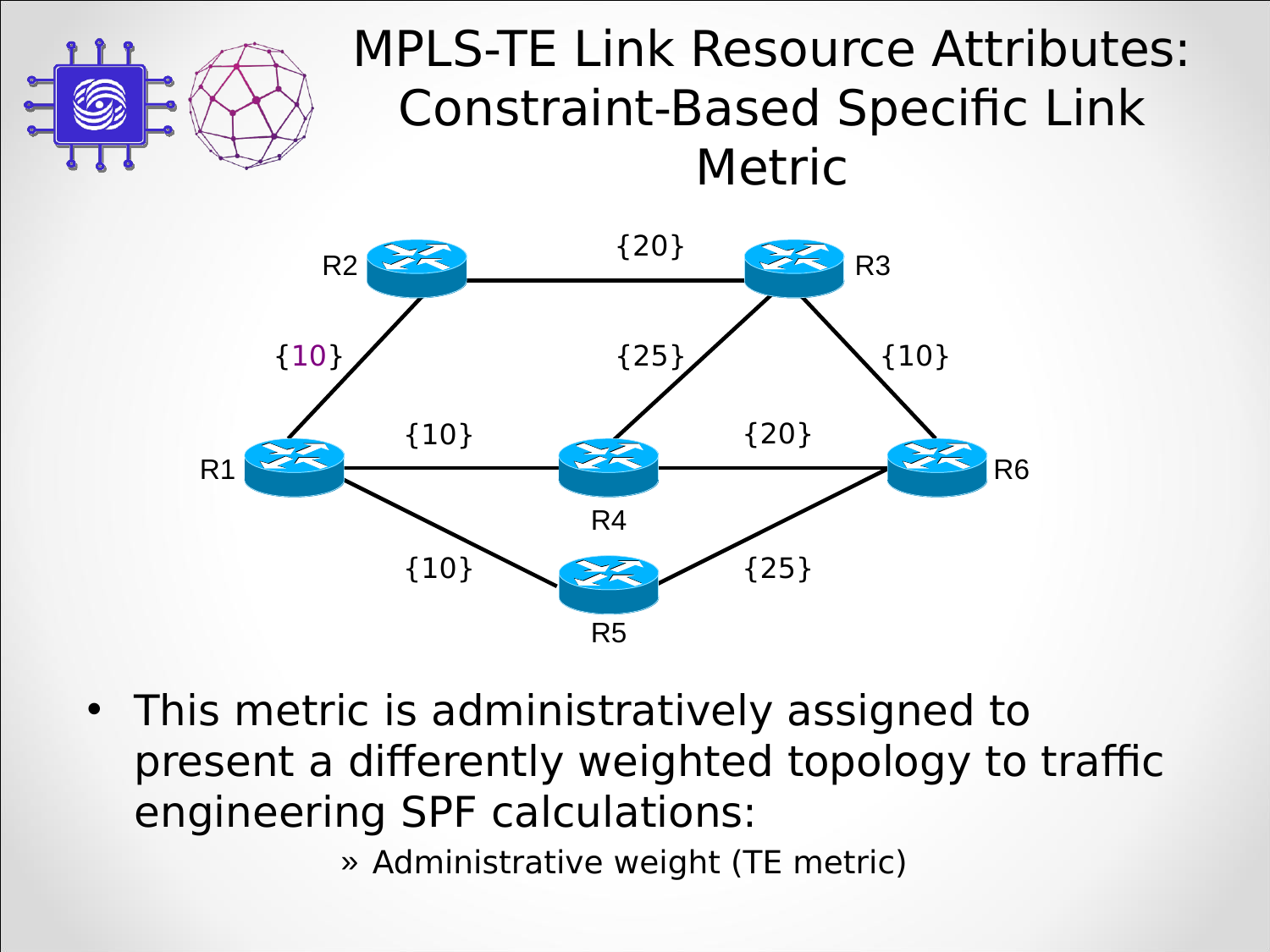

## **MPLS-TE Tunnel Attributes**

- Traffic parameter
- Generic path selection and management
- Tunnel resource class affinity
- Adaptability
- Priority
- Pre-emption
- Resilience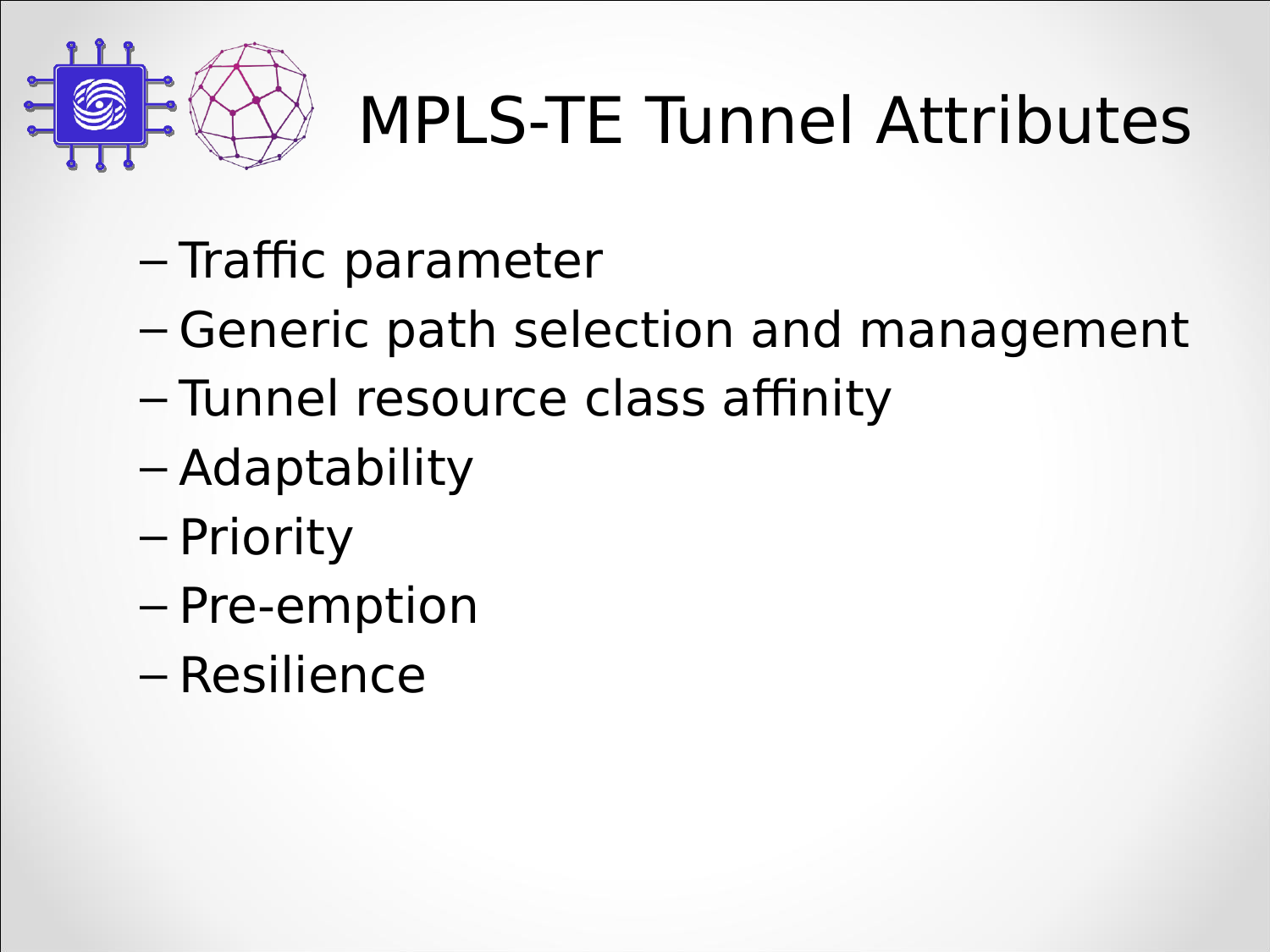

- Traffic parameter:
	- Indicates the resource requirements (for example, bandwidth) of the traffic tunnel
- $-$  Generic path selection and management:
	- Specifies how the path for the tunnel is computed:
		- $-$  Dynamic LSP  $-$  Constraint-based computed paths based on a combination of bandwidth and policies
		- $-$  Explicit LSP  $-$  administratively specified off line (typically using CLI)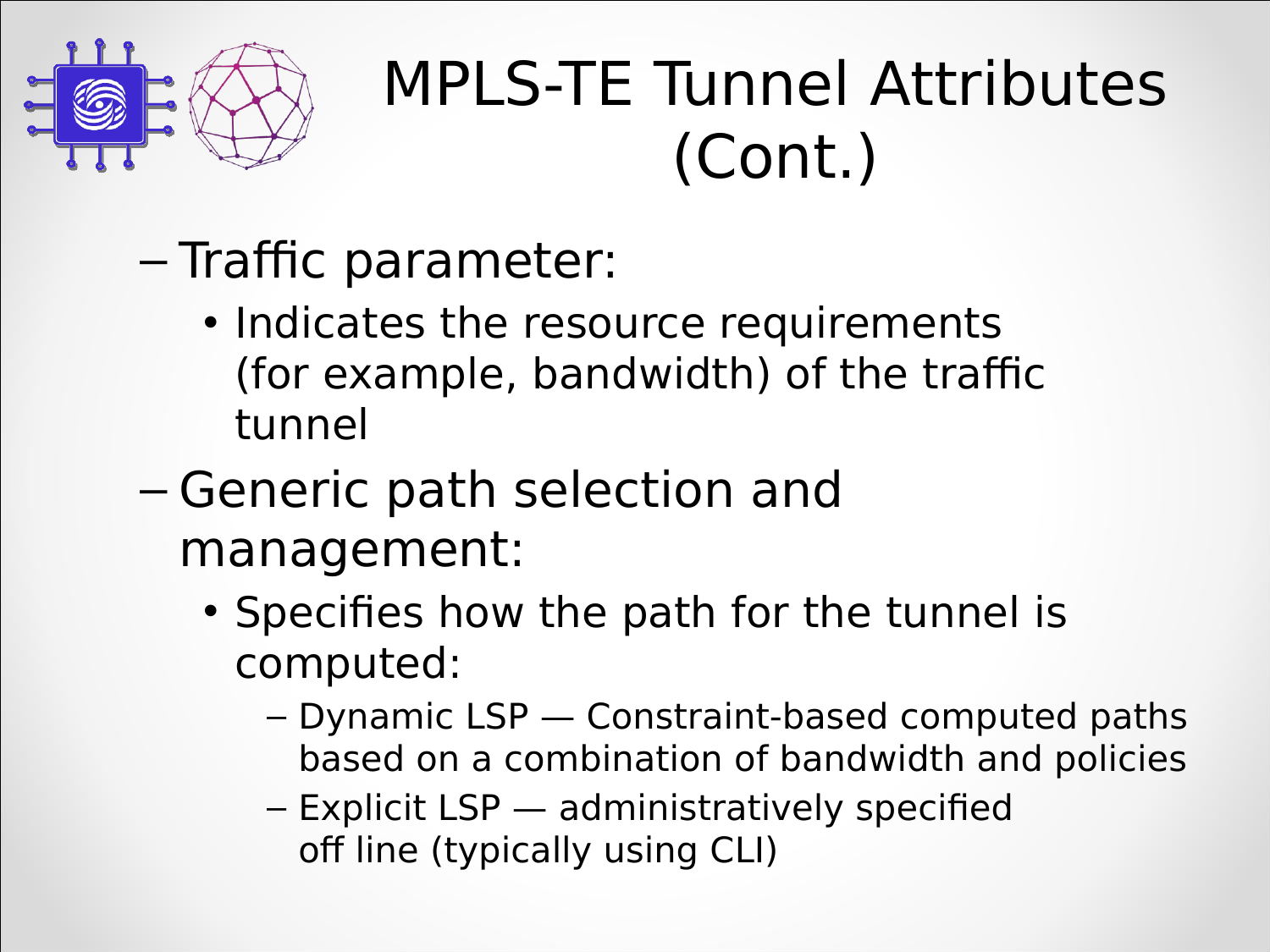

- Tunnel Resource Class Affinity:
	- The properties that the tunnel requires from internal links:
		- 32-bit resource class affinity bit string  $+$  32-bit resource class mask
	- $-$  Link is included in the constraint-based LSP path when the tunnel resource affinity string or mask matches the link resource class attribute.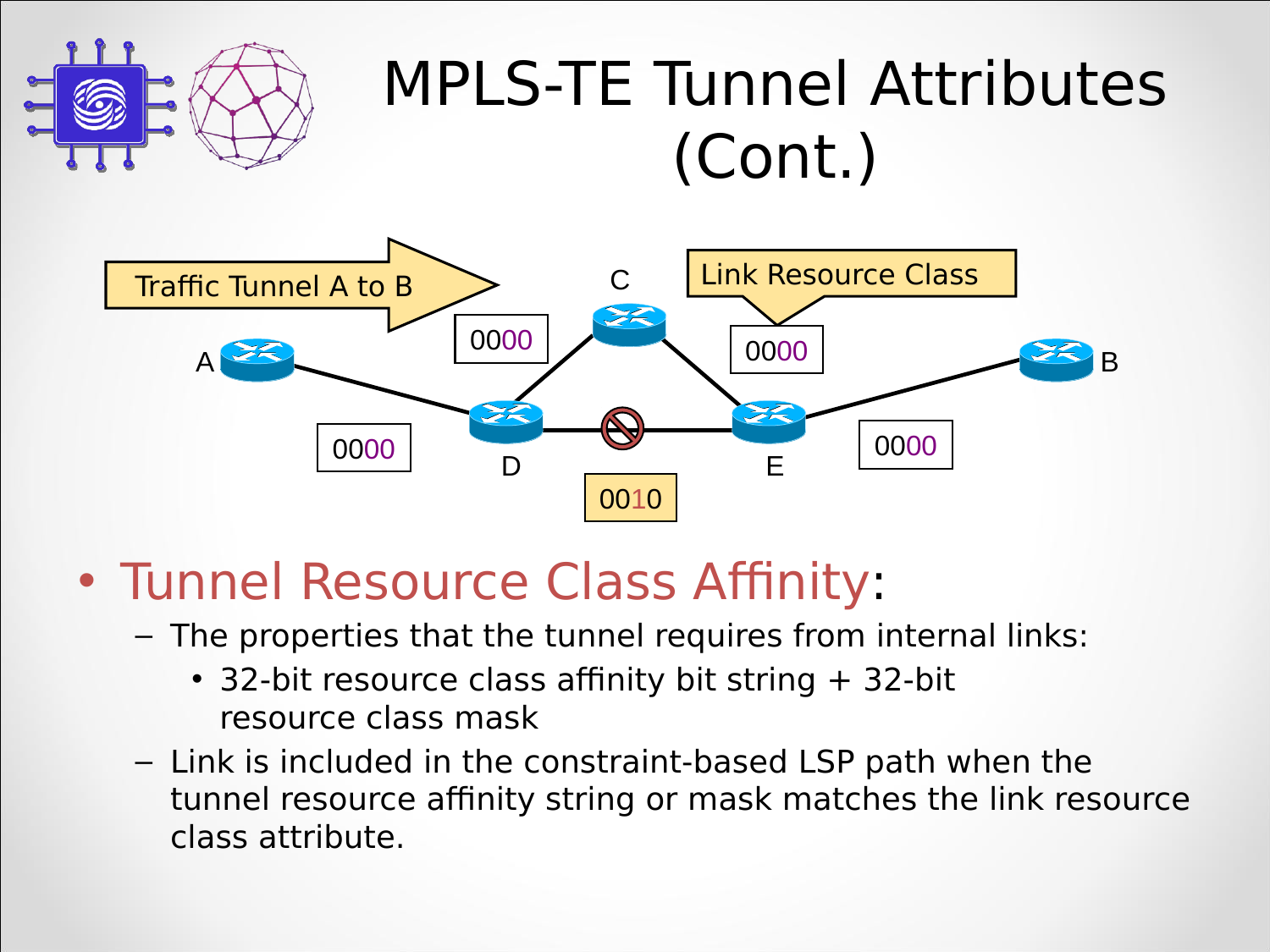

- Adaptability:
	- If reoptimization is enabled, then a traffic tunnel can be rerouted through different paths by the underlying protocols:
		- Primarily due to changes in resource availability
- Priority:
	- Relative importance of traffic tunnels
	- Determines the order in which path selection is done for traffic tunnels at connection establishment and under fault scenarios:
		- Setup priority: Priority for taking a resource
- Pre-emption:
	- Determines whether another traffic tunnel can pre-empt a specific traffic tunnel:
		- Hold priority: Priority for holding a resource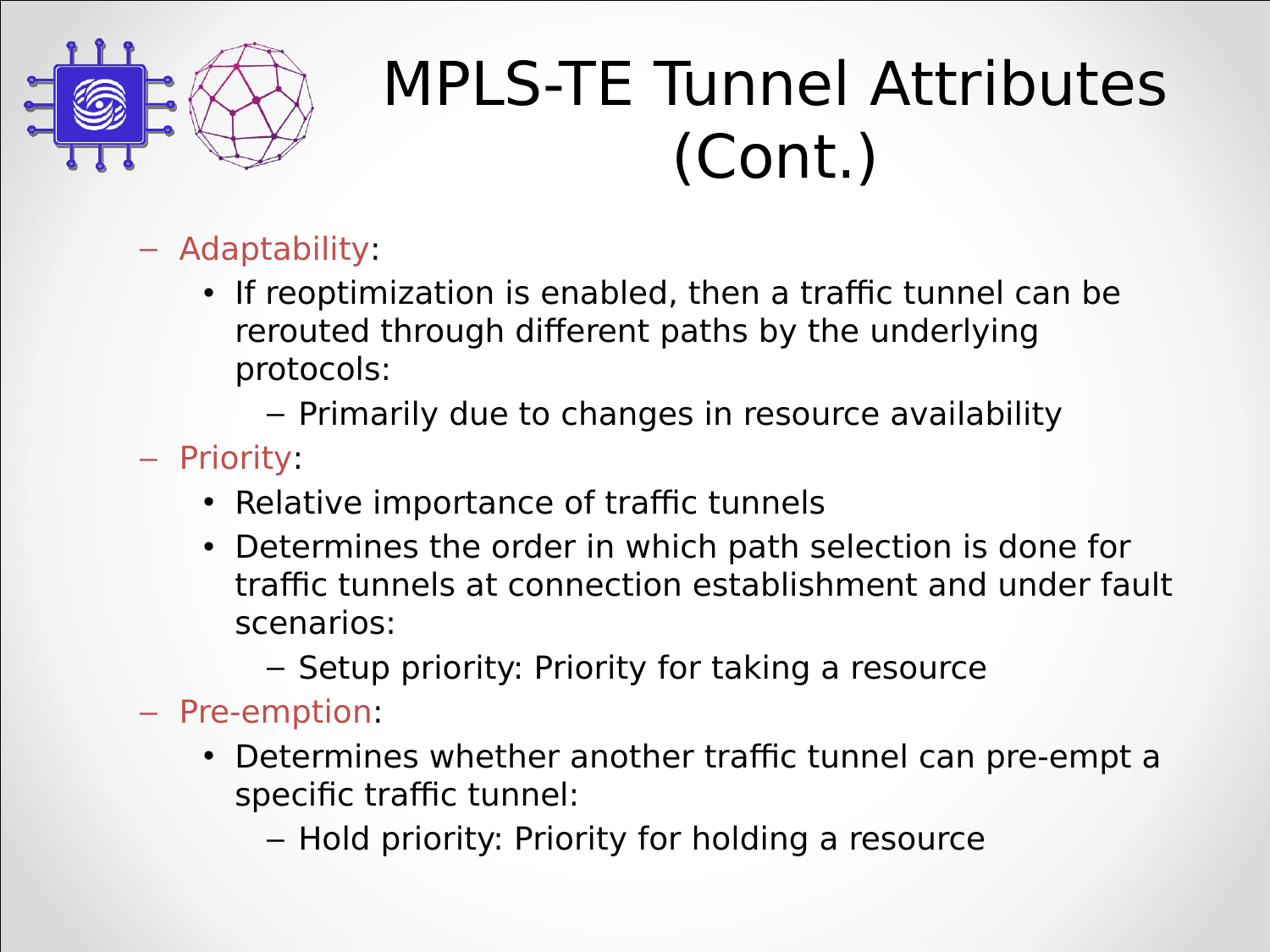

- Resilience:
	- $-$  Determines the behavior of a traffic tunnel under fault conditions:
		- Do not reroute the traffic tunnel
		- Reroute through a feasible path with enough resources
		- Reroute through any available path regardless of resource constraints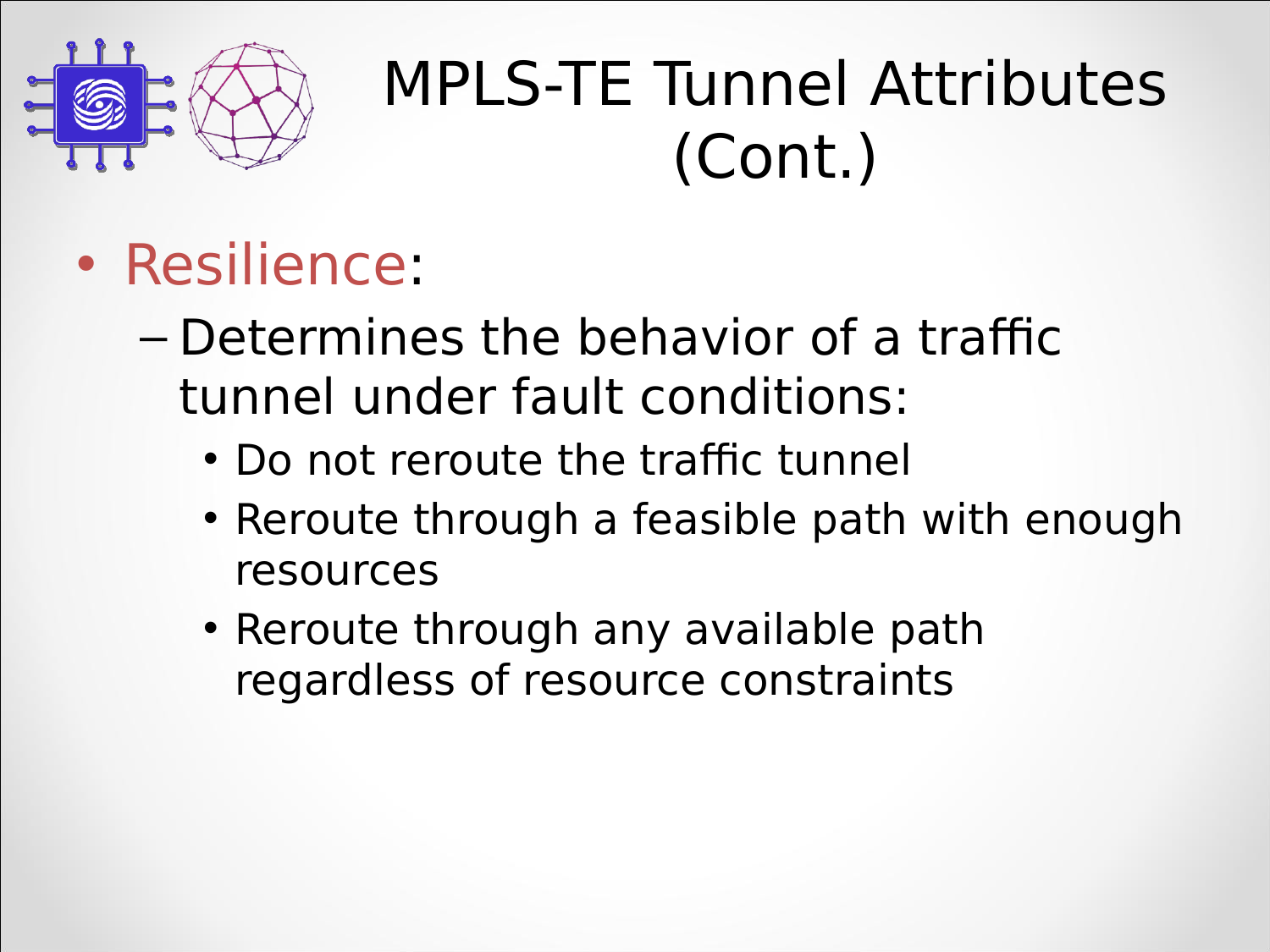

### Implementing TE Policies with **Affinity Bits**

- Link is characterized by the link resource class
	- Default value of bits is 0
- $-$  Tunnel is characterized by:
	- Tunnel resource class affinity
		- $-$  Default value of bits is 0
	- Tunnel resource class affinity mask
		- $-$  (0=do not care, 1=care)
		- $-$  Default value of the tunnel mask is 0x0000FFFF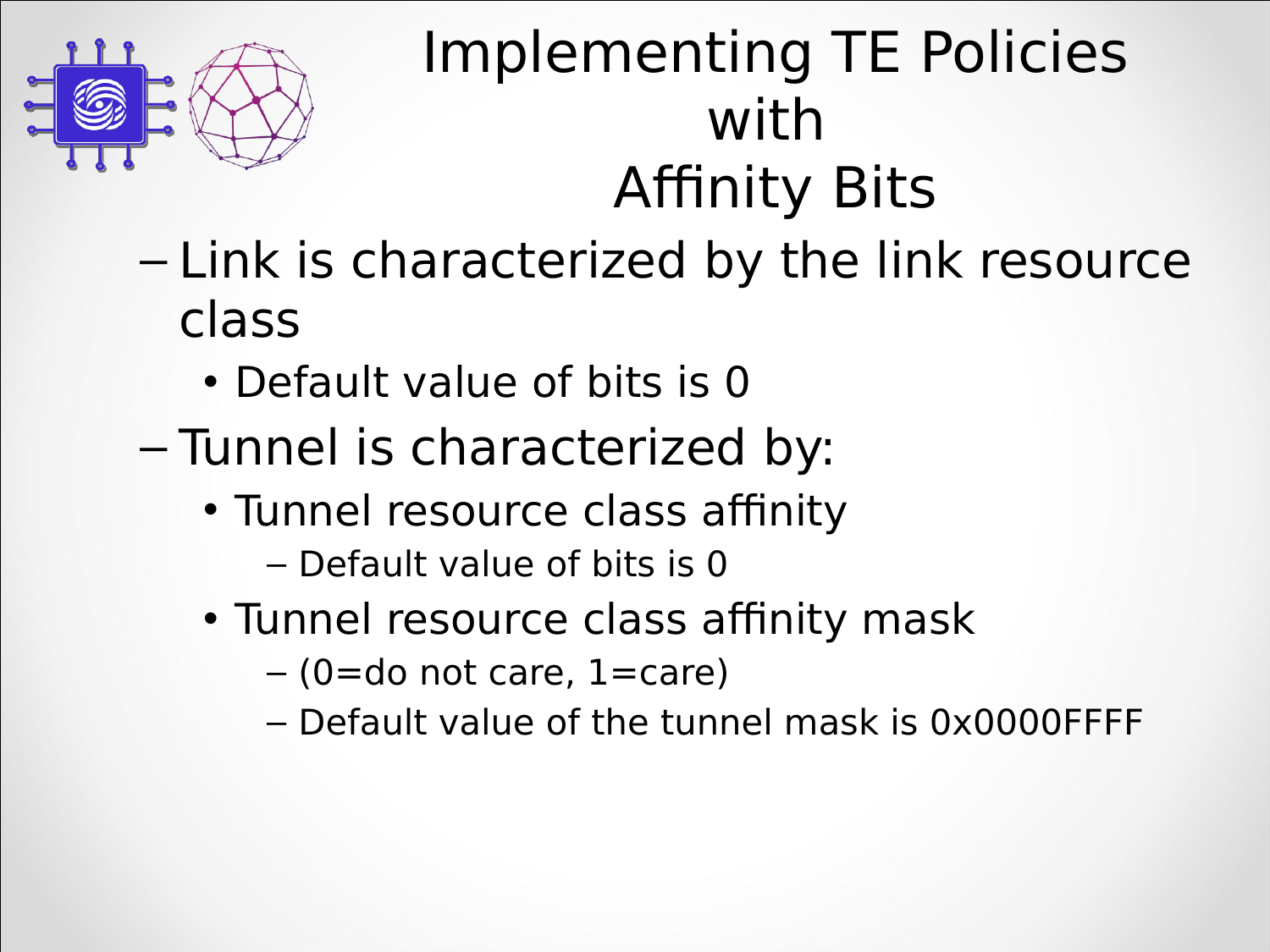

# Implementing TE Policies with

Affinity Bits (Cont.)

Setting a link bit in the lower half drives all tunnels off the link, except those specially configured.

Tunnel Affinity: bits  $= 0000$ , mask  $= 0011$ 



Using Affinity Bits to Avoid Specific Links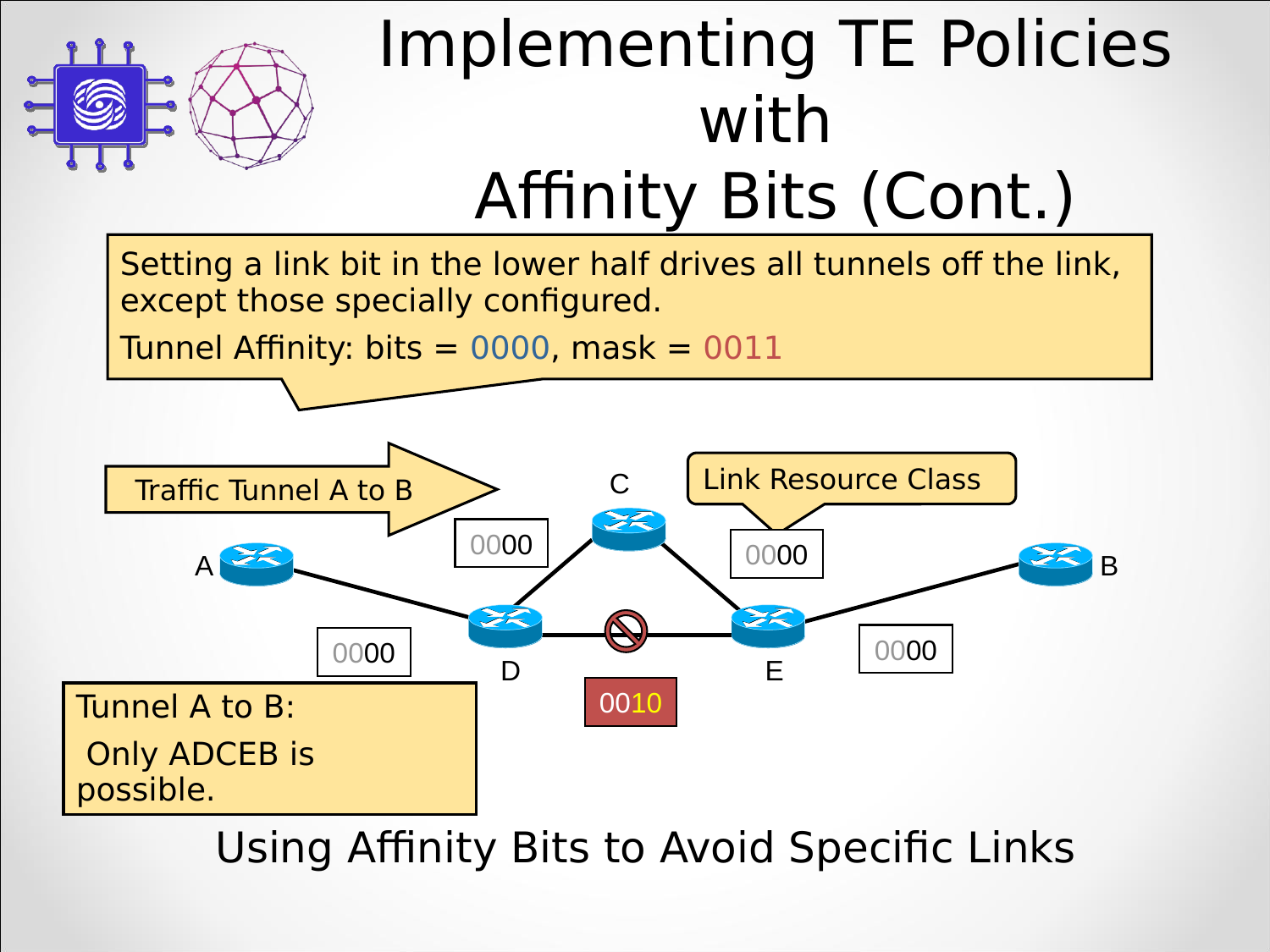

### Implementing TE Policies with Affinity Bits (Cont.)

A specific tunnel can then be configured to allow all links by clearing the bit in its affinity attribute mask.

Tunnel Affinity: bits =  $0000$ , mask =  $0001$ 



Using the Affinity Bit Mask to Allow all Links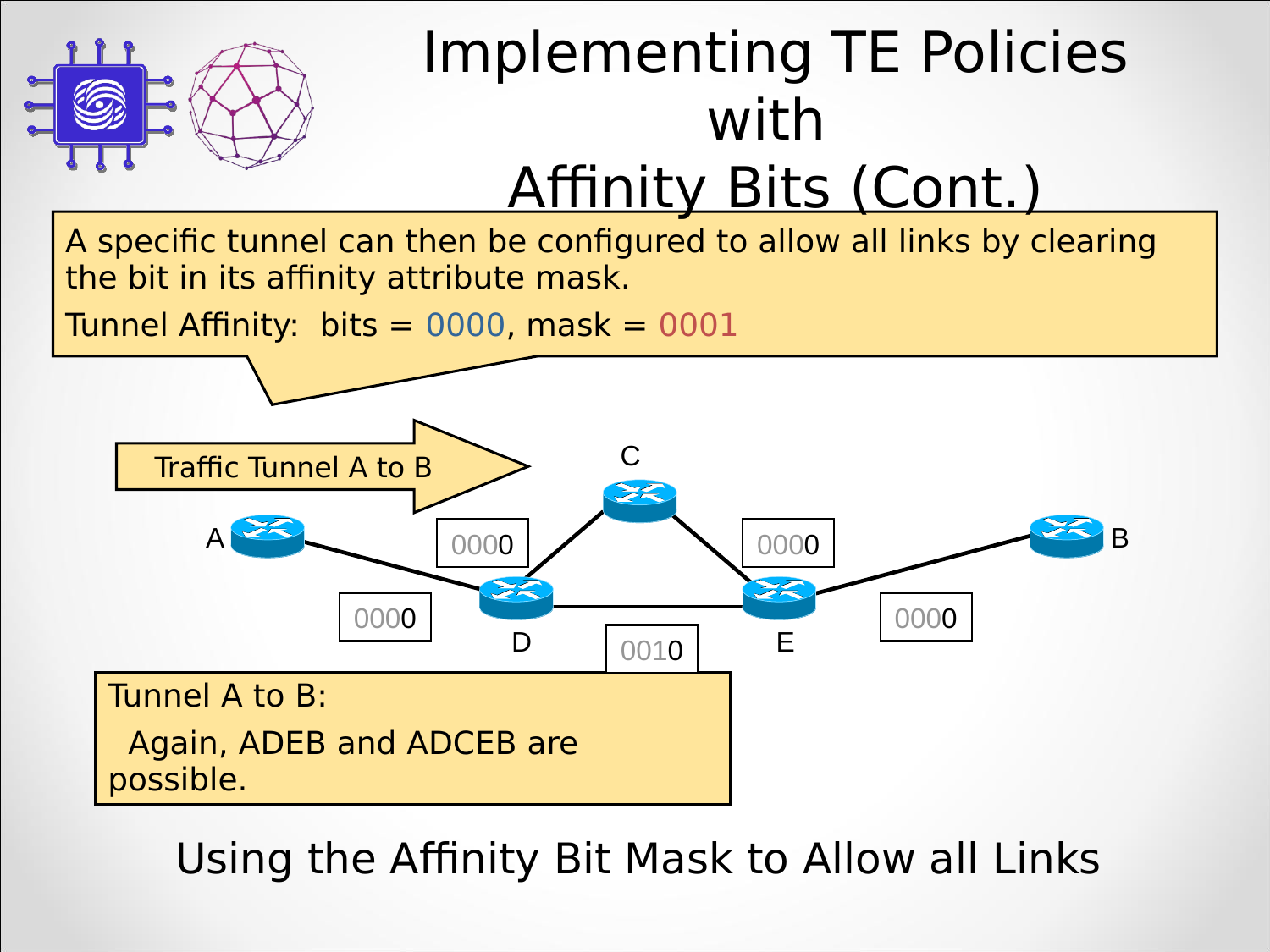

### Implementing TE Policies with Affinity Bits (Cont.)

A specific tunnel can be restricted to only some links by turning on the bit in its affinity attribute bits.

Tunnel Affinity: bits = 0010, mask = 0011



Using Affinity Bits to Dedicate Links to Specific Purposes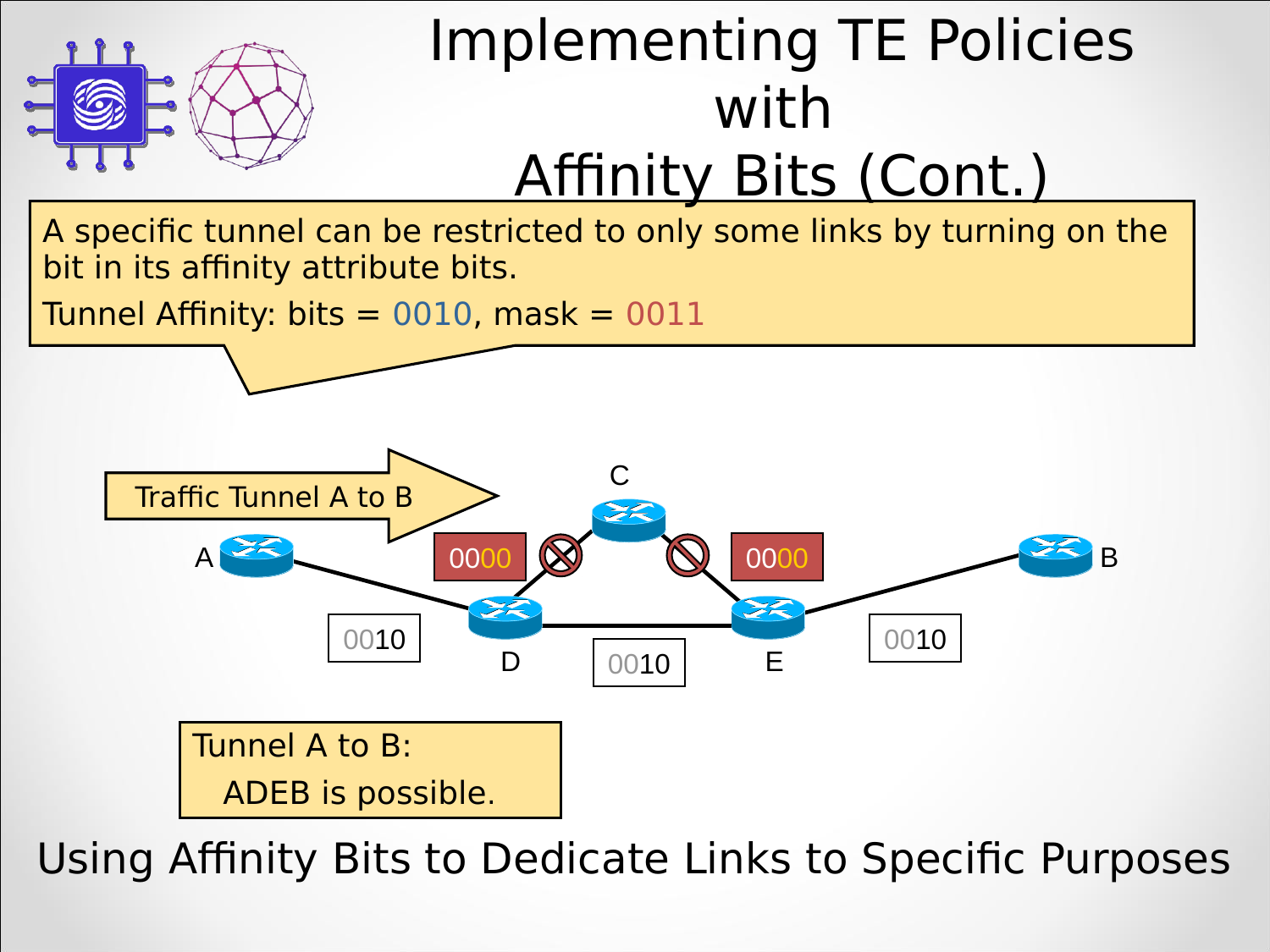

#### Propagating MPLS-TE Link Attributes with Link-State Routing

- IGP resource flooding takes place in the following situations:
	- $-$  Link-state changes
	- Resource class of a link changes:
		- Manual reconfiguration
		- Amount of available bandwidth crosses one of the preconfigured thresholds
	- Periodic (timer-based):
		- A node checks attributes; if they are different, it floods its update status
	- $-$  On LSP setup failure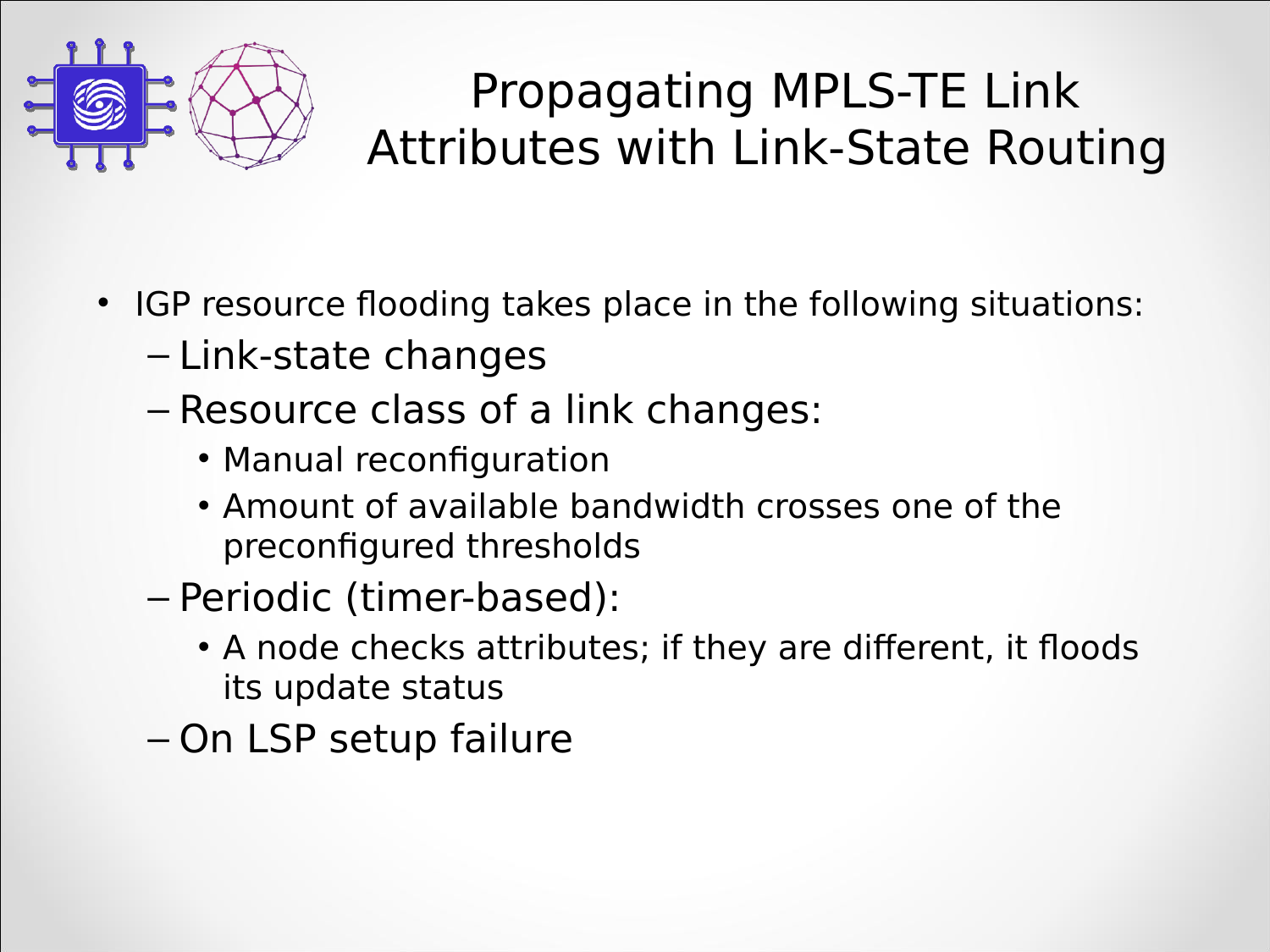

### Constraint-Based Path Computation

- When establishing a tunnel, the edge routers have knowledge of both network topology and link resources within its area:
	- Two methods for establishing traffic tunnels:
		- Static and dynamic path setup
	- $-$  In both cases the result is an explicit route expressed as a sequence of interface IP addresses (for numbered links) or TE router IDs (for unnumbered links) in the path from tunnel endpoints.
	- $-$  RSVP is used to establish and maintain constraint-based label switched paths for traffic tunnels along an explicit path.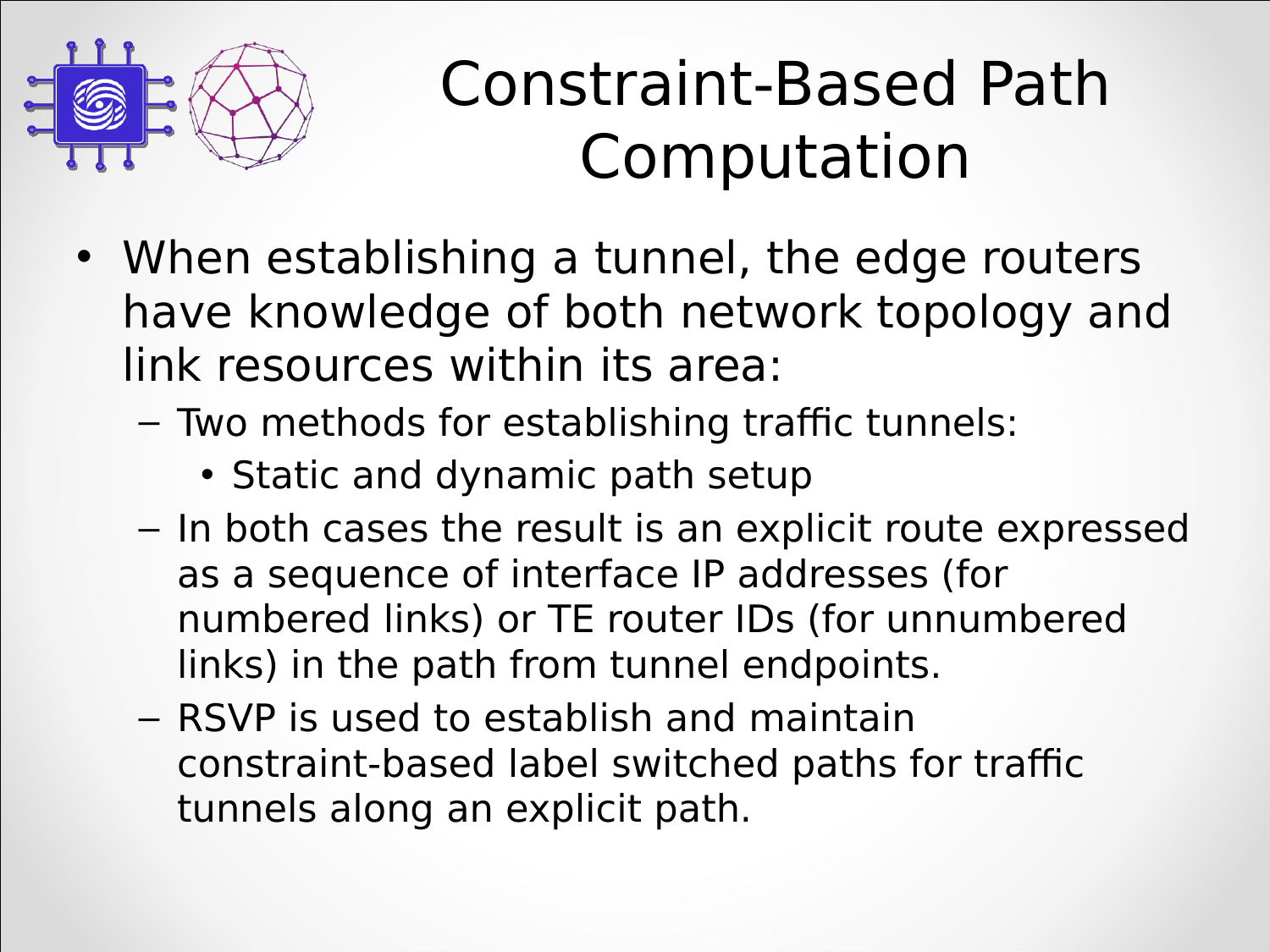

#### Constraint-Based Path Selection

- Path selection:
	- CBR uses its own metric (administrative weight, or TE cost; by default equal to the IGP cost)—used only during constraint-based computation
	- In case of a tie, select the path with:
		- $-$  The highest minimum bandwidth
		- $-$  The smallest hop count
		- $-$  If everything else fails, then pick a path at random
- LSP path setup—an explicit path is used by RSVP to reserve resources and establish LSP path
- Final result: unidirectional MLPS-TE tunnel, seen only at the headend router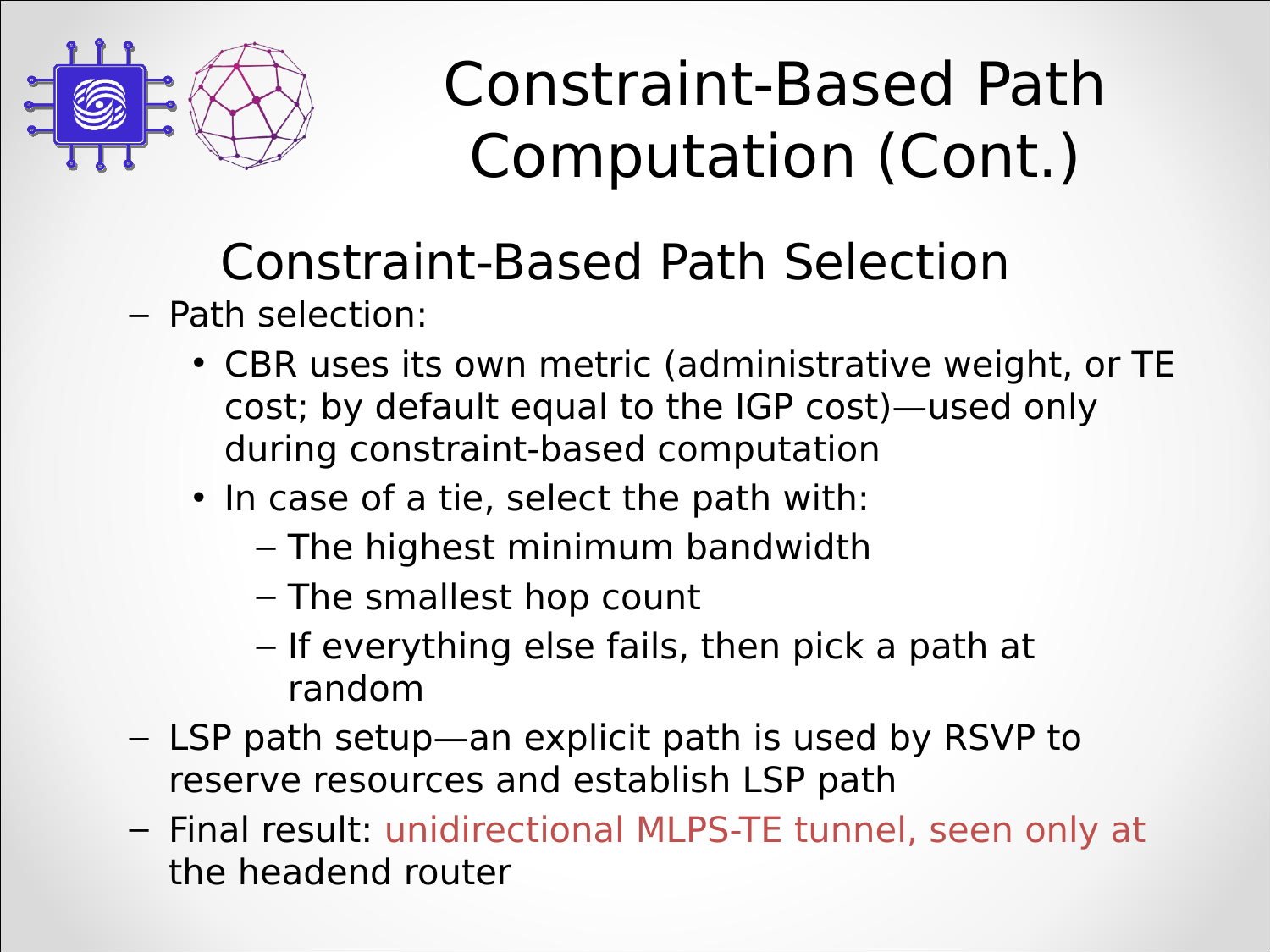

- MPLS-TE tunnel is not a link for link-state adjacency:
	- Establishment of a tunnel does not trigger any LSA announcements or a new SPF calculation (unless the forwarding adjacency feature is enabled).
	- Software uses tunnel interface for MPLS-TE tunnel creation and visualization, but behavior of MPLS-TE tunnels is fairly different from other tunnel protocols (for example,  $GRE$ ).
- Only traffic entering at headend router will use tunnel
- IP cost: If autoroute is used, MPLS-TE tunnel in the IP routing table has a cost of the shortest IGP path to the tunnel destination (regardless of the LSP path)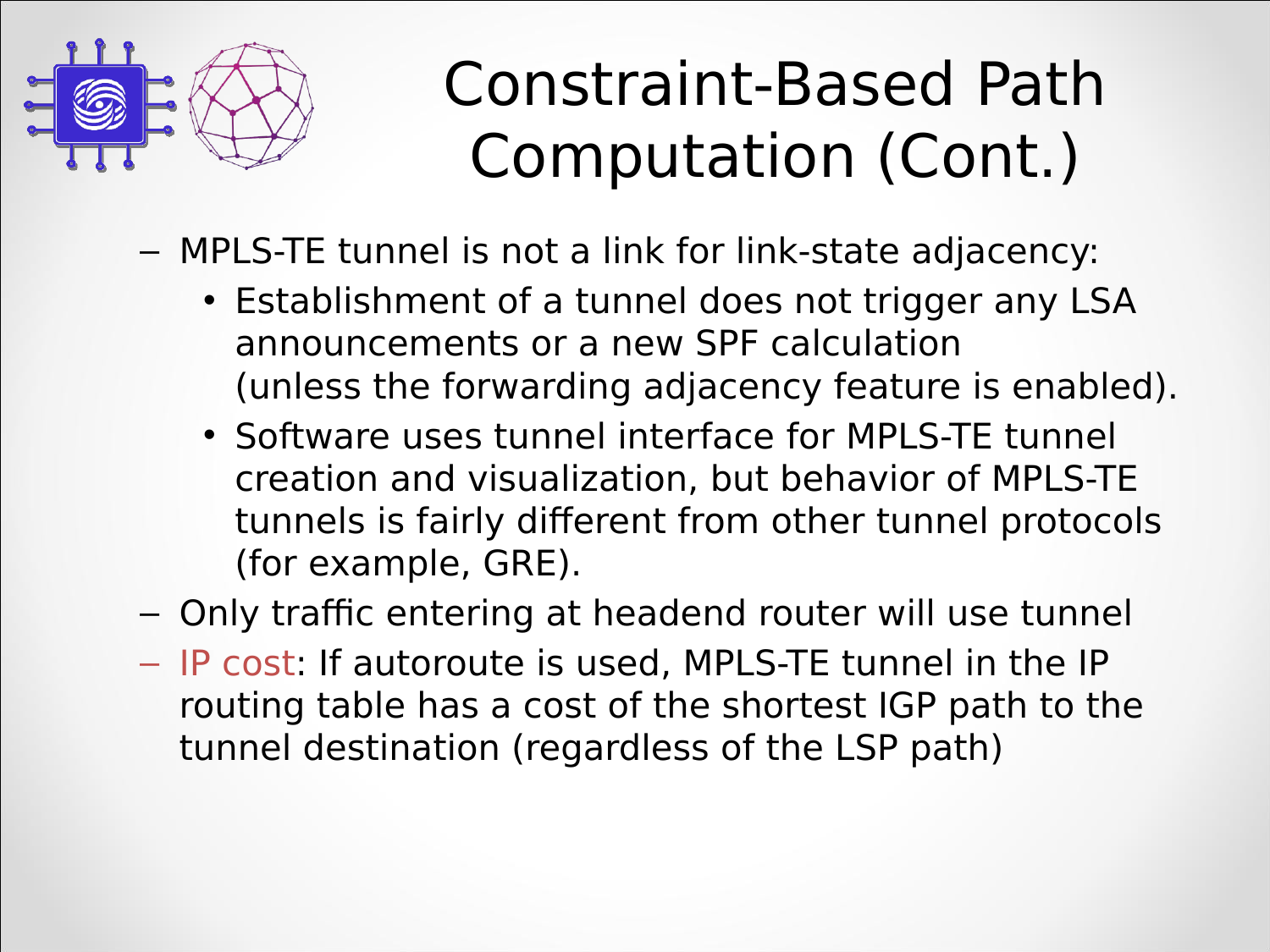



Path Selection Considering Policy Constraints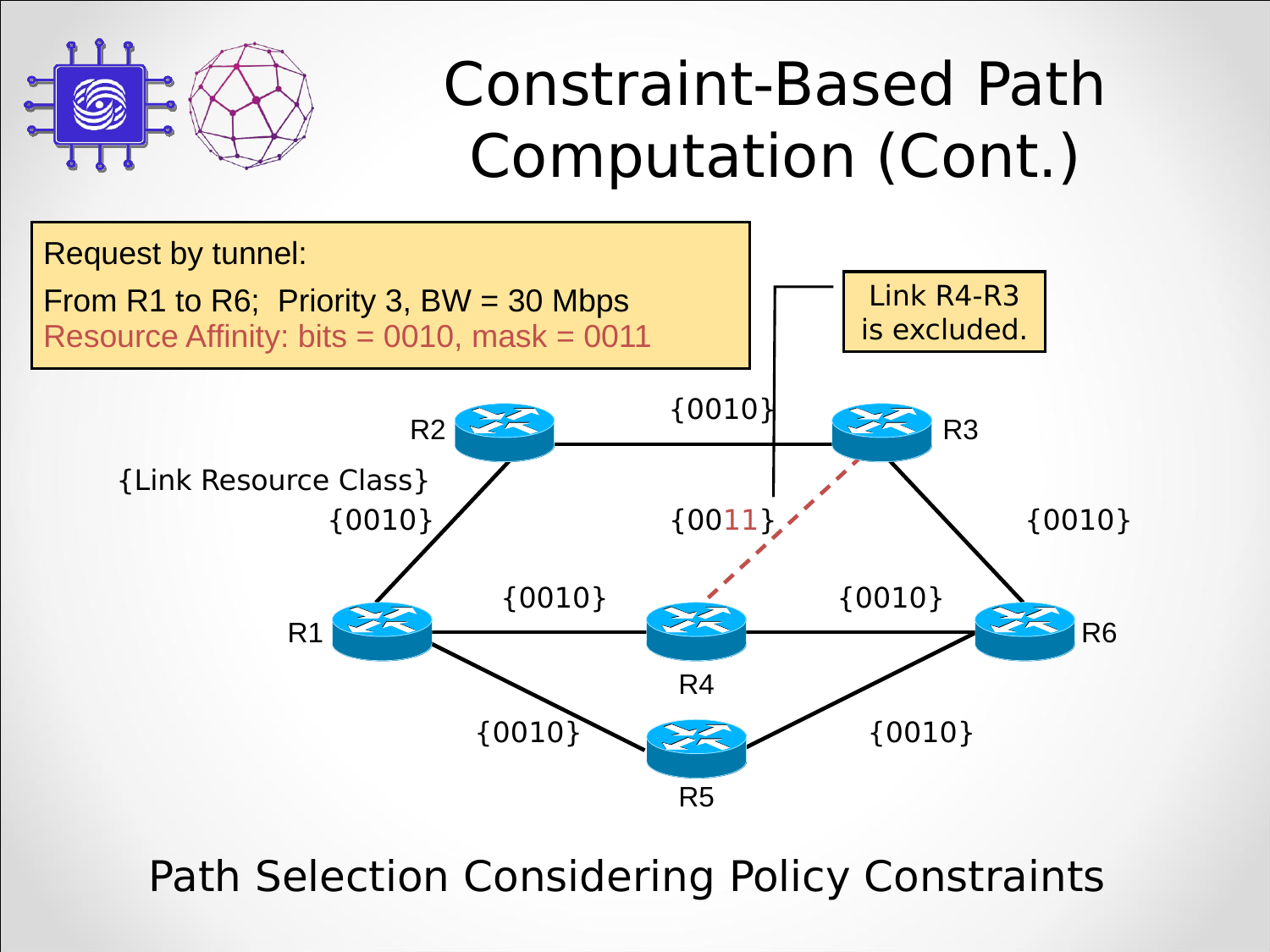



Path Selection Considering Available Resources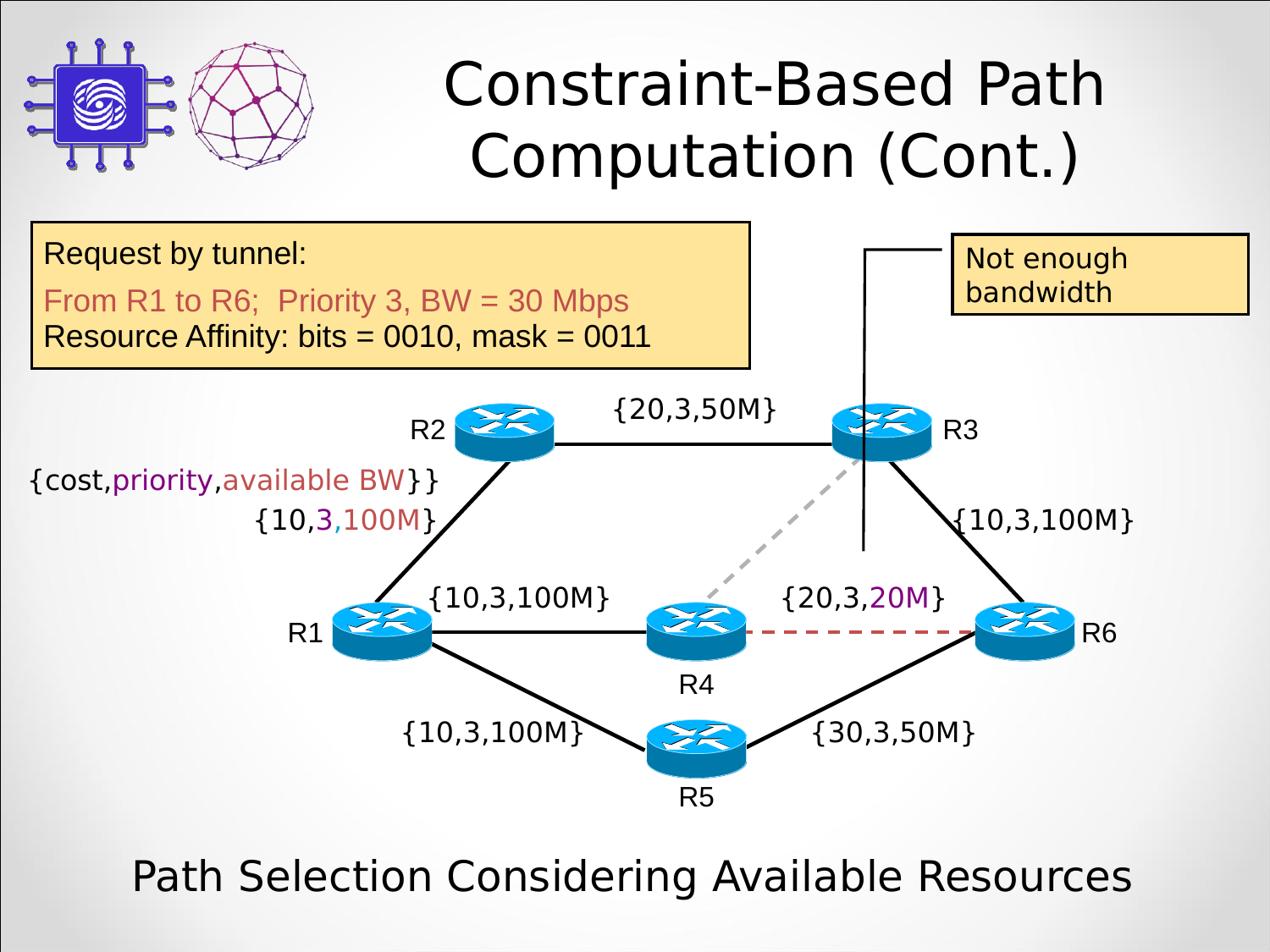

The headend router has two possible paths with a total cost of 40:  $R1 - R2 - R3 - R6$  and  $R1 - R5 - R6$ , both offering at least 50 Mbps (minimim bandwidth). Because of the smaller hop count, R1 – R5 – R6 is selected.

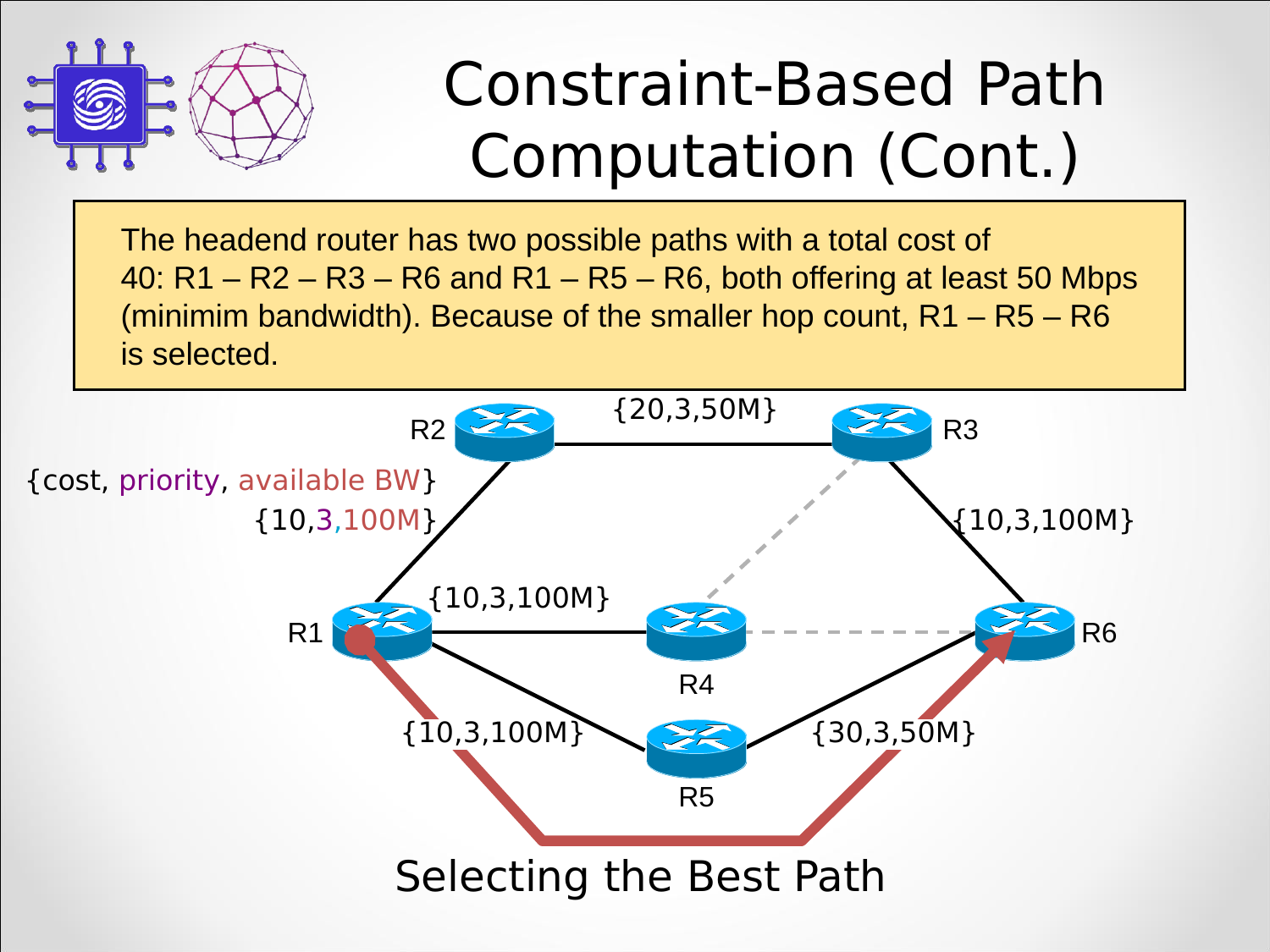

### Path Setup and Maintenance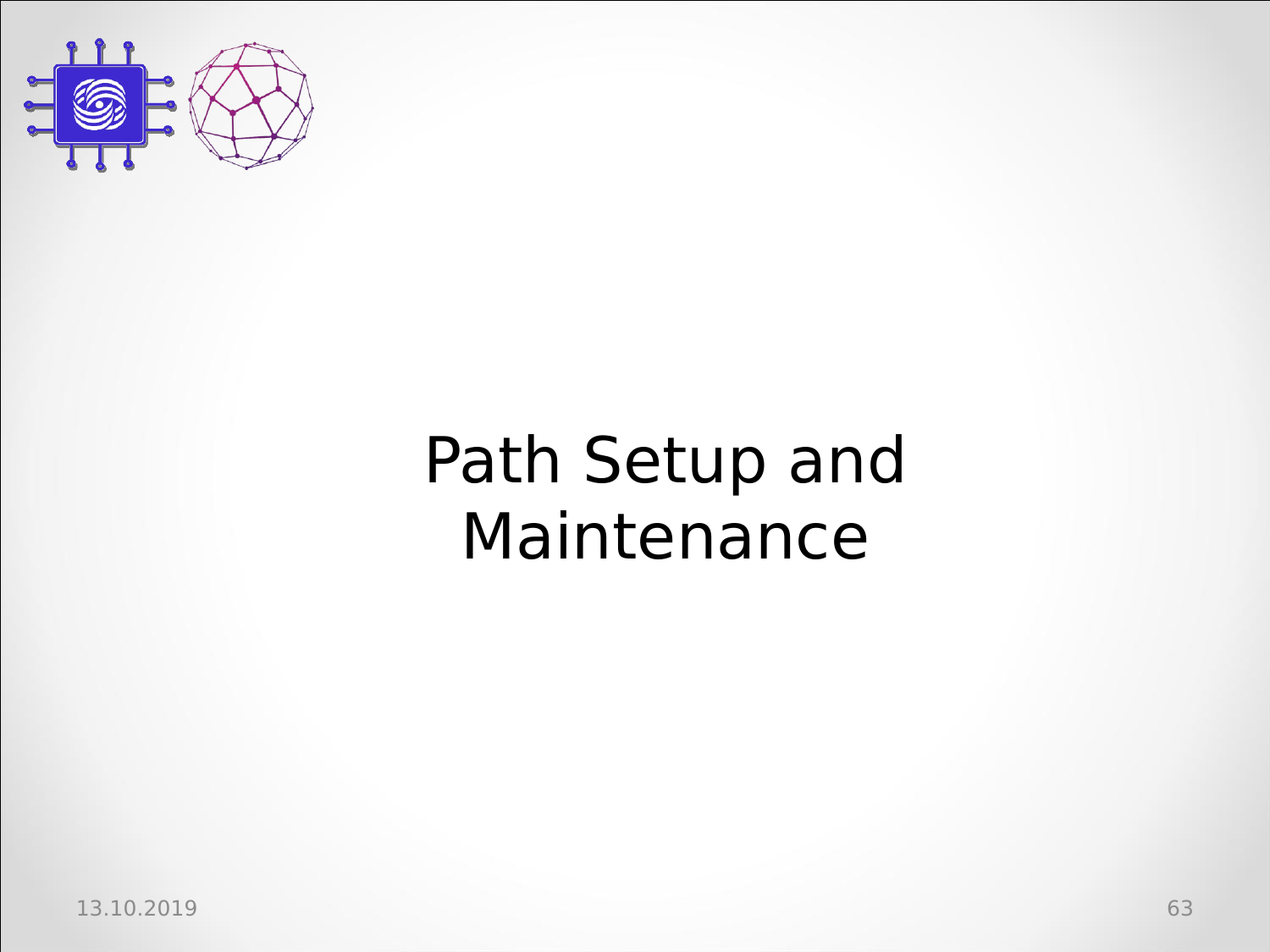

# Path Setup

- LSP path setup is initiated at the headend of a tunnel.
- $-$  The route (list of next-hop routers) is either:
	- Statically defined
	- Computed by CBR
- The route is used by RSVP to:
	- Assign labels
	- Reserve bandwidth on each link
- $-$  Tunnel attributes that affect path setup:
	- Bandwidth
	- Priority
	- Affinity attributes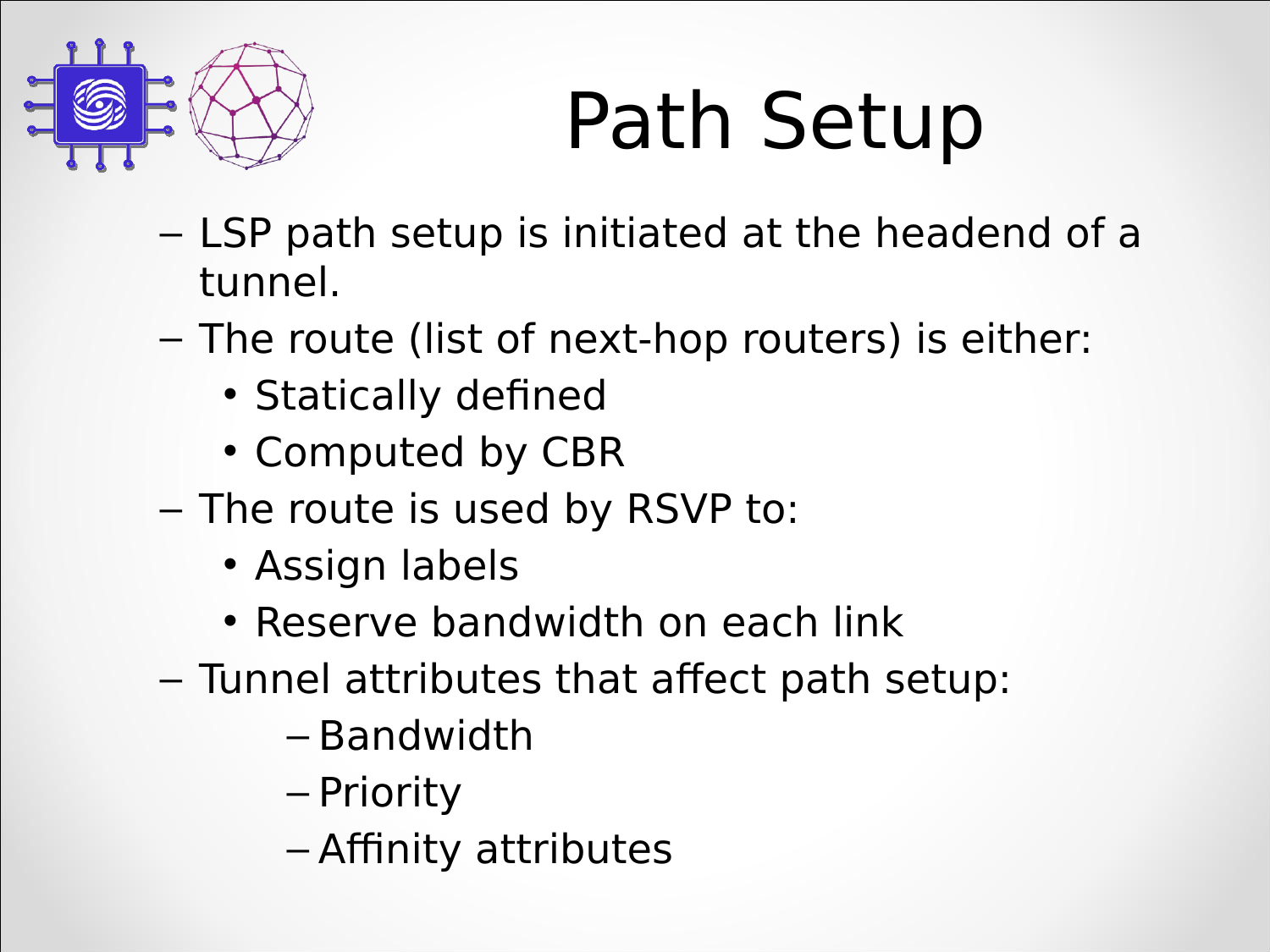

# RSVP Usage in Path Setup

- RSVP makes resource reservations for both unicast and multicast applications:
	- $-$  RSVP provides support for dynamic membership changes and automatic adaptation to routing changes.
	- RSVP sends periodic refresh messages to maintain the state along the reserved path.
	- RSVP sessions are used between routers, not hosts.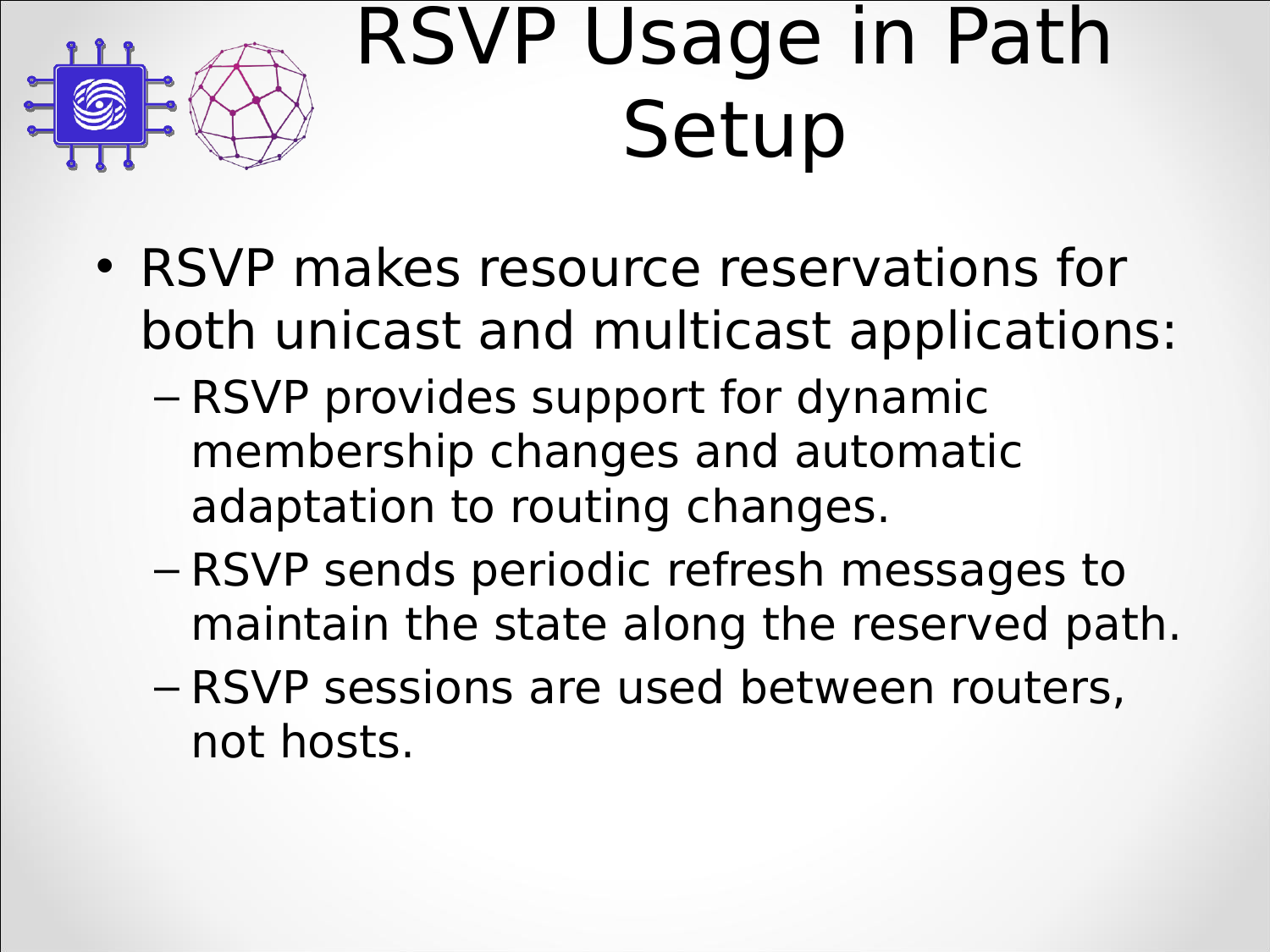

### Hop-by-Hop Path Setup with RSVP

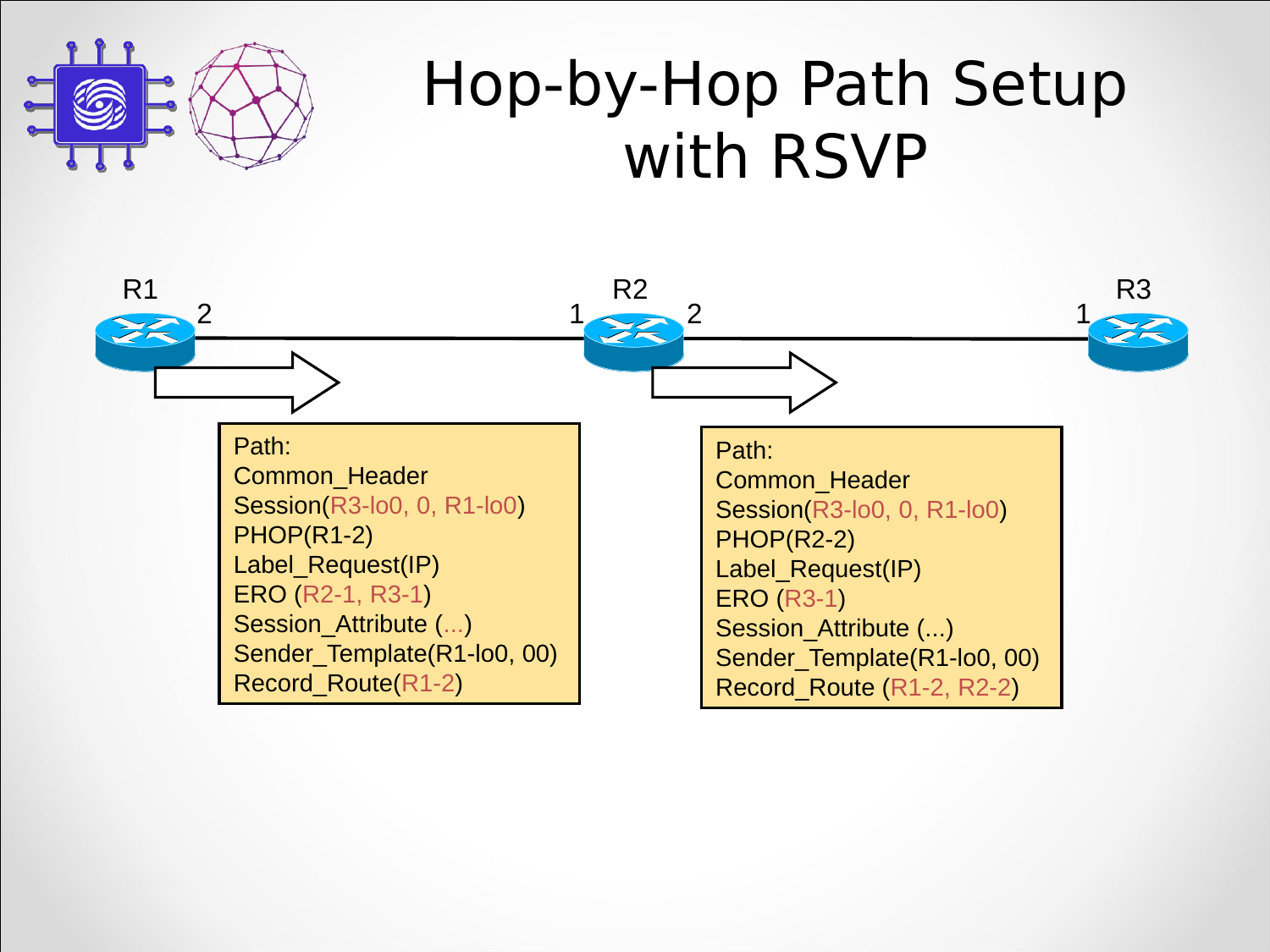

### Hop-by-Hop Path Setup with RSVP (Cont.)



Path State: Session(R3-lo0, 0, R1-lo0) PHOP(R2-2) Label Request(IP) ERO () Session\_Attribute (...) Sender Template(R1-lo0, 00) Record\_Route (R1-2, R2-2, R3-1)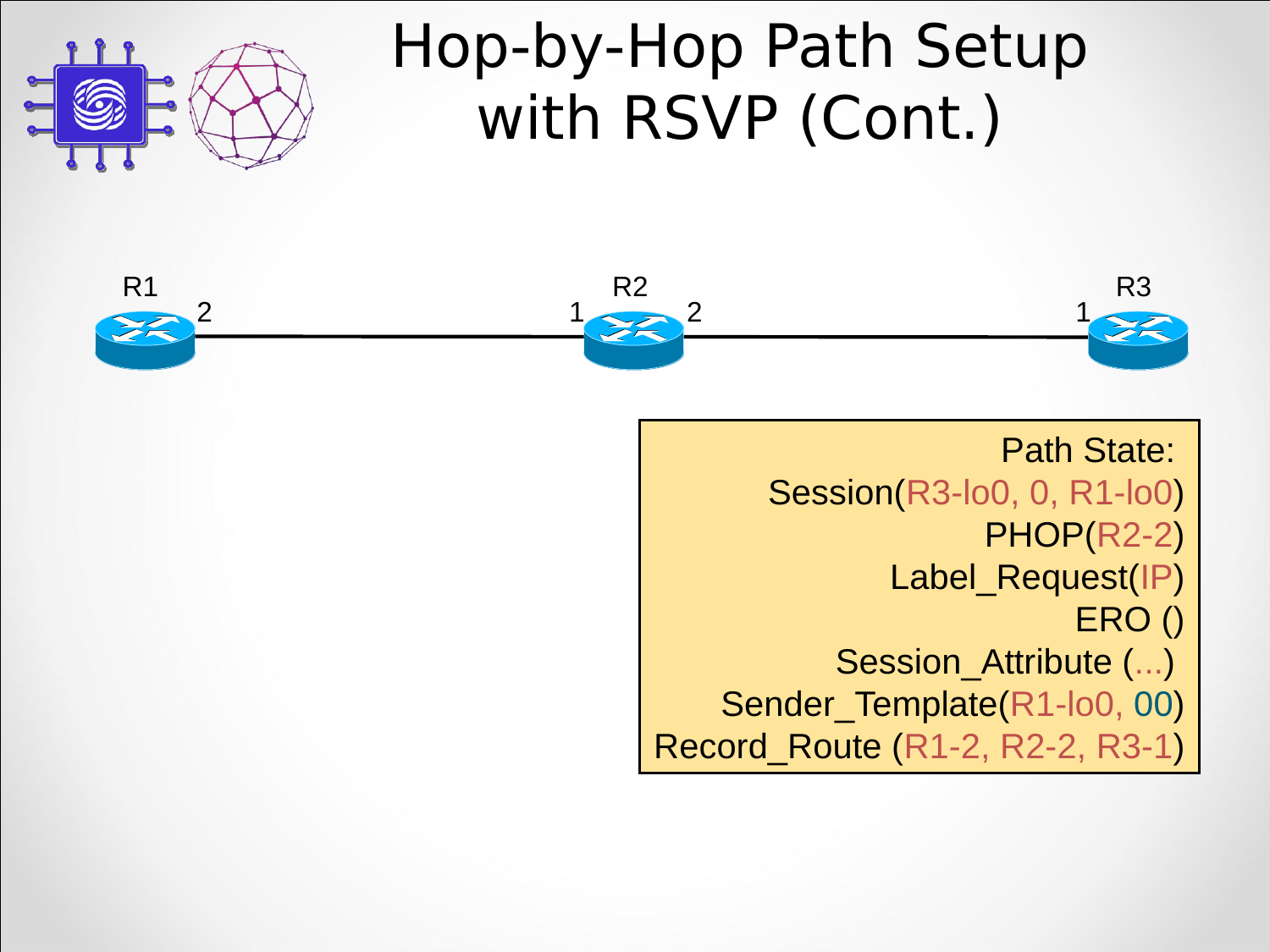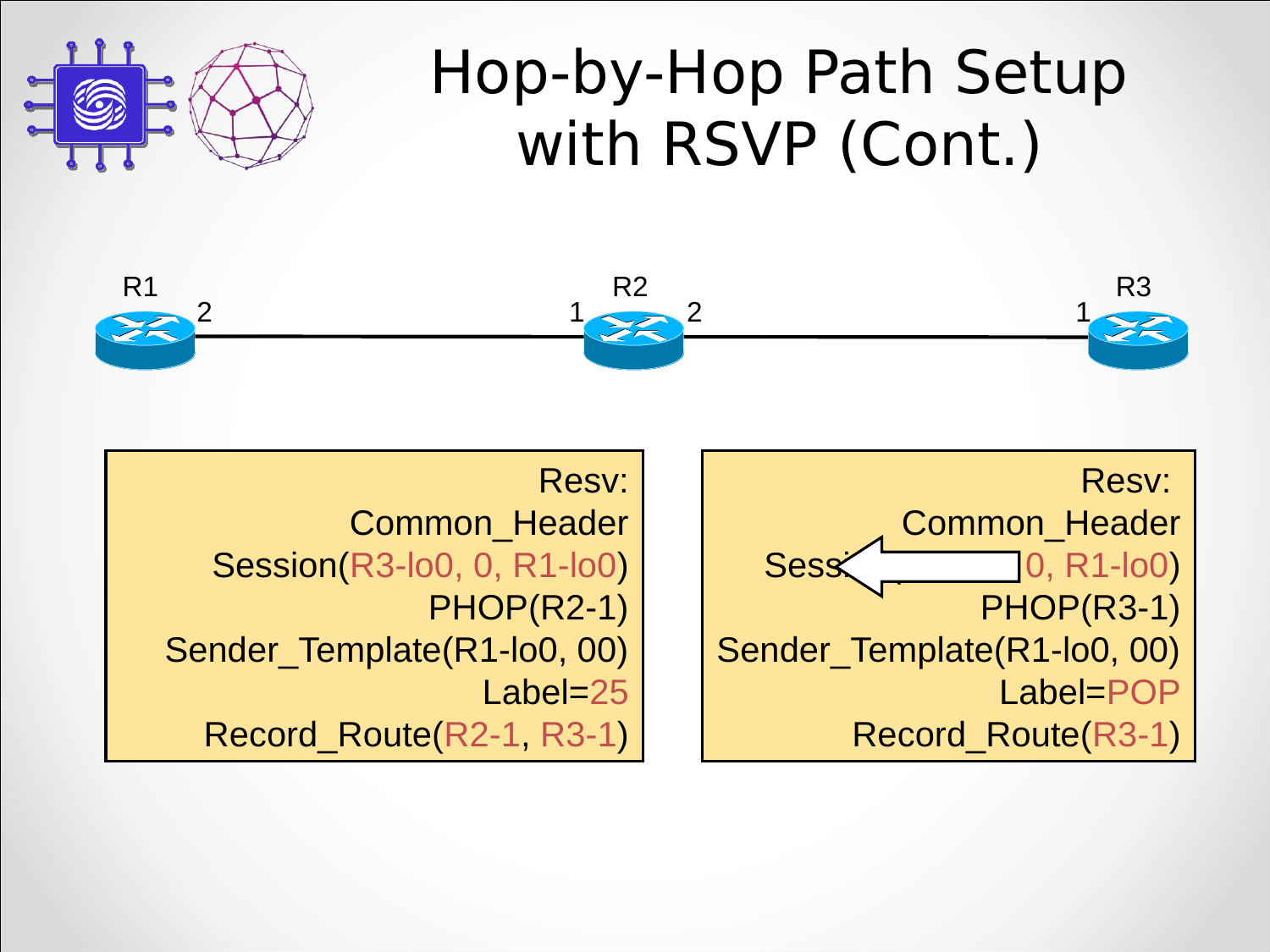

### Hop-by-Hop Path Setup with RSVP (Cont.)



Resv state: Session(R3-lo0, 0, R1-lo0) PHOP(R2-1) Sender Template(R1-lo0, 00) Label=5 Record\_Route(R1-2, R2-1, R3-1)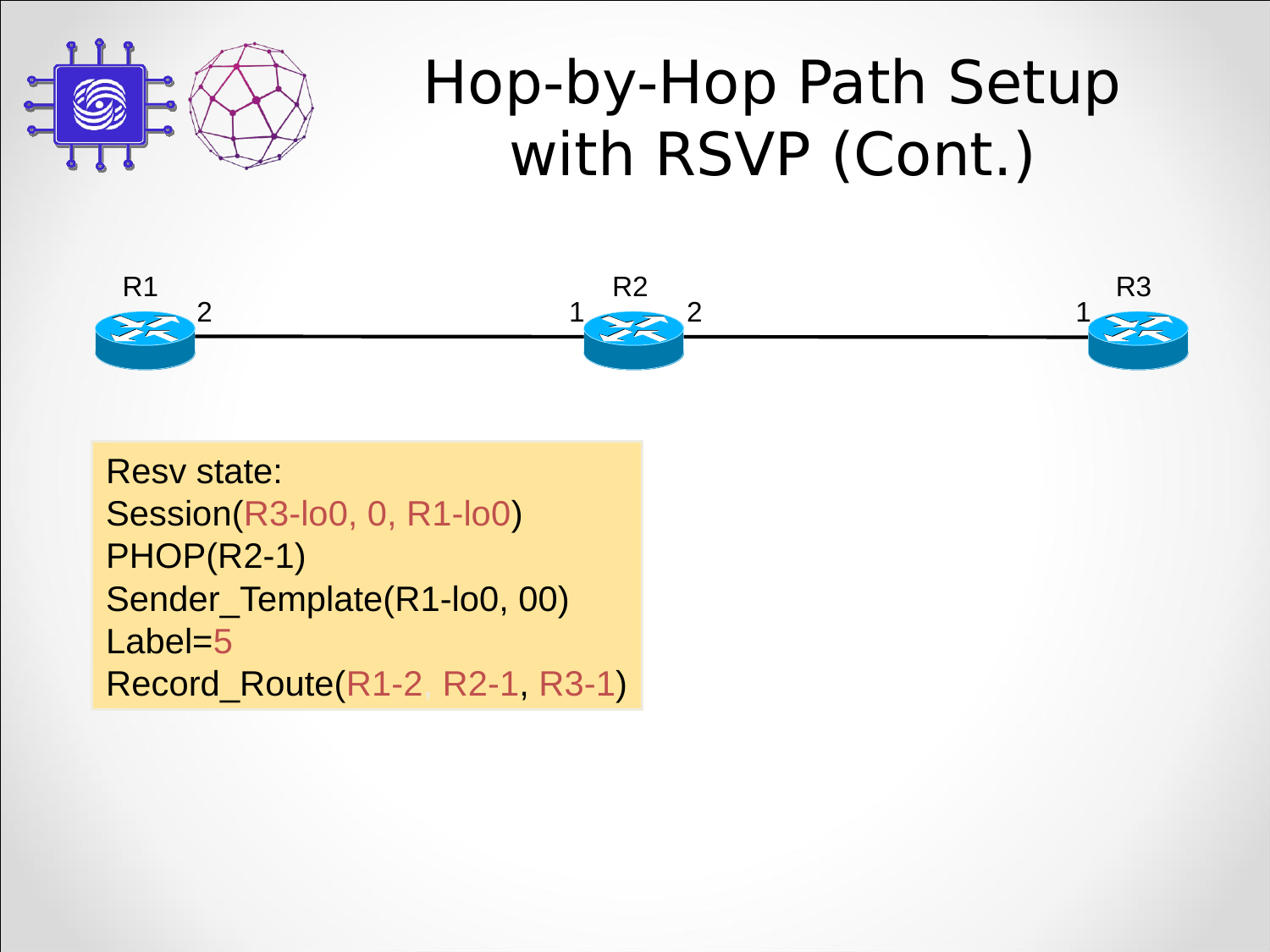

### Tunnel and Link Admission Control (Cont.)

- Pre-emption
	- $-$  The process of LSP path setup may require the pre-emption of resources.
	- LCAC notifies RSVP of the pre-emption.
	- RSVP sends PathErr or ResvErr or both for the pre-empted tunnel.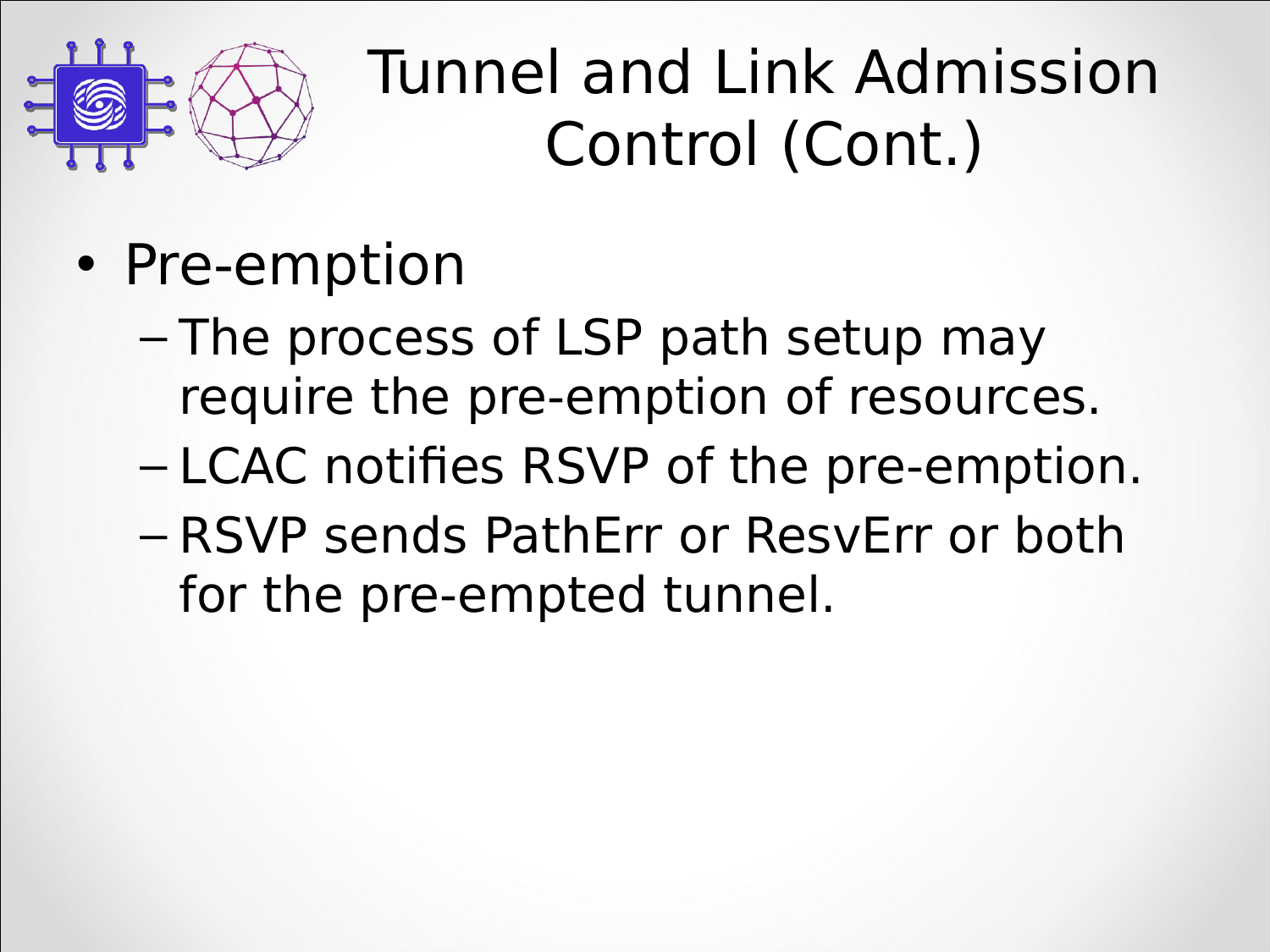

# Path Rerouting

Path rerouting may result from:

- $-$  Reoptimization due to a change in network resources
- $-$  Link failures that affect the LSP path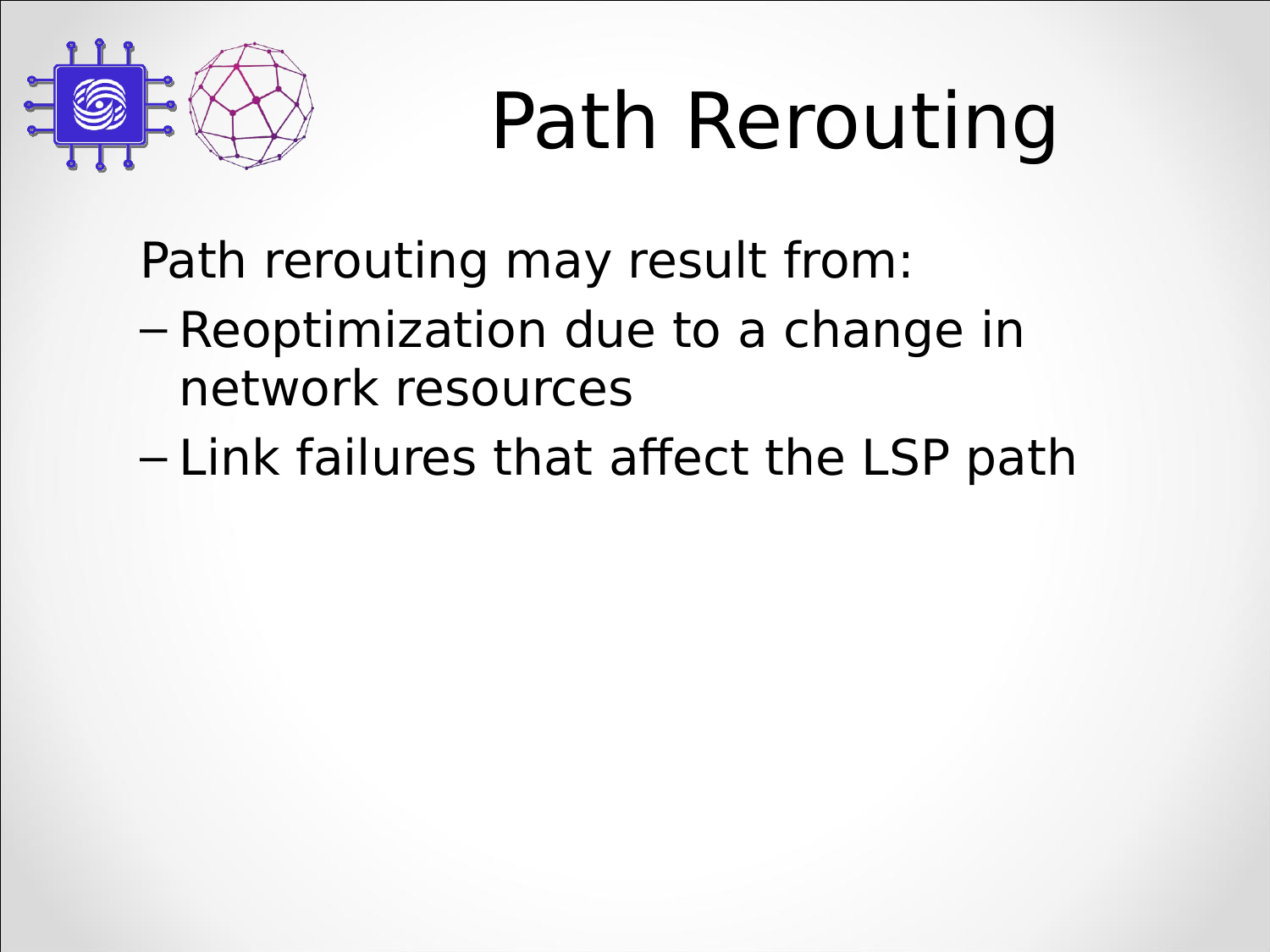

# Path Reoptimization

- Problem: Some resources become available, which results in a nonoptimal path of traffic tunnels
- Solution: Reoptimization:
	- A periodic timer checks for the most optimal path
	- If a better LSP seems to be available:
		- The device attempts to signal the better LSP
		- If successful, replaces the old and inferior LSP with the new and better LSP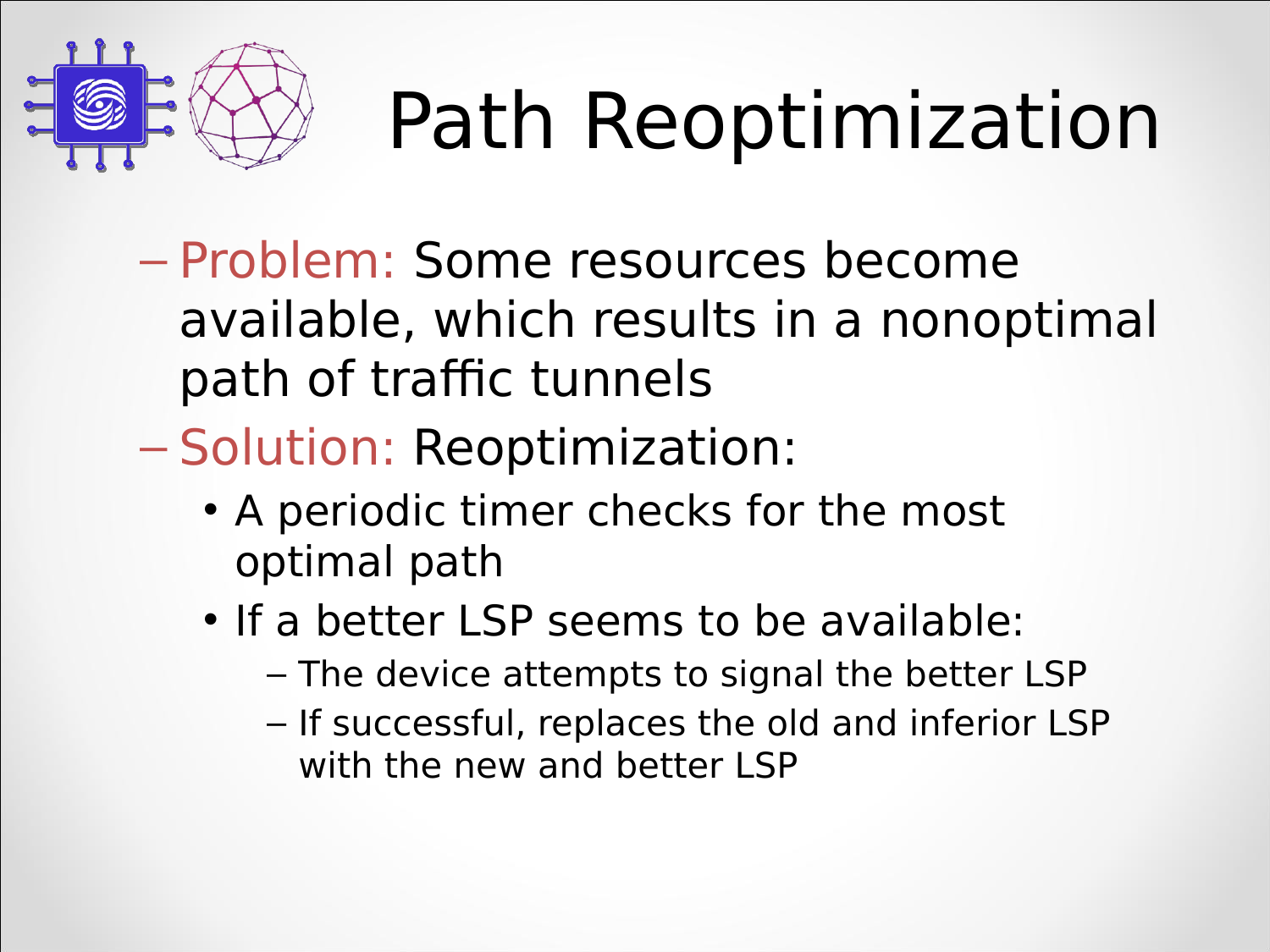

### Path Reoptimization (Cont.)

#### Nondisruptive Rerouting — Reoptimization



| → Current Path (ERO = R1 -> R2 -> R6 -> R7 -> R4 -> R9).   |
|------------------------------------------------------------|
| New Path (ERO = R1 -> R2 -> R3 -> R4 -> R9)-shared with    |
| current path and reserved for both paths.                  |
| Until R9 gets new Path message, current Resy is refreshed- |
| PathTear can then be sent to remove old path (and release  |
| resources).                                                |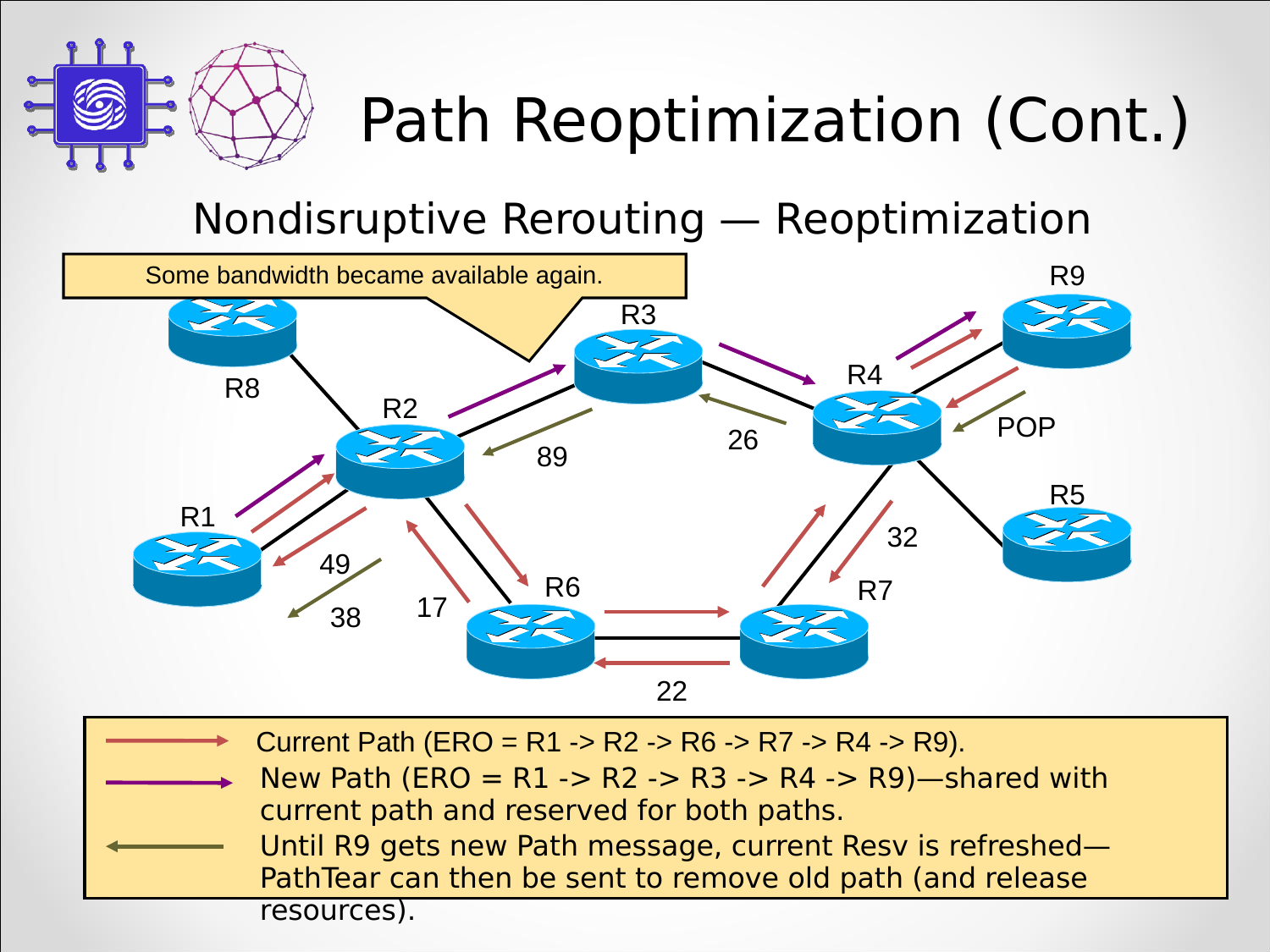

### Path Rerouting: Link Failure

- The Goal
	- $-$  Repair at the headend of the tunnel in the event of failure of an existing LSP:
		- $\cdot$  IGP or RSVP alarms the headend.
	- New path for LSP is computed, and eventually a new LSP is signaled.
	- $-$  Tunnel interface goes down if there is no LSP available for 10 sec.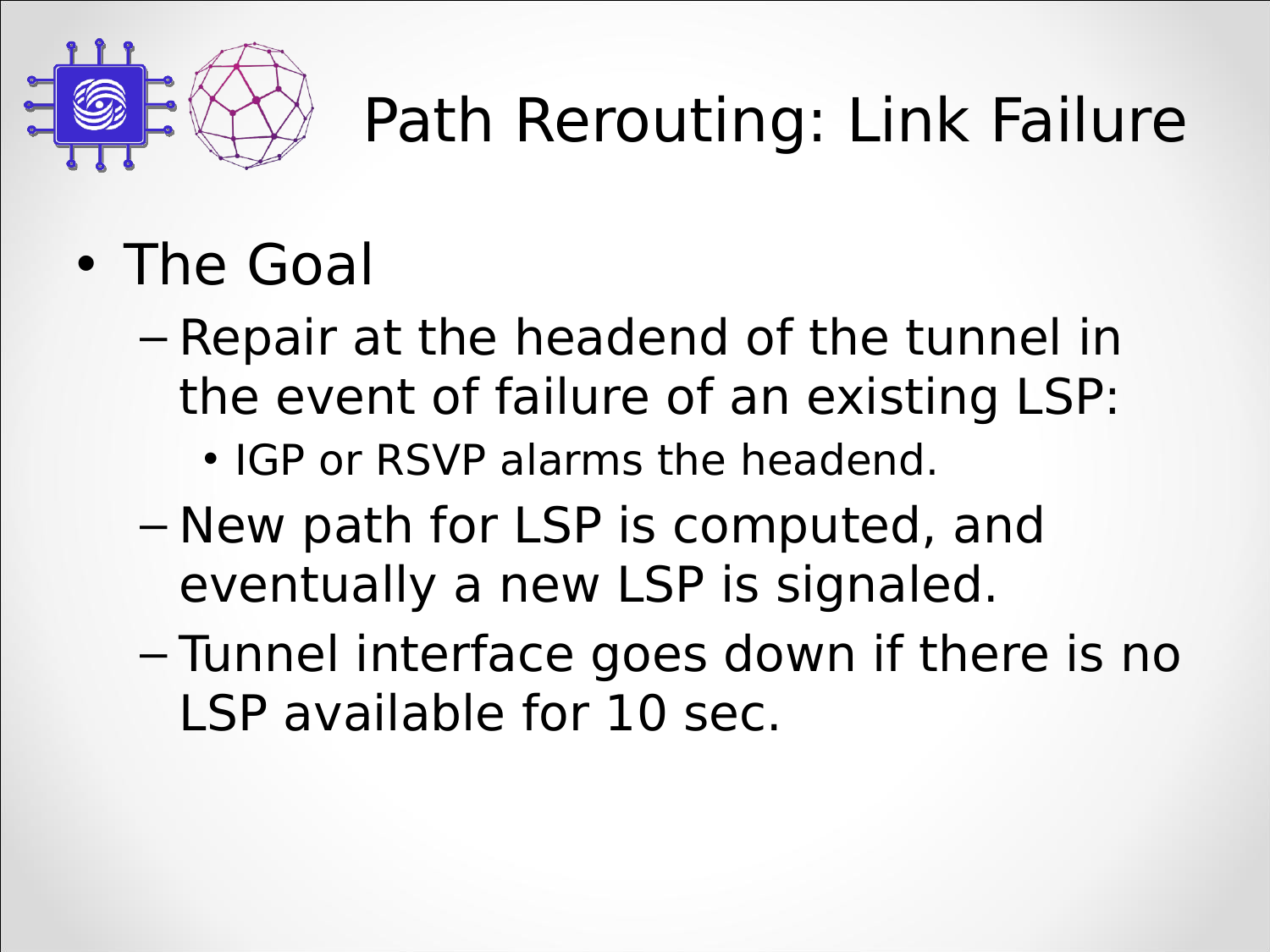

#### Path Rerouting: Link Failure (Cont.)

- Link failure What happens:
- (Example: One link along a dynamic tunnel LSP path goes down.)
	- RSVP PathTear causes the headend to flag LSP as dead
	- $-$  RSVP session is cleared
	- PCALC triggered:
		- No alternative path:
			- $-$  Headend sets the tunnel down
		- Alternative path found:
			- New LSP directly signaled
			- Adjacency table updated for the tunnel interface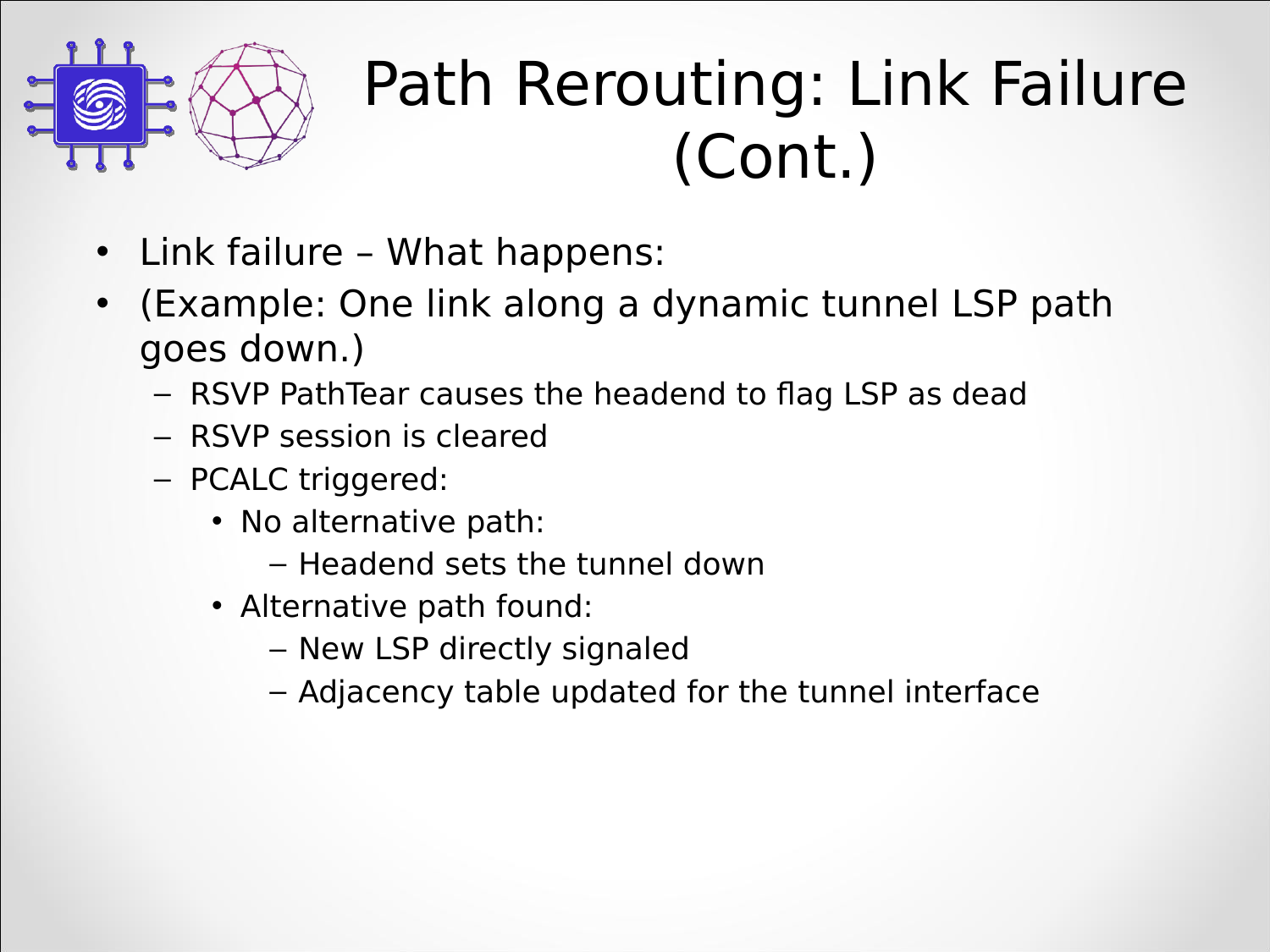

#### **Assigning Traffic to Traffic Tunnels**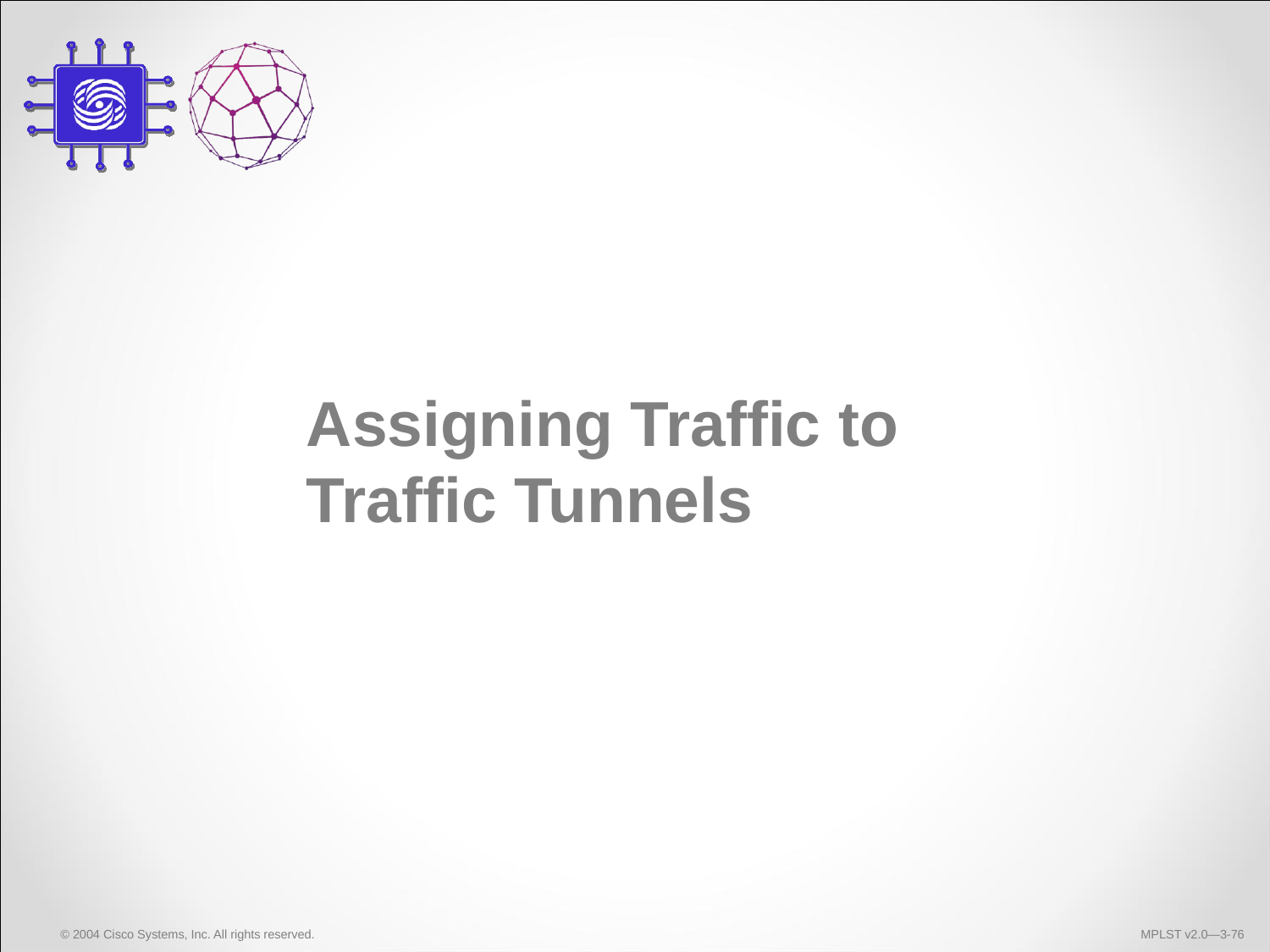

### Traffic Flow Modifications

- $-$  In contrast to LDP LSP, on which traffic runs by default, we need to direct traffic in TE-tunnels.
- $-$  Static route
- PBR
- $-$  IGP Shortcut
- Tunnel-policy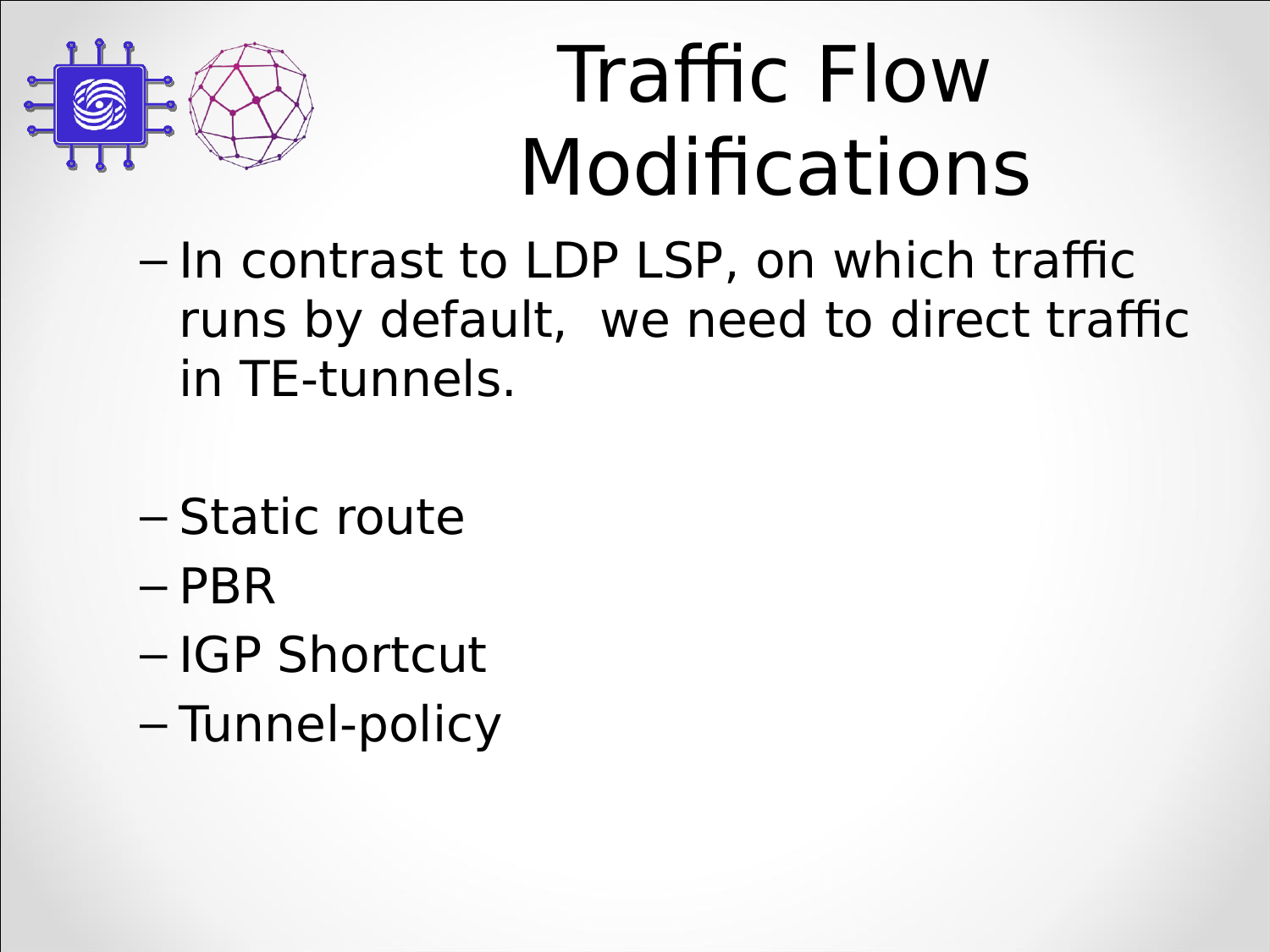

# **IGP Shortcut**

- This method is the most common and is supported by almost all manufacturers.
- The router treats the tunnel as a virtual interface. And through this interface, remote routers seem to be directly connected to the local.
- With the help of IGP Shortcut (AutoRoute Announce), we force the routing Protocol on Ingress LSR to consider the tunnel as a normal Egress LSR connected directly. All networks behind Egress LSR will be accessible through the tunnel and the packets for them will be sent to the tunnel, including VPN packages.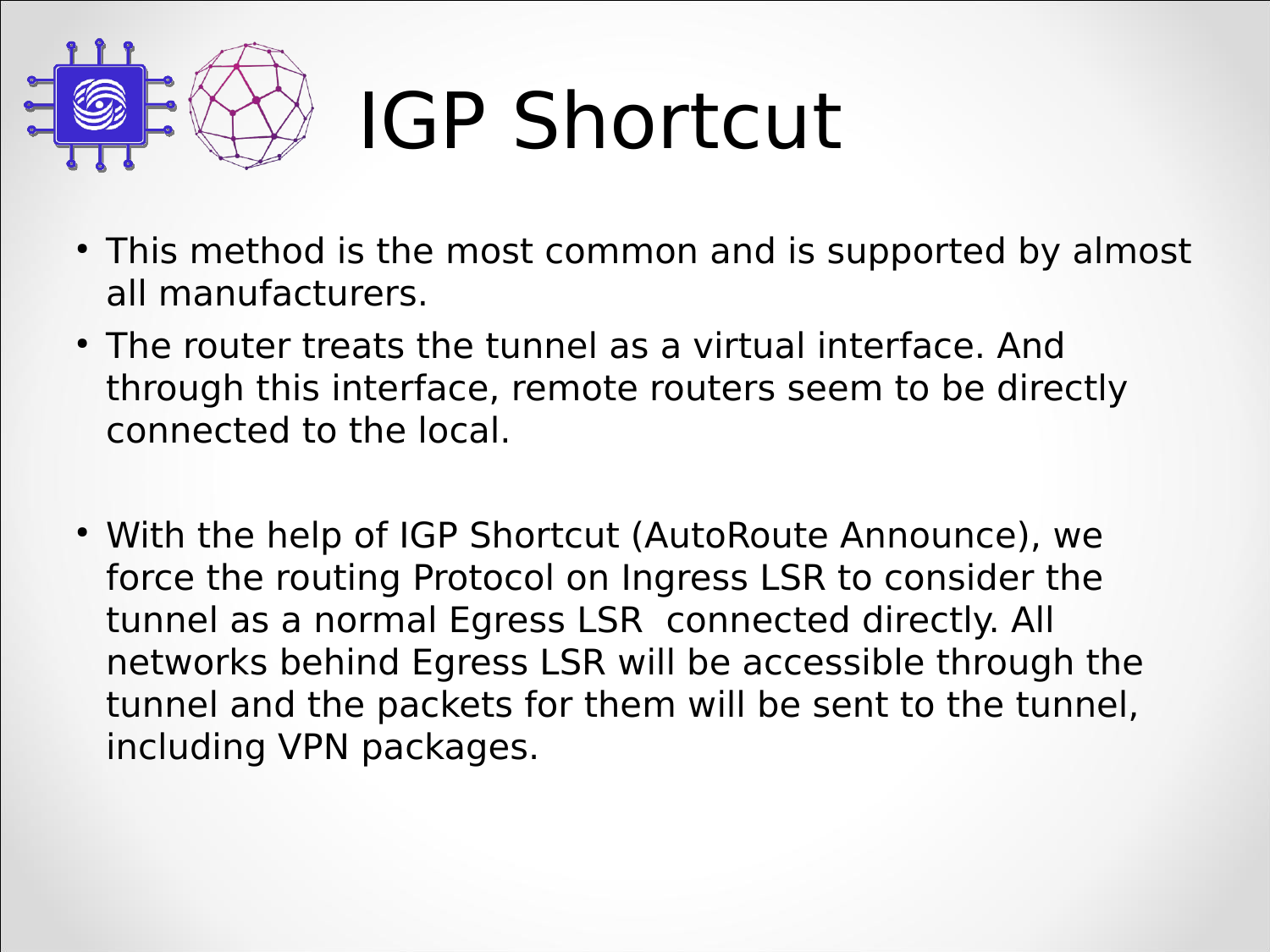

# Metric of the tunnel (IGP Shortcuts)

- By default, the tunnel metric is the sum of the TE metrics of all lines from Ingress to Egress along the shortest IP path (not the one the tunnel is following). That is, the metrics of normal IP routes and routes through the tunnel will be the same, even if the tunnel is actually much longer.
- The tunnel metric should override the best IP path metric.
- If the metrics are equal, the router will choose the tunnel.
- If there are IP paths that do not share segments with the tunnel LSP, and their metrics are equal, balancing will take place.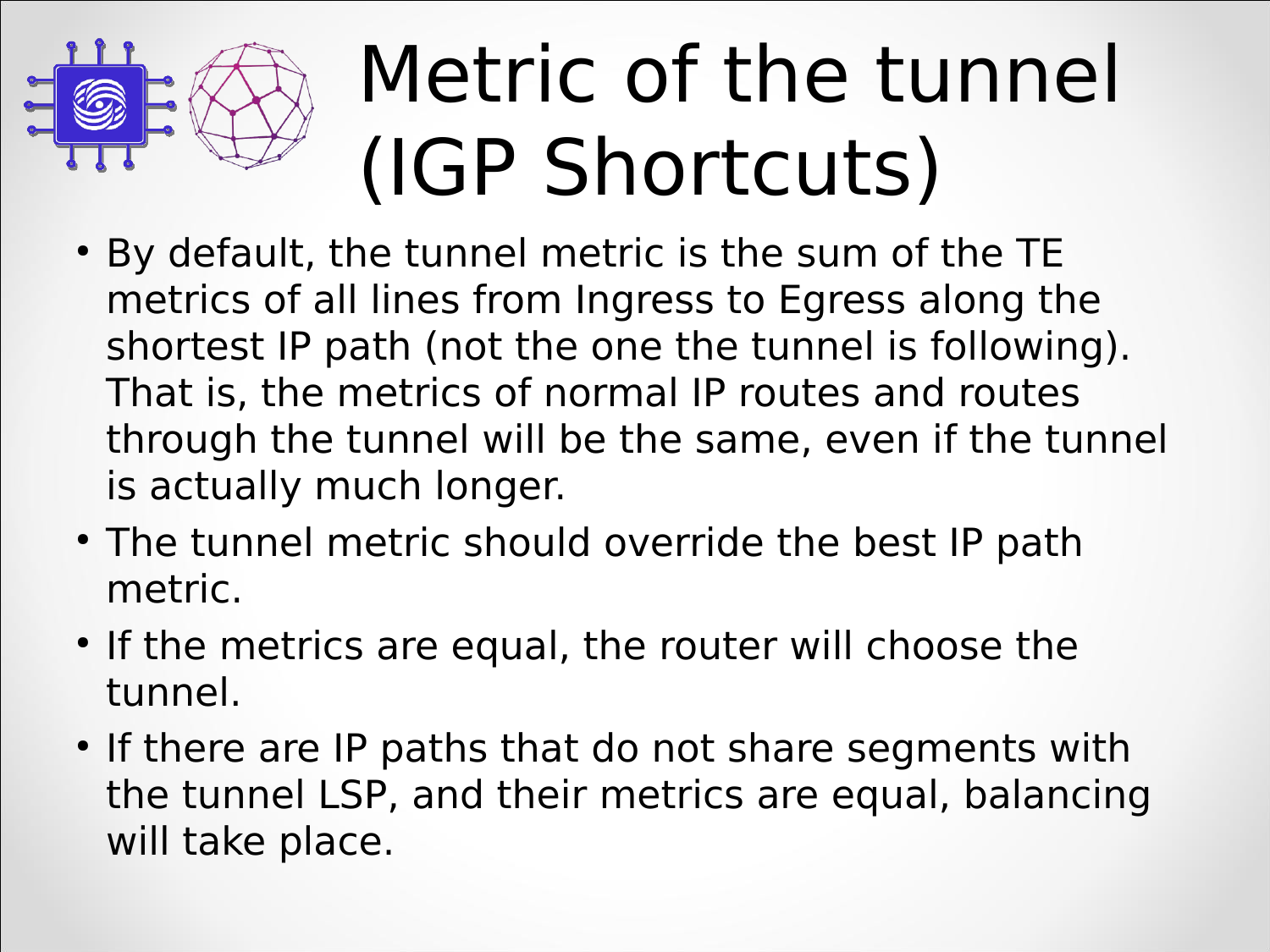

#### Methods for managing the metric of the tunnel (IGP Shortcuts)

- Change the value of the TE metric on physical interfaces.
- Specify MPLS TE to use IGP metric instead of TE.
- Accordingly, change the IGP metric of the physical interface.
- To set directly the metric of the tunnel interface:

◦ It can be specified statically.

When calculating the route metric, the metrics of the sections will be summed.

◦ Can specify absolute value. For all routes that are accessible through the tunnel, the metric will be the same.

◦ Can set it relative to the IGP metric. For example, more on 5, or less on 7.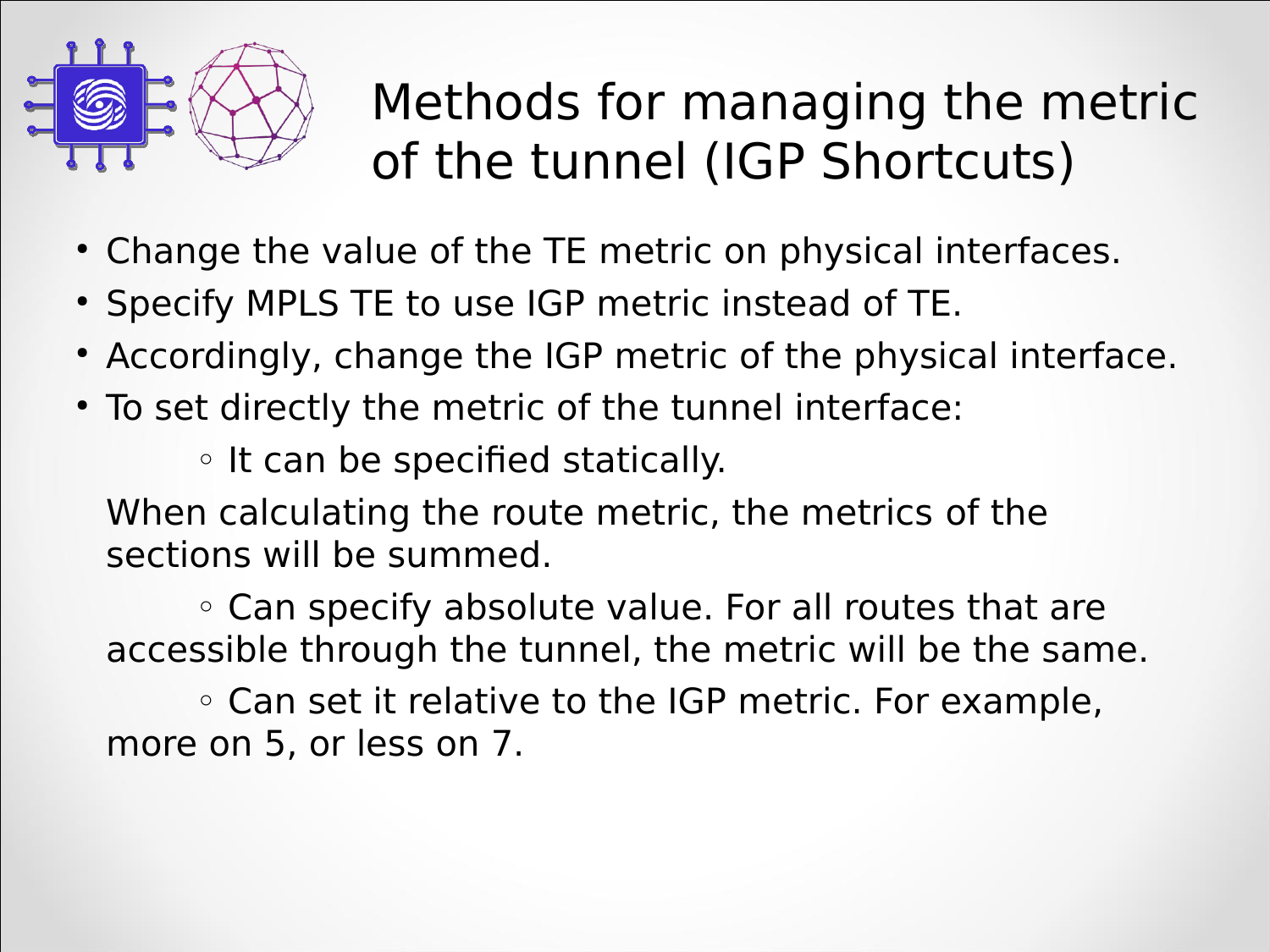

### Tunnel management methods

- $-$  MPLS te path metric
- $-$  The restriction on the bandwidth
- Explicit-Path
- $-$  The priorities of tunnels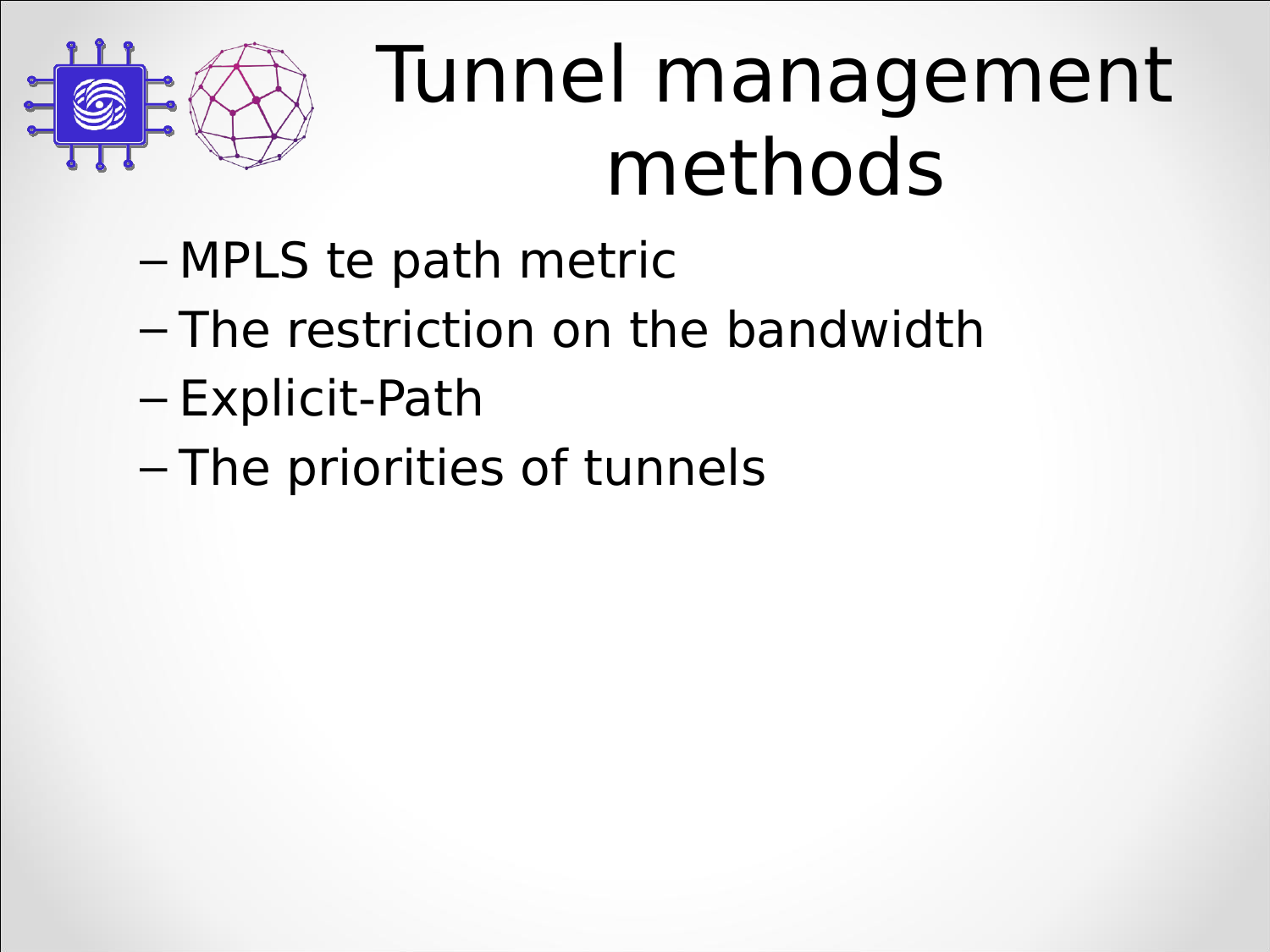

### Tunnel management methods

 $-$  The restriction on the bandwidth

- Offline Bandwidth A method that uses a static setting of the required bandwidth value
- Auto-Bandwidth This method involves tracking the tunnel load over a period of time and then adapting the reservation.
- Adjust Interval the time during which the router monitors traffic and tracks peaks.
- Adjust Threshold-the threshold after which RSVP overwrites the reservation.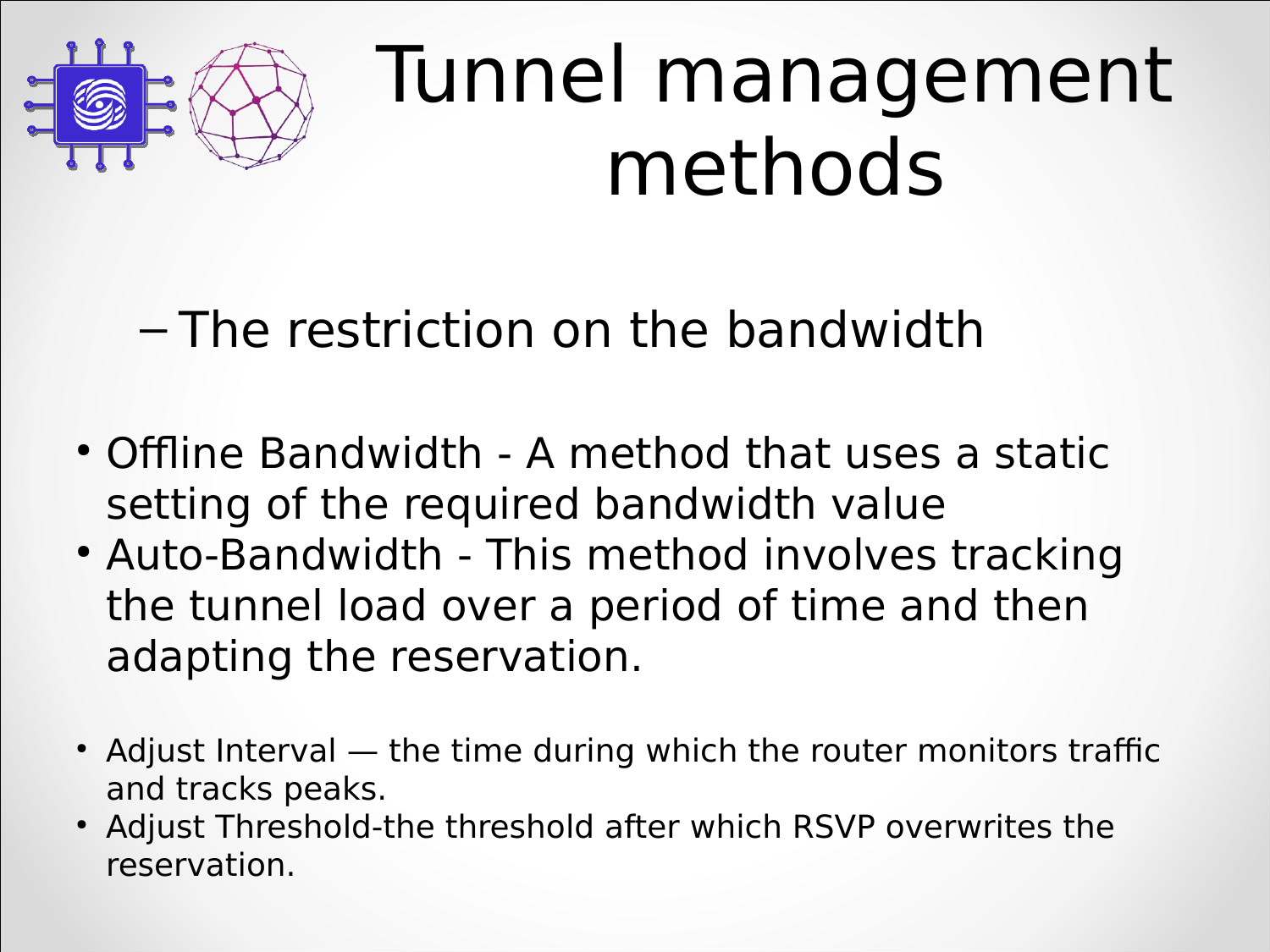

### Tunnel management methods

 $-$  The priorities of tunnels

- **Setup Priority**-priority of RSVP LSP installation.
- **Hold Priority-hold priority of RSVP LSP.**
- If there is not enough bandwidth on the node and the new tunnel has a higher installation priority than the hold priority of the old one, the new one will be built — the old one is broken.
- Both have 8 values: 0 to 7. For both, 0 is the highest, 7 is the lowest.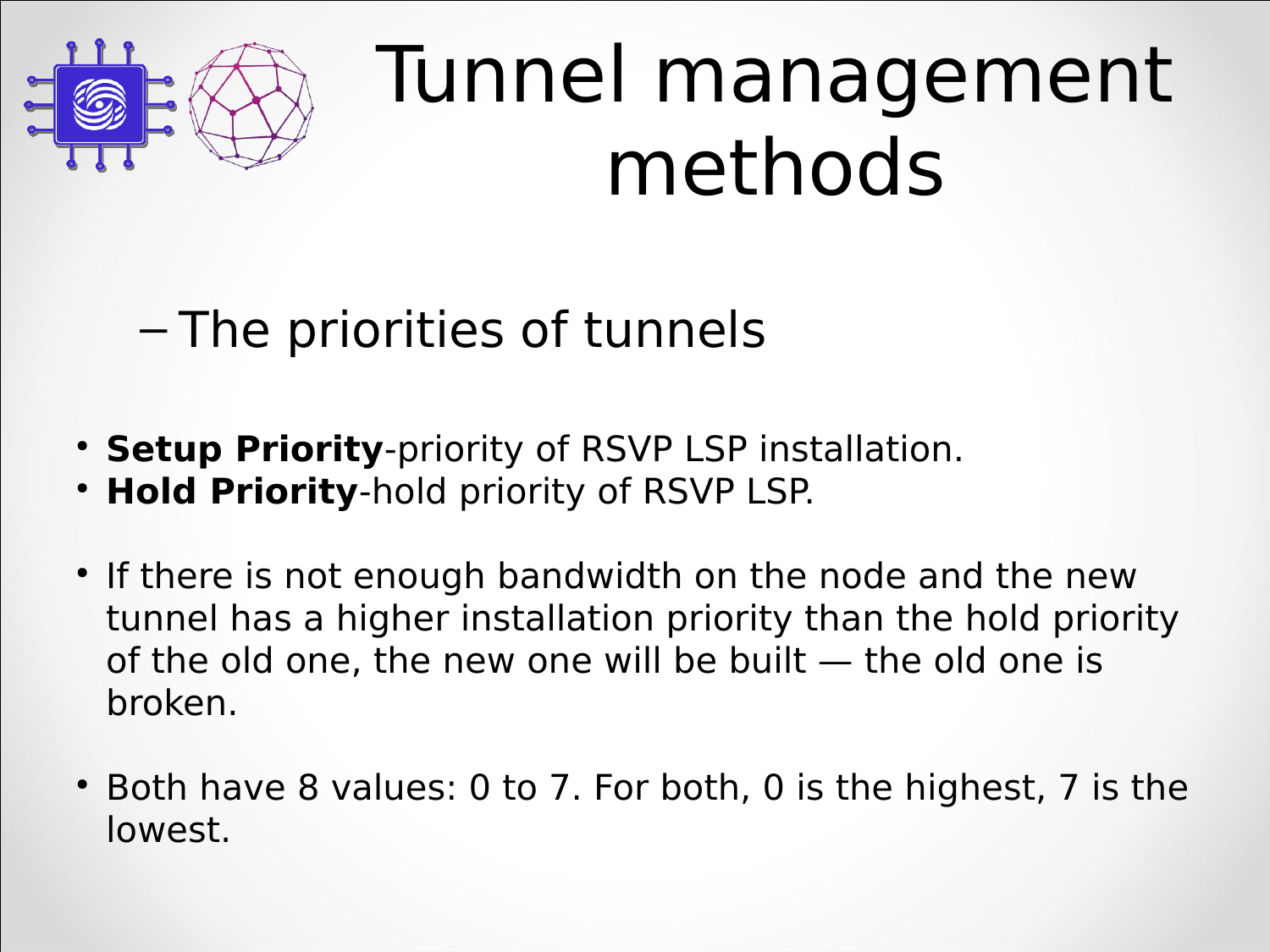

# Forwarding Adjacency

- $-$  Mechanism for:
	- Better intra- and inter-POP load balancing
	- Tunnel sizing independent of inner topology
- Allows the announcement of established tunnel via link-state (LSP) announcements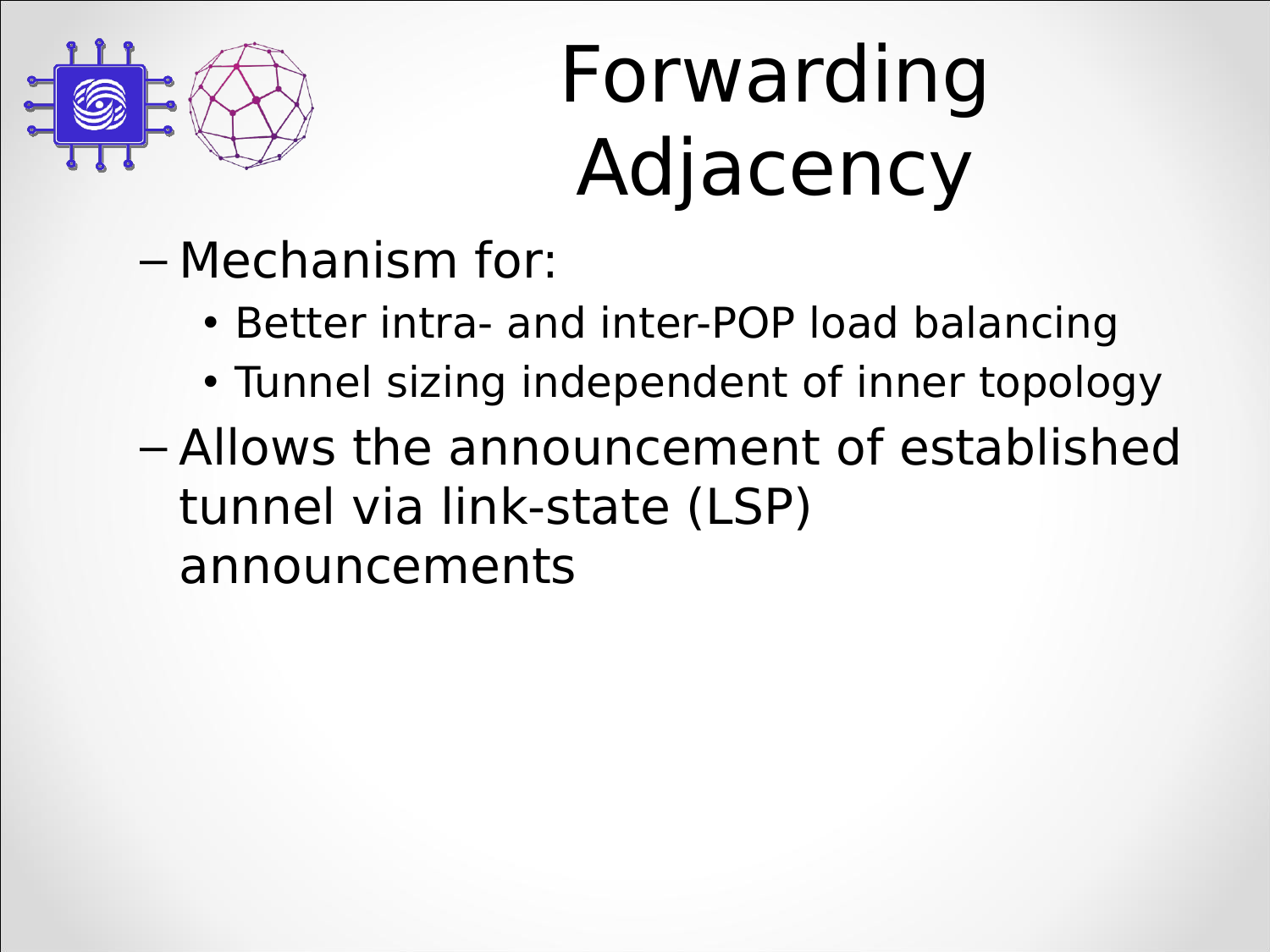

- **Tunnels created and announced to IP with autoroute with equal cost to load-balance.**
	- All the POP-to-POP traffic exits via the routers on the IGP shortest path:
		- No load balancing
		- All traffic flows on tunnel:  $A \cap B \cap D \cap F$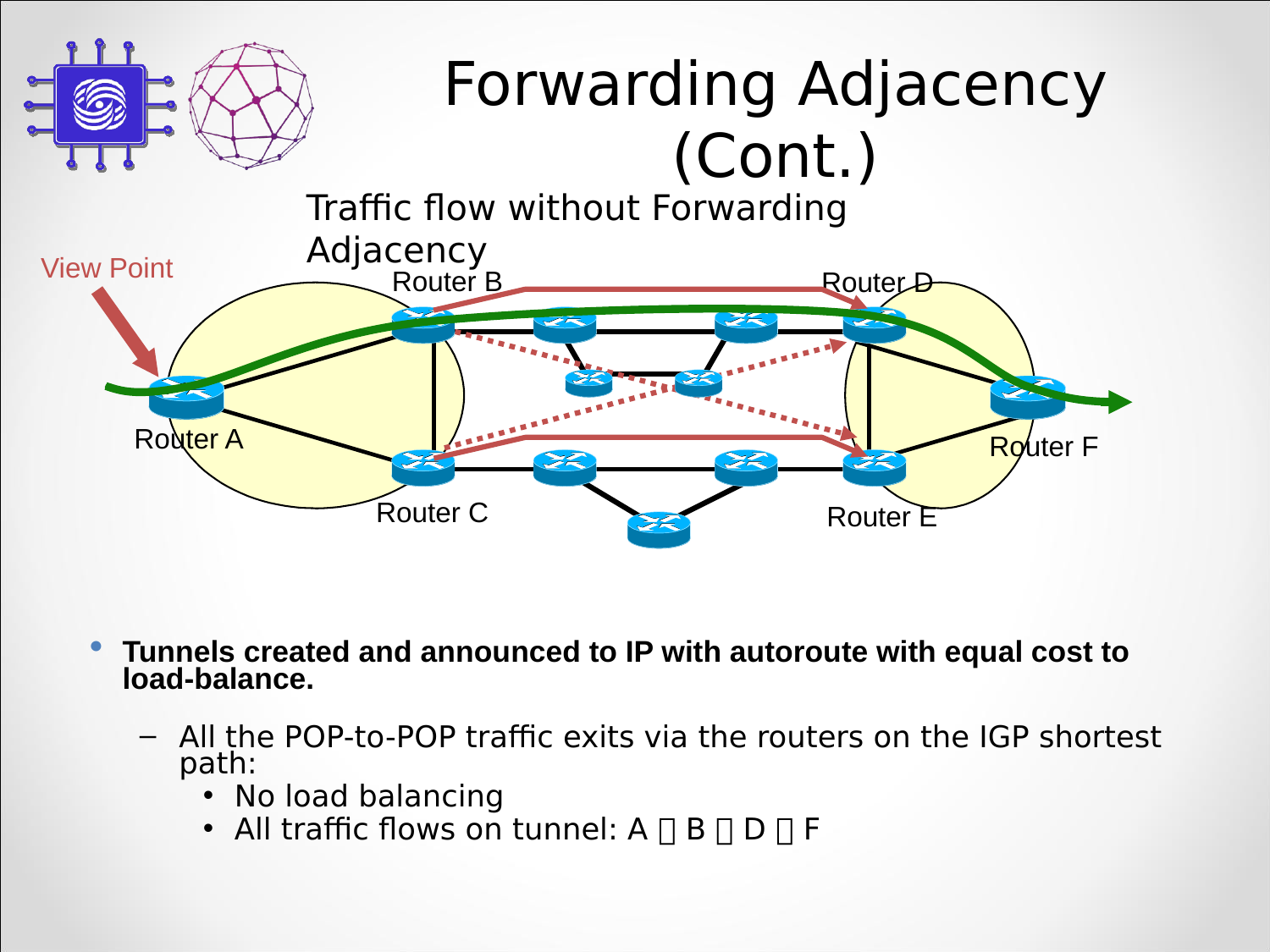

- All the POP-to-POP traffic exits via the routers on the IGP shortest path.
- $-$  Change in the core topology does affect the load balancing in the POP:
	- Normal state: All traffic flows  $A \sqcap B \sqcap D \sqcap F$
	- Link failure: All traffic flows  $A \cap C \cap E \cap F$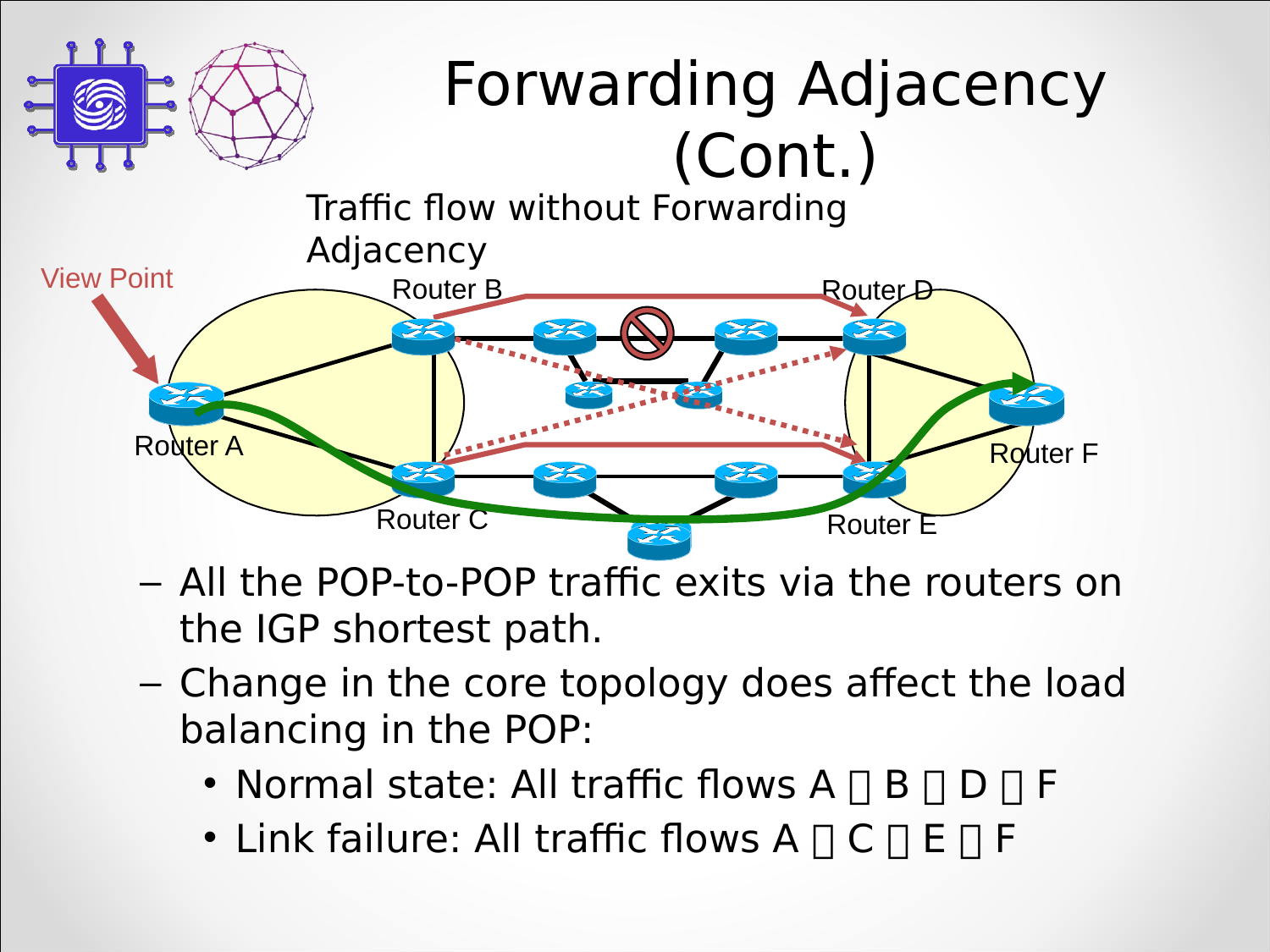

#### Advanced MPLS-TE Link Protection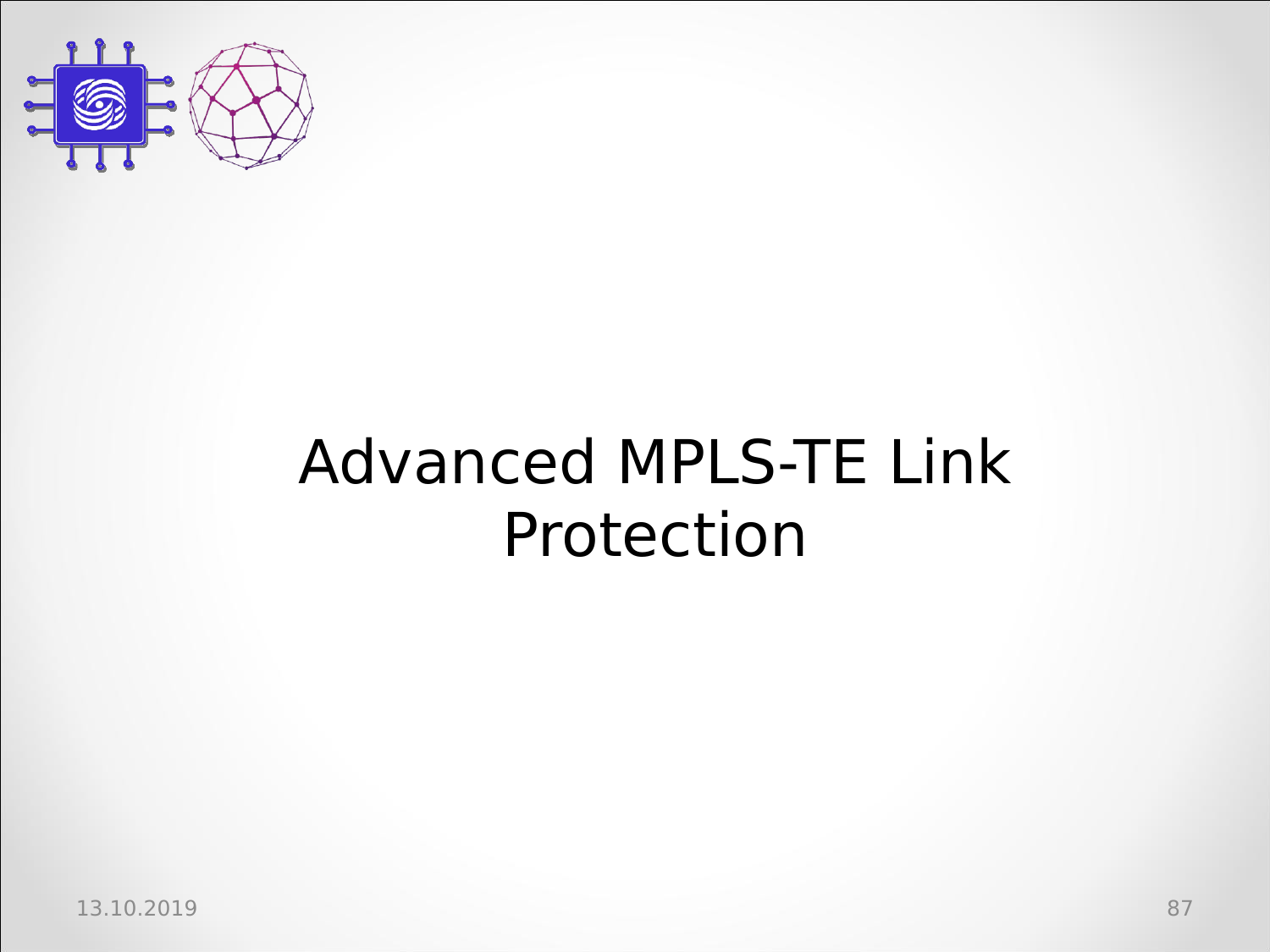

#### **Improving Convergence** Time

**The search for an alternative path and its signaling takes too long and has a negative impact on packet forwarding.**



Solution with two pre-established tunnels to the same destination:

- One tunnel could be configured as a backup to another tunnel.
- LSP for the secondary tunnel is presignaled and available if the first tunnel fails.
- Double reservation can be avoided with a "make-before-break" mechanism.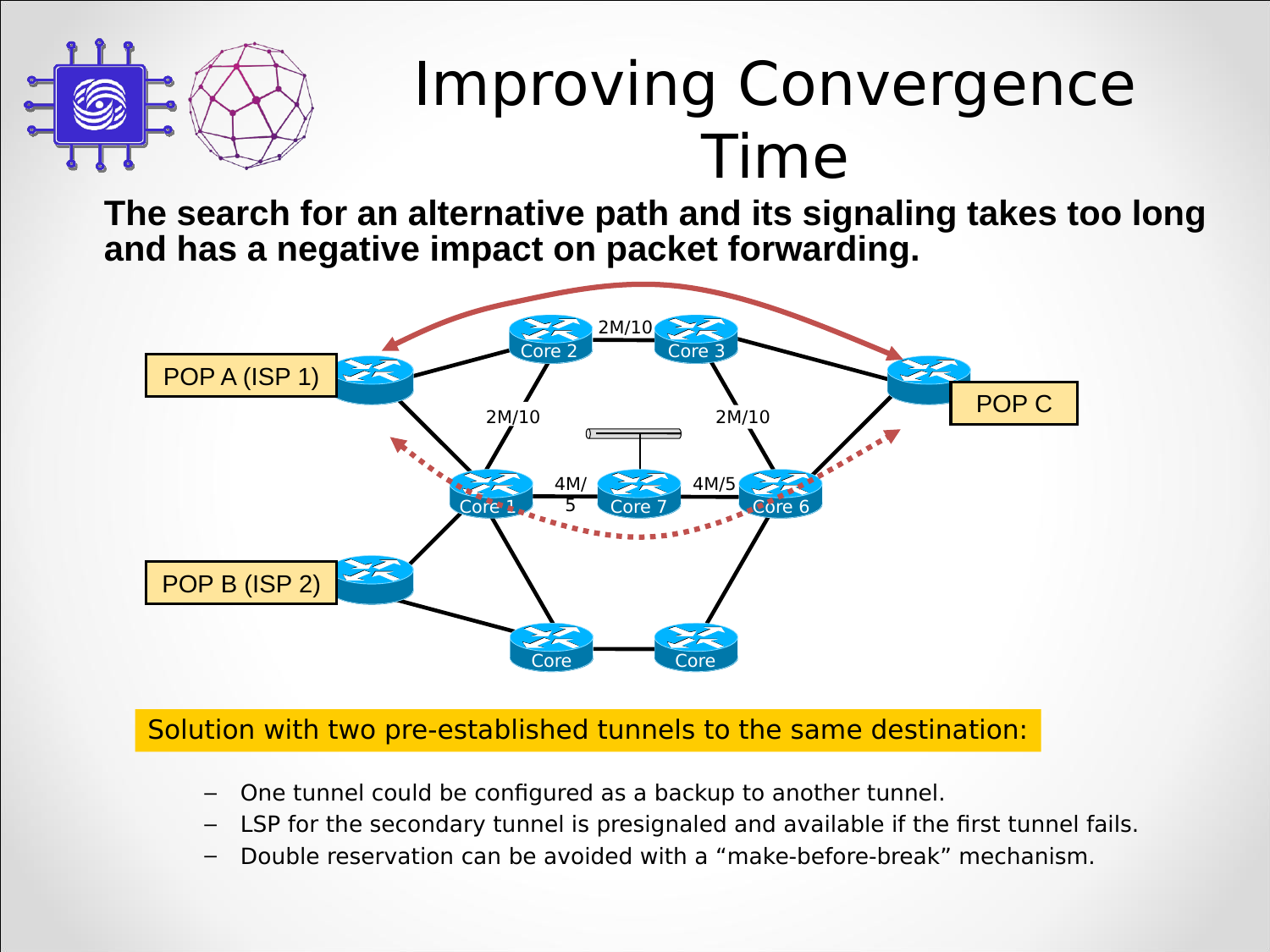

#### Drawbacks of Parallel Tunnels

Path Protection with Preconfigured Tunnels



- Preconfigured tunnels speed up recovery by moving the traffic on a preinstalled LSP as soon as the headend learns the primary LSP is down.
- Drawbacks:
	- Backup tunnel allocates labels and reserves bandwidth over the entire path
	- Double counting of reservations via RSVP over the entire path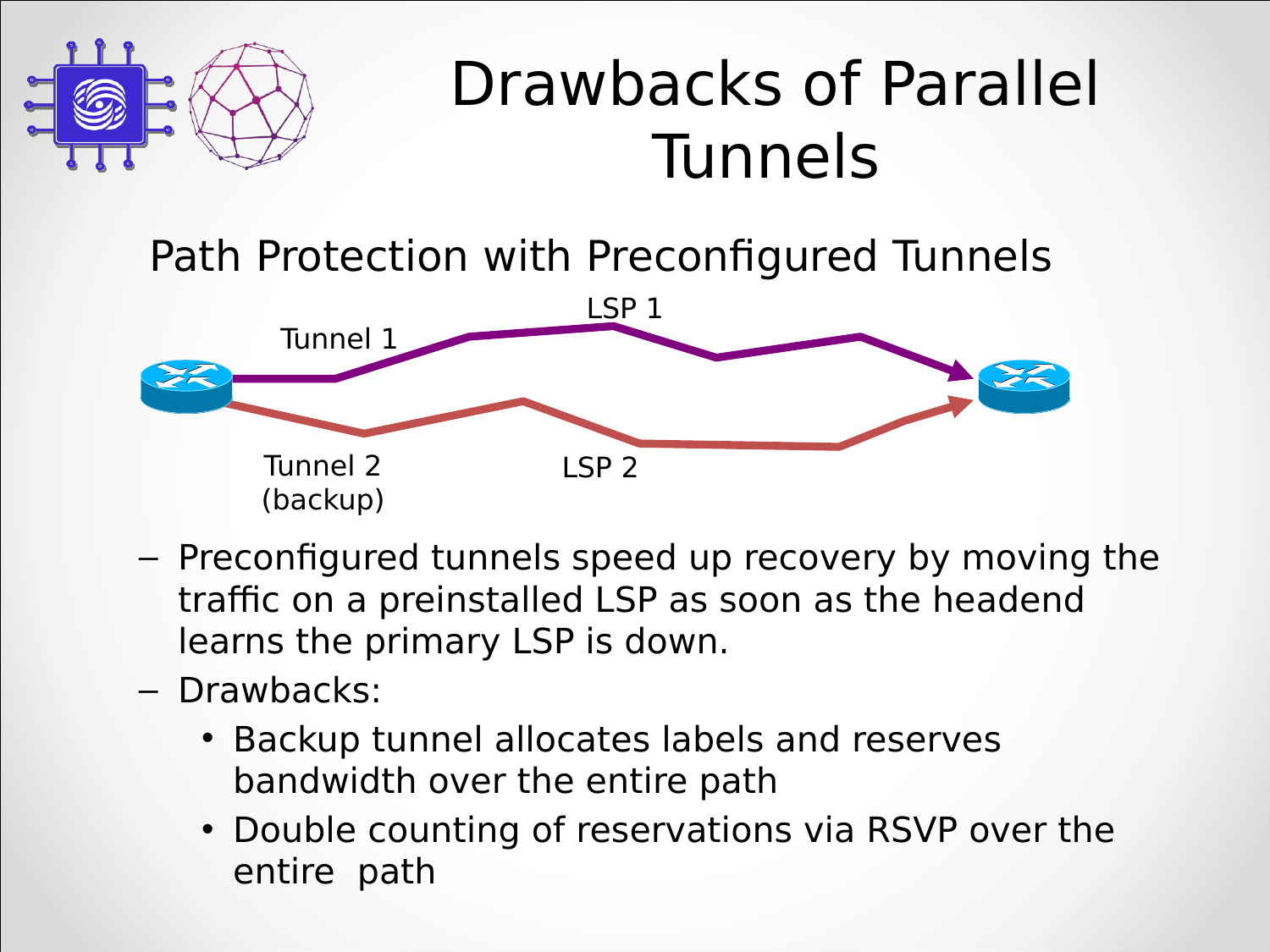

- The company decided to retain only dynamic tunnels. A new high- speed link was introduced between Core 1 and Core 6 to influence CBR and native path selection and speed up transport across the network.
- The new high-speed link is now heavily used by traffic tunnels and may cause a serious disruption.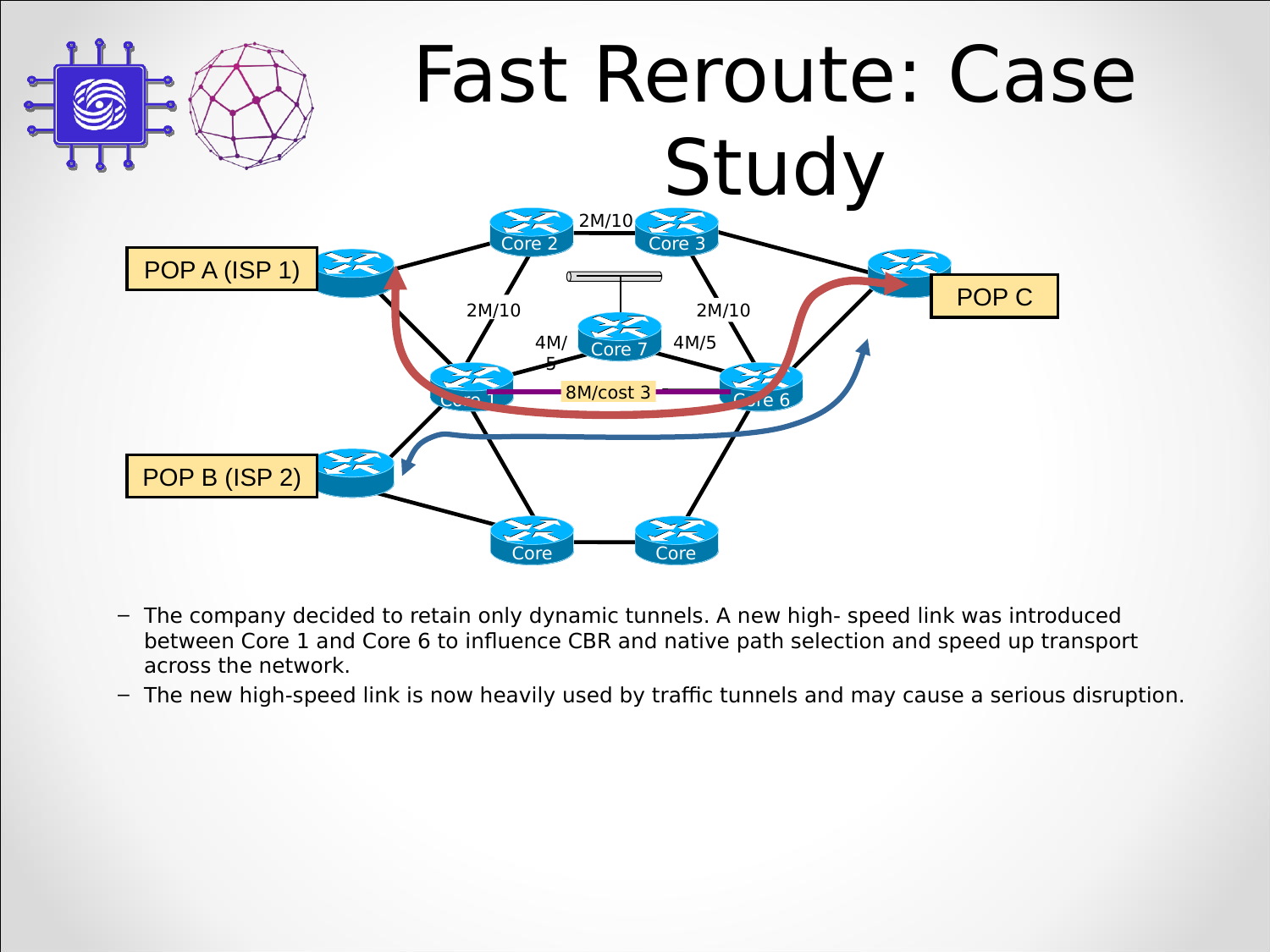

#### Fast Reroute

- Fast Reroute allows for temporary routing around a failed link or a failed node while the headend is rerouting the LSP:
	- Controlled by the routers with preconfigured backup tunnels around the protected link or node (link or node protection).
	- The headend is notified of the failure through the IGP and through RSVP.
	- The headend then attempts to establish a new LSP that bypasses the failure (LSP rerouting).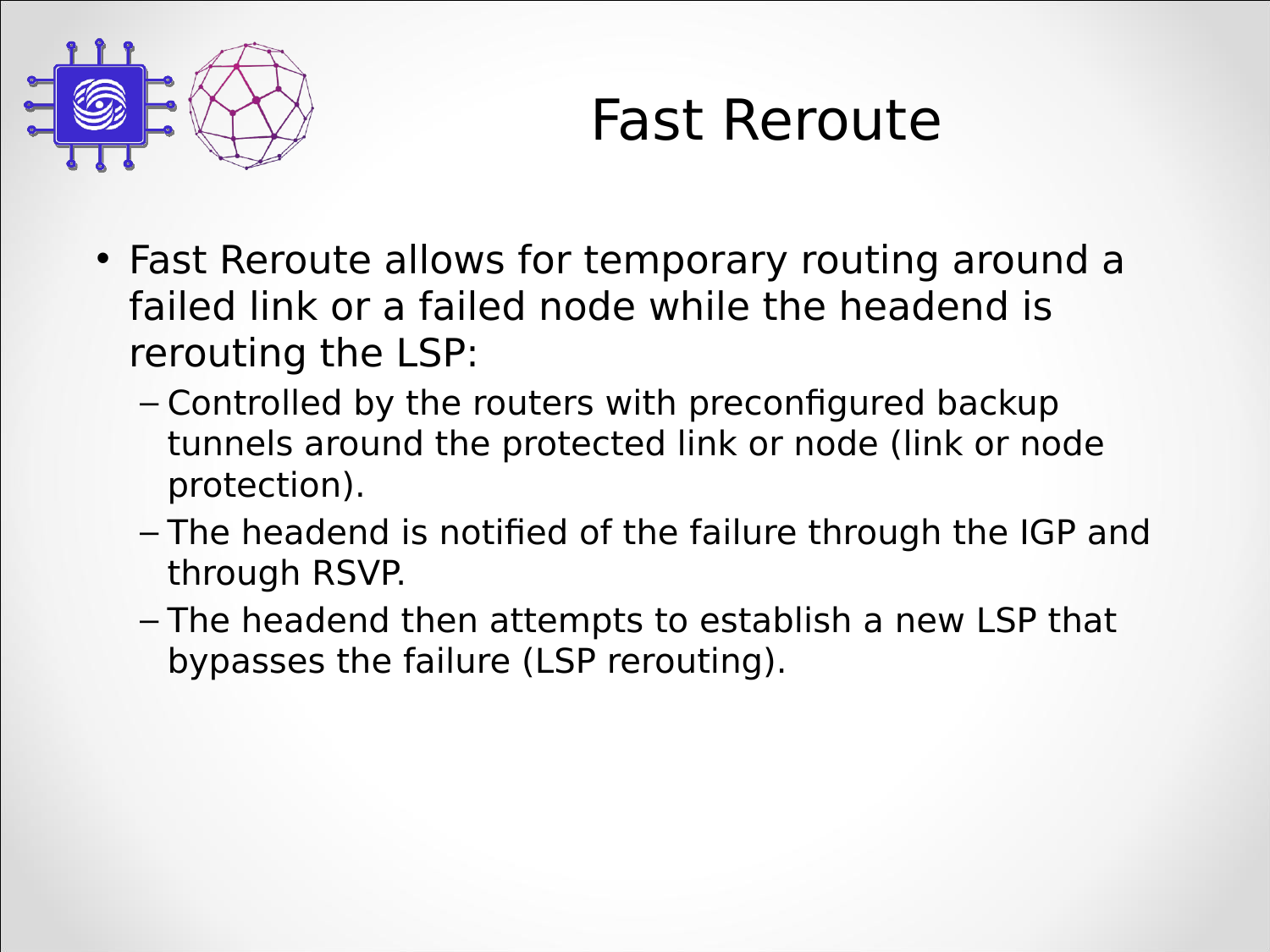

#### Link Protection for Core 1 - Core 6 Link Link Protection with FRR



End-to-end tunnel onto which data normally flows

Bypass (backup) static tunnel to take in the event of a failure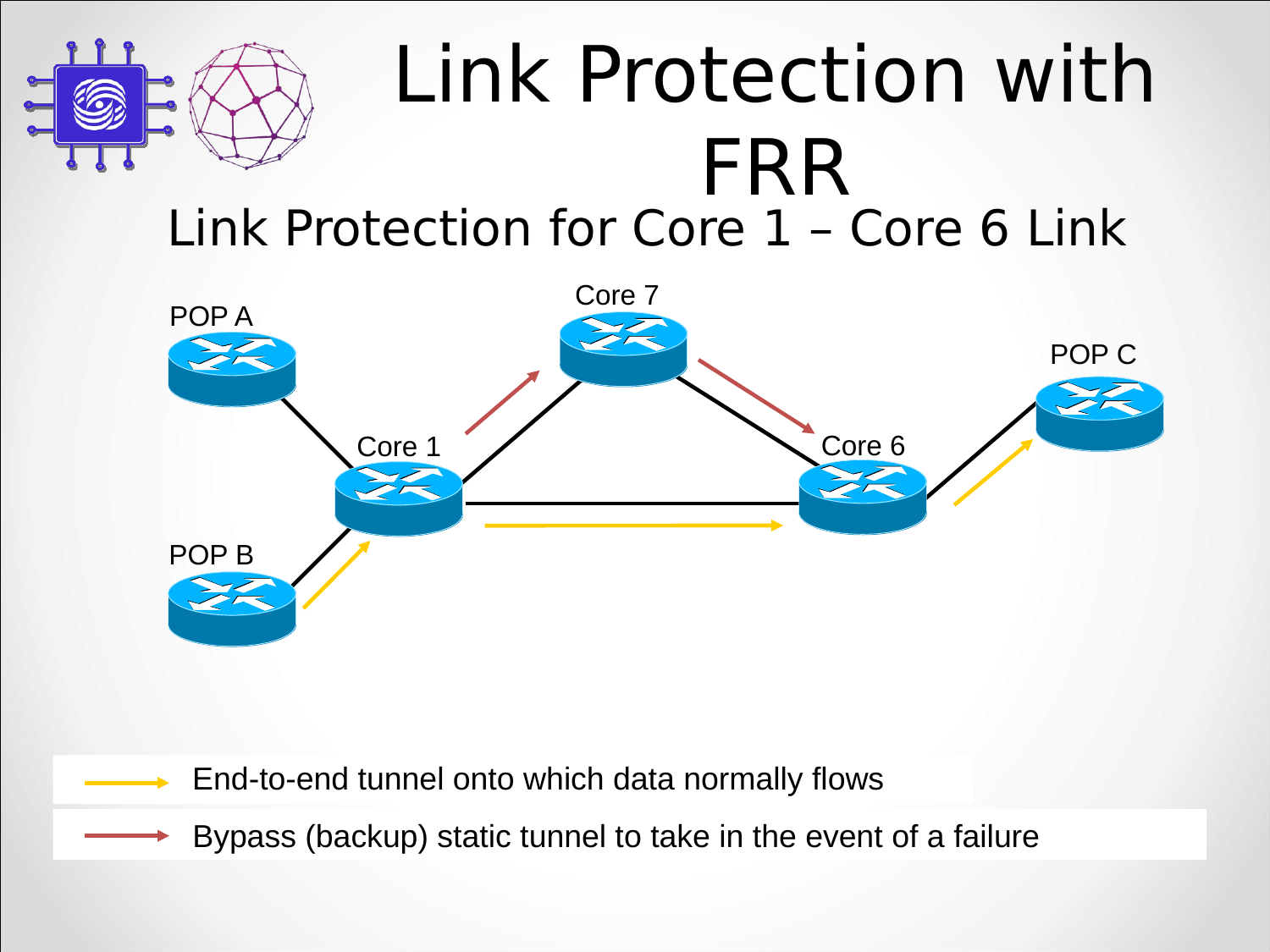

### Link Protection with FRR (Cont.)

- "Link Down" Event
	- $-$  The router, realizing the link is down:
		- Issues an IGP advertisement
		- Issues an RSVP message with session attribute flag  $0x01=ON$ (do not break the tunnel; you may continue to forward packets during the reoptimization)
	- $-$  In the event of a failure, an LSP is intercepted and locally rerouted using a backup tunnel.
		- Original LSP nested within protection LSP
		- Minimum disruption of LSP flow (under 50 ms - time to detect and switch)
	- The headend is notified by RSVP PathErr and by IGP
		- Special flag in RSVP PathErr (reservation in place) indicates that the path states must not be destroyed, so the LSP flow is not interrupted.
		- The headend of the tunnel smoothly re-establishes the tunnel along a new route.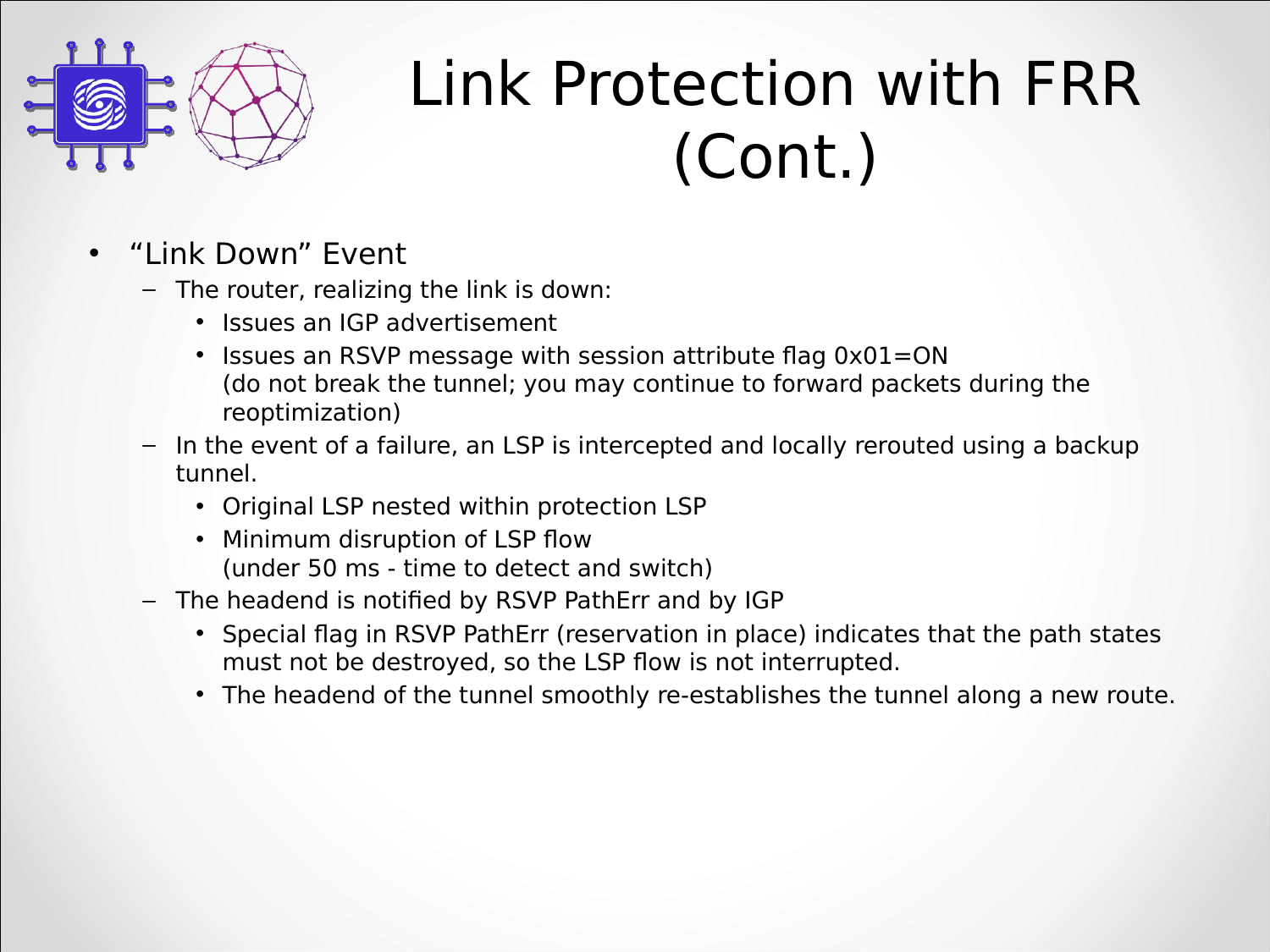

### Node Protection with FRR

Node Protection for Core 5



End-to-end tunnel onto which data normally flows

Bypass (backup) static tunnel to take in the event of a failure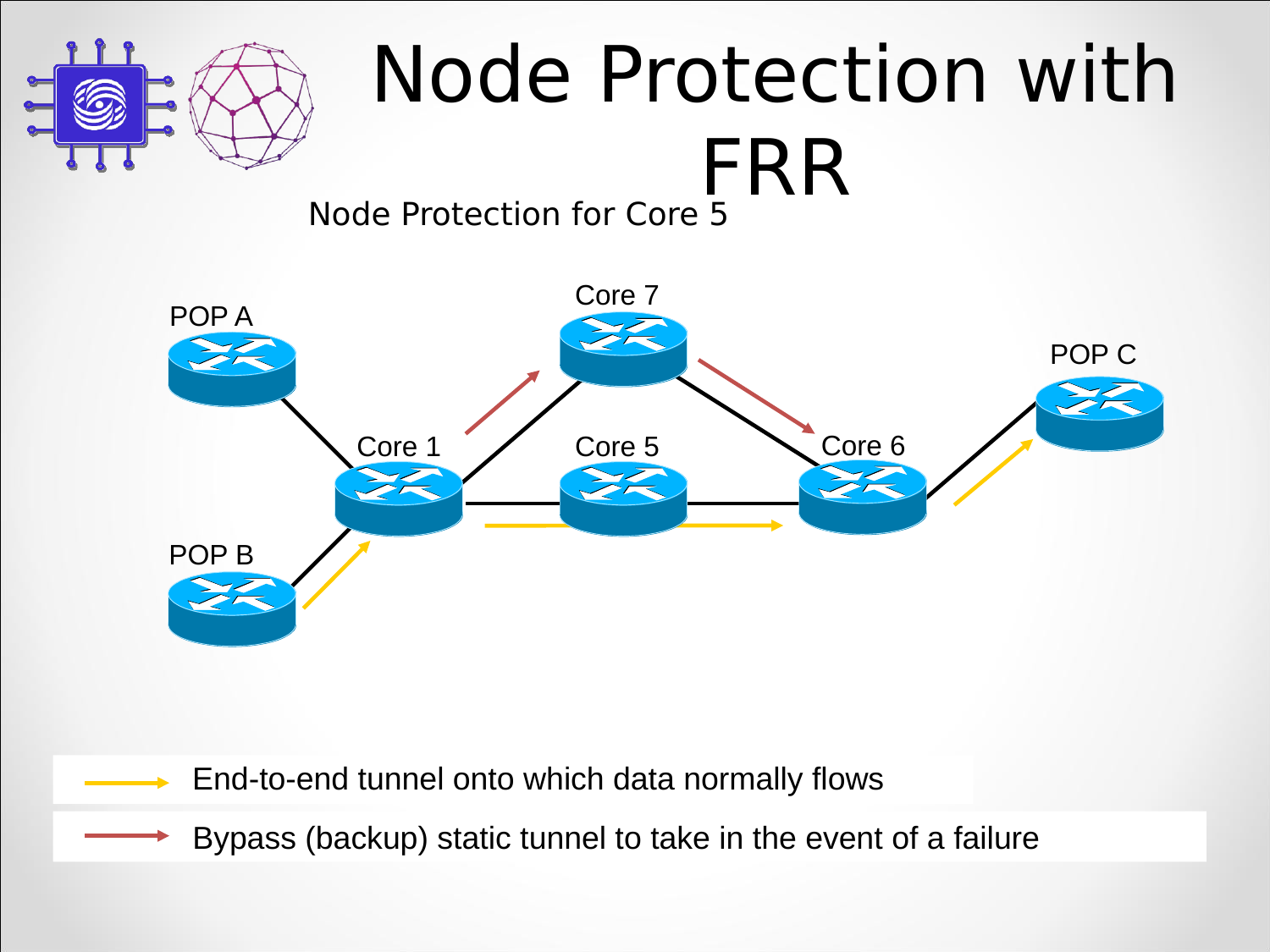

#### Node Protection with FRR (Cont.)

- Router node fails; the router detects this failure by an "interface down" notification.
	- It switches LSPs going out that interface onto their respective backup tunnels (if any).
- RSVP hellos can also be used to trigger Fast Reroute.
	- Messages are periodically sent to the neighboring router.
	- If no response is received, hellos declare that the neighbor is down.
	- Causes any LSPs going out that interface to be switched to their respective backup tunnels.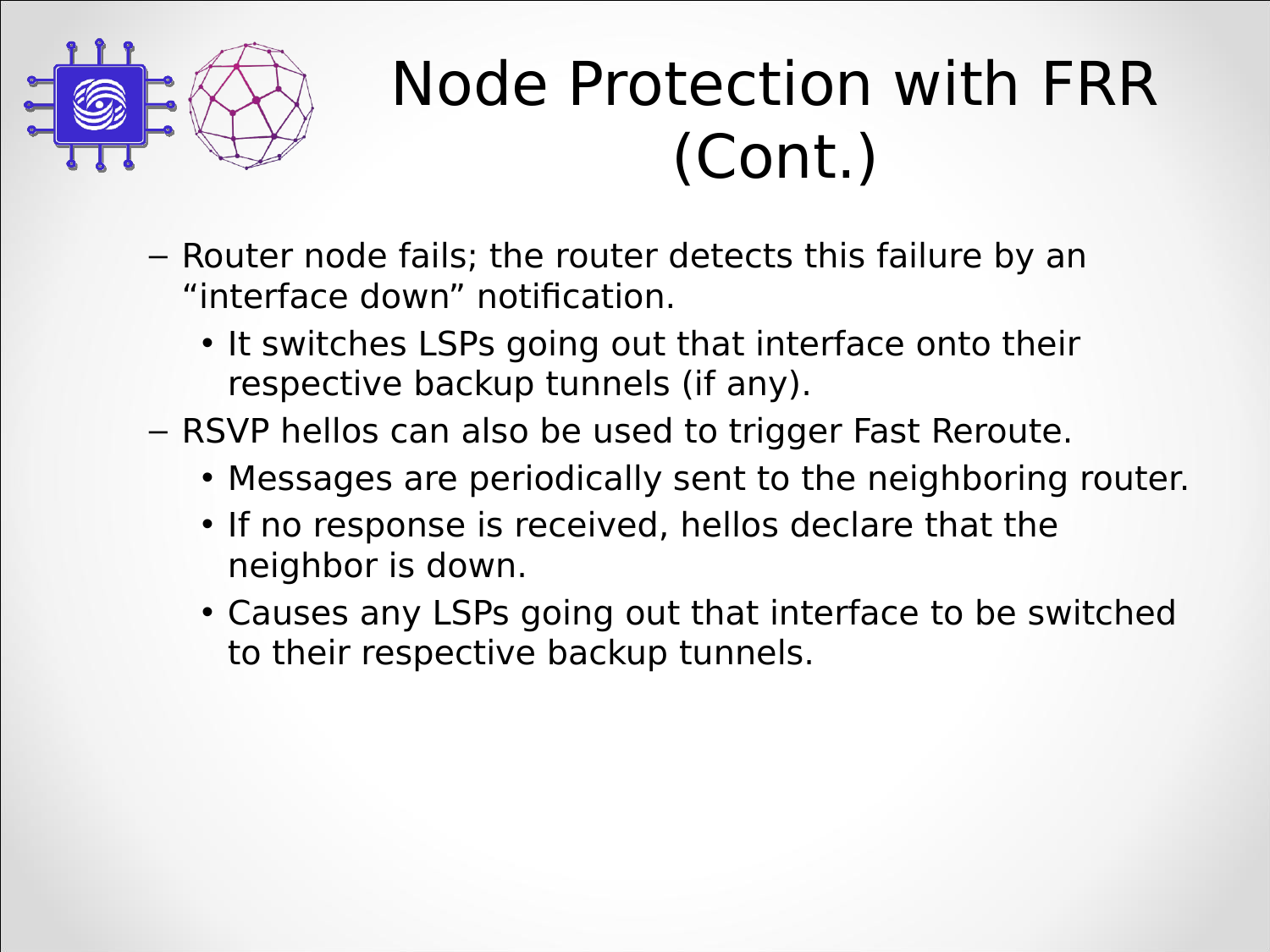

### MPLS-TE Inter-Area Support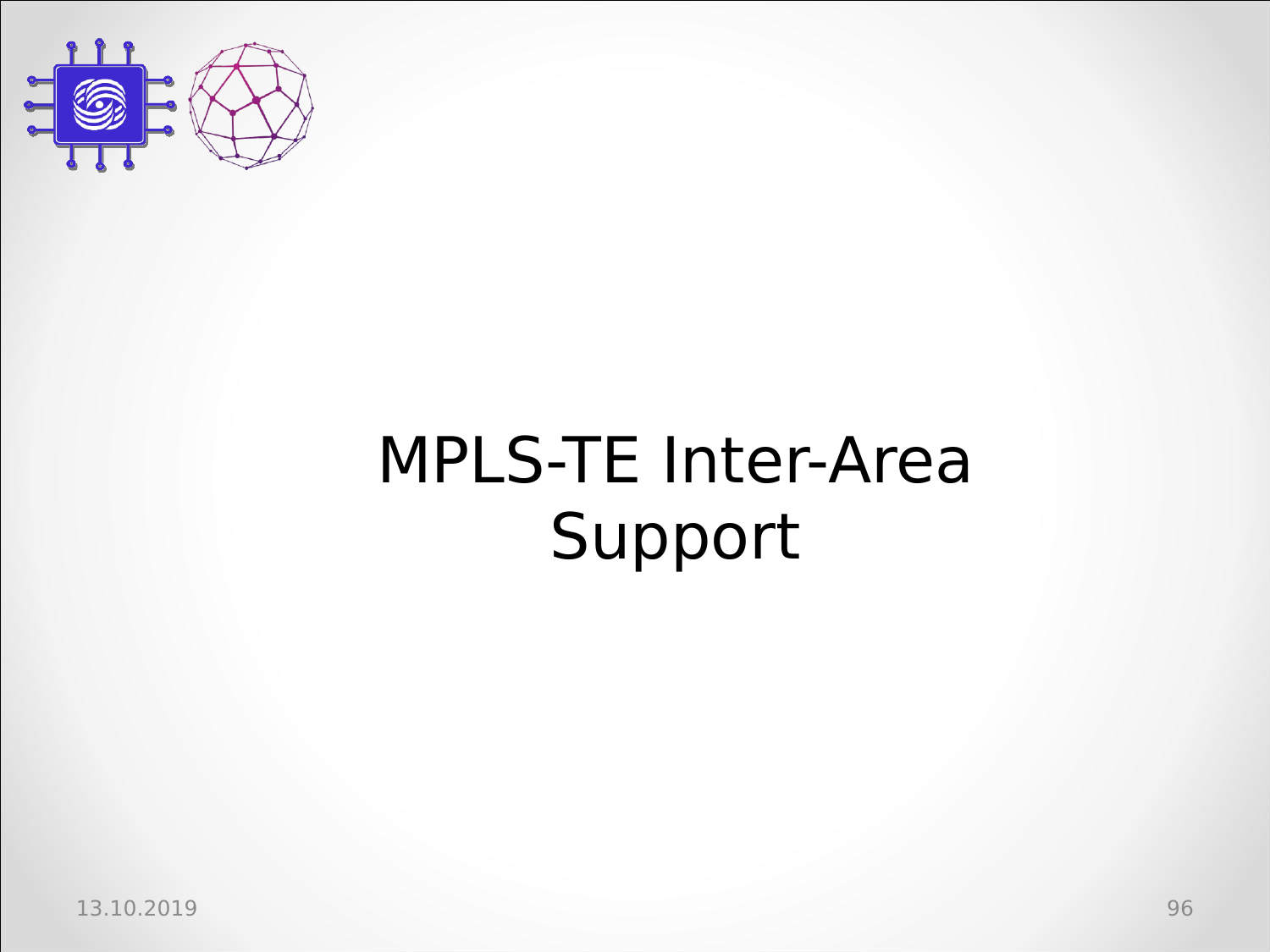

#### MPLS-TE Without Interarea Support



- One database exists per area.
- Three TE tunnels are needed to engineer the traffic from R0 to R12.